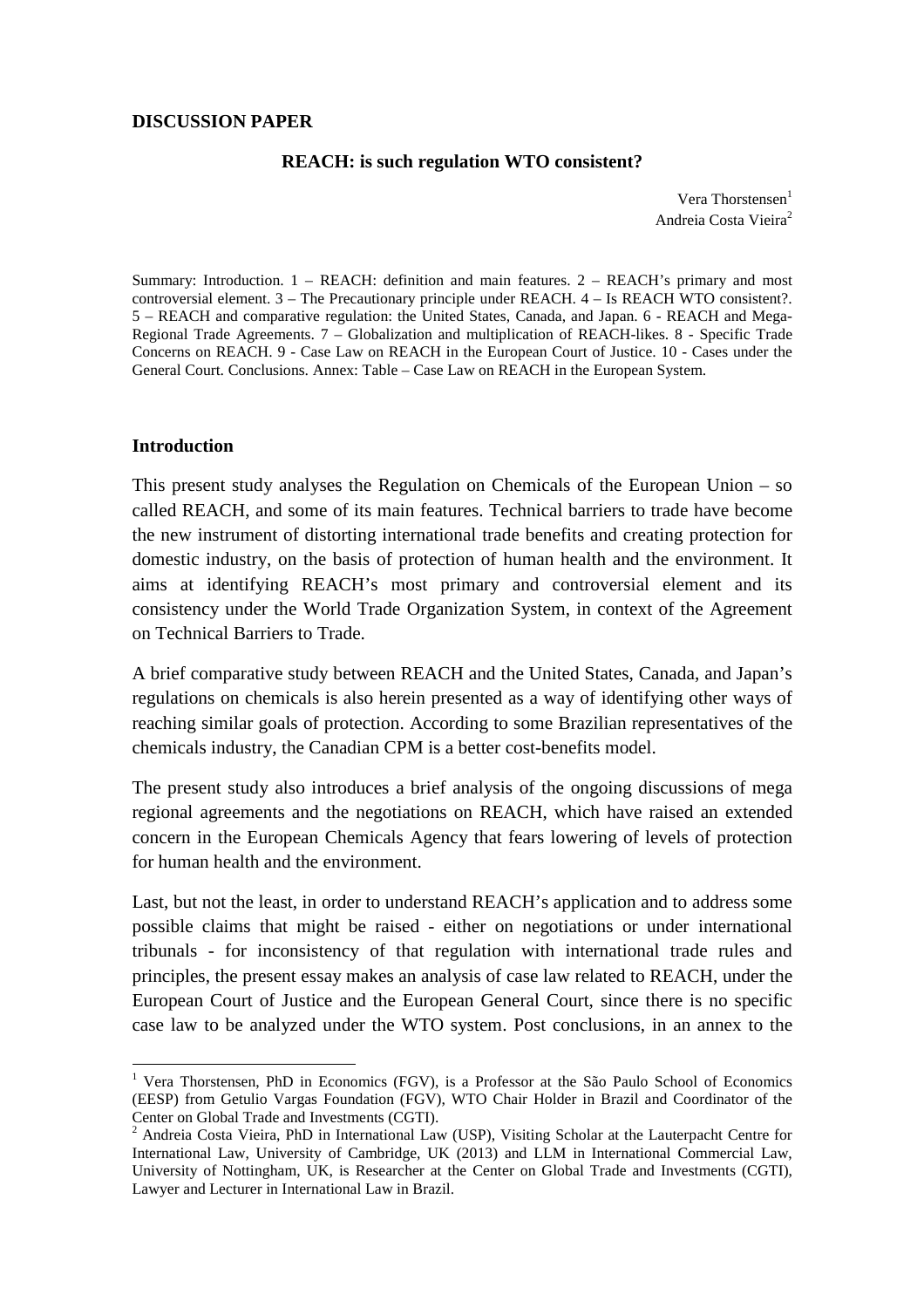present work, a table of cases related to REACH, under the European dispute settlement system is available.

# **1 – REACH: definition and main features**

REACH is the abbreviation for "Registration, Evaluation, Authorization and Restriction of Chemicals"<sup>3</sup>. It is a European Union Regulation of 18<sup>th</sup> December 2006, which came into force in June 2007. It addresses production and use of chemical substances and their potential impacts on human health and the environment, promoting alternative methods for the hazard assessment of substances to reduce the number of tests on animals<sup>4</sup>. Its latest consolidated version is dated 10th April 2014<sup>5</sup>.

REACH applies to almost all chemicals produced or imported in the EU. The Regulation, as a whole, does not apply to radioactive substances, substances under customs supervision, non-isolated intermediates and carriage of dangerous substances, according to its Article 2.1. Some parts of REACH, such as Registration and Evaluation, do not apply to substances used in medicinal products, food and feedingstuffs, according to its Article 2.4 (b). However, food and feedstuff are under other parts of REACH. REACH, Title IV, (information in the supply chain) does not apply to medicinal products for human or veterinary use, cosmetic products, medical devices which are invasive or used in direct physical contact with the human body and food or feedingstuffs. Other substances within specific conditions (e.g. re-imported and on-site isolated intermediates, according to Article 2.7 and 2.8) are exempted from other parts of the Regulation. The burden of proof is on companies to comply with the regulation and they must identify and manage the risks linked to the substances that they manufacture and market in the EU.

REACH Regulation has 849 pages. It took seven years to pass in the European Parliament and Council and it is one of the strictest and most complex legislations in the European Union dealing with chemical substances. Theoretically, companies established outside the EU are not bound by the obligations of REACH, even if they export their products into the customs territory of the European Union. Under REACH Regulation, the responsibility for fulfilling the requirements, such as pre-registration or registration, lies with the importers established in the EU or with the only representative of a non-EU manufacturer established in the  $EU^6$ . Nevertheless, the EU is one of the most important trade partners for most of the countries in the world, the burden of proof

<sup>&</sup>lt;sup>3</sup> Regulation (EC) No 1907/2006 of the European Parliament and of the Council of 18 December 2006 concerning the Registration, Evaluation, Authorization and Restriction of Chemicals (REACH), establishing a European Chemicals Agency.

<sup>&</sup>lt;sup>4</sup> See Understanding REACH, In: http://echa.europa.eu/web/guest/regulations/reach/understanding-reach (access in 23th June 2014).

 $<sup>5</sup>$  In:</sup>

http://old.eurlex.europa.eu/LexUriServ/LexUriServ.do?uri=CONSLEG:2006R1907:20140410:EN:HTML (access on  $23<sup>rd</sup>$  June 2014).

<sup>6</sup> Ibid.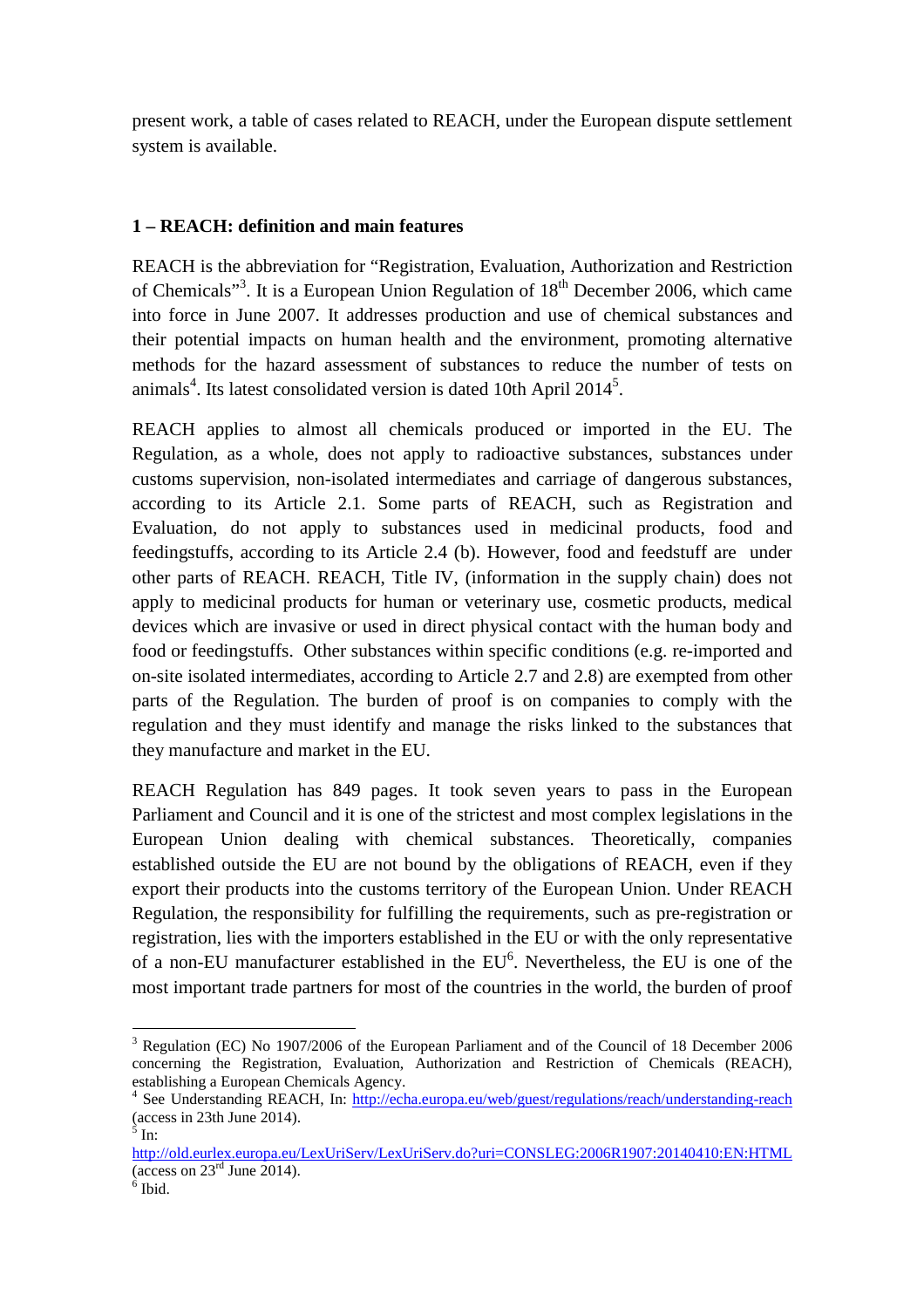and many of its costs, in practice, lie on the exporter willing to export its products to Europe. Therefore, REACH affects industries all over the world.

One of the "creations" of REACH Regulation was the establishment of the European Chemicals Agency (ECHA) whose main duty is to manage scientific, administrative and technical aspects from its headquarters in Helsinki<sup>7</sup>.

ECHA set three deadlines for registration of chemicals, which are determined by tonnage manufactured or imported: i) 1000 tons/a. being required to be registered by  $1<sup>st</sup>$ December 2010 (for chemicals of higher concern or toxicity); ii) 100 tons/a. by 1 June 2013; and iii) 1 ton/a. by 1 June 2018.

Pre-registering was a policy undertaken by  $1<sup>st</sup>$  December 2008 and around 143,000 chemical substances marketed in the European Union were pre-registered even though pre-registering was not mandatory. Substances supply to the European market that has not been pre-registered or registered is illegal and according to the wording in REACH, it is "no data, no market".

ECHA has a special policy for addressing the continued use of chemical substances of very high concern  $(SVHC)^8$ . ECHA must be notified, since June 2011, of the presence of SVHCs in articles whenever the total quantity used is more than one ton per year and the SVHC is present at more than  $0.1\%$  of the mass of the article<sup>9</sup>. Some SVHCs may be subject to prior authorization and applicants have to make plans for substituting it with a safer alternative. When a safer substitute is not known, the applicant must work to find one. The identification of a substance as SVHC and its inclusion in the Candidate List is the first step of the authorization procedure. A Candidate List of SVHCs is published and updated often by ECHA. The last list was updated on  $16<sup>th</sup>$  June 2014 and it contains 155 SVHCs for authorization<sup>10</sup>.

Under REACH, it is not possible to register a substance if the "Only Representative" consultancy company is not based in the EU, unless it is subcontracted to an EU-based registrant. Only Representatives (O.Rs.) are EU based entities that must comply with REACH, according to Article 8, and should operate standard, transparent working practices. The O.R. assumes responsibility and liability for fulfilling obligations of

 $<sup>7</sup>$  In the ECHA Webpage: "ECHA is the driving force among regulatory authorities in implementing the</sup> EU's groundbreaking chemicals legislation for the benefit of human health and the environment as well as for innovation and competitiveness. ECHA helps companies to comply with the legislation, advances the safe use of chemicals, provides information on chemicals and addresses chemicals of concern", in: http://echa.europa.eu/about-us (access in 23th June 2014).

<sup>&</sup>lt;sup>8</sup> Substances that may have serious and often irreversible effects on human health and the environment can be identified as substances of very high concern (SVHCs). If a substance is identified as an SVHC, it will be added to the Candidate List for eventual inclusion in the Authorization List (http://echa.europa.eu/addressing-chemicals-of-concern/authorisation/substances-of-very-high-concernidentification ) (access in 23th June 2014).

<sup>&</sup>lt;sup>9</sup> REACH defines an article as an object which during production is given a special shape, surface or design that determines its function to a greater degree than its chemical composition. According to REACH, articles are for example; t-shirts, flooring and plastic packaging.

<sup>&</sup>lt;sup>10</sup> SVHCs Candidate List in http://echa.europa.eu/web/guest/candidate-list-table (access on 23th June 2014).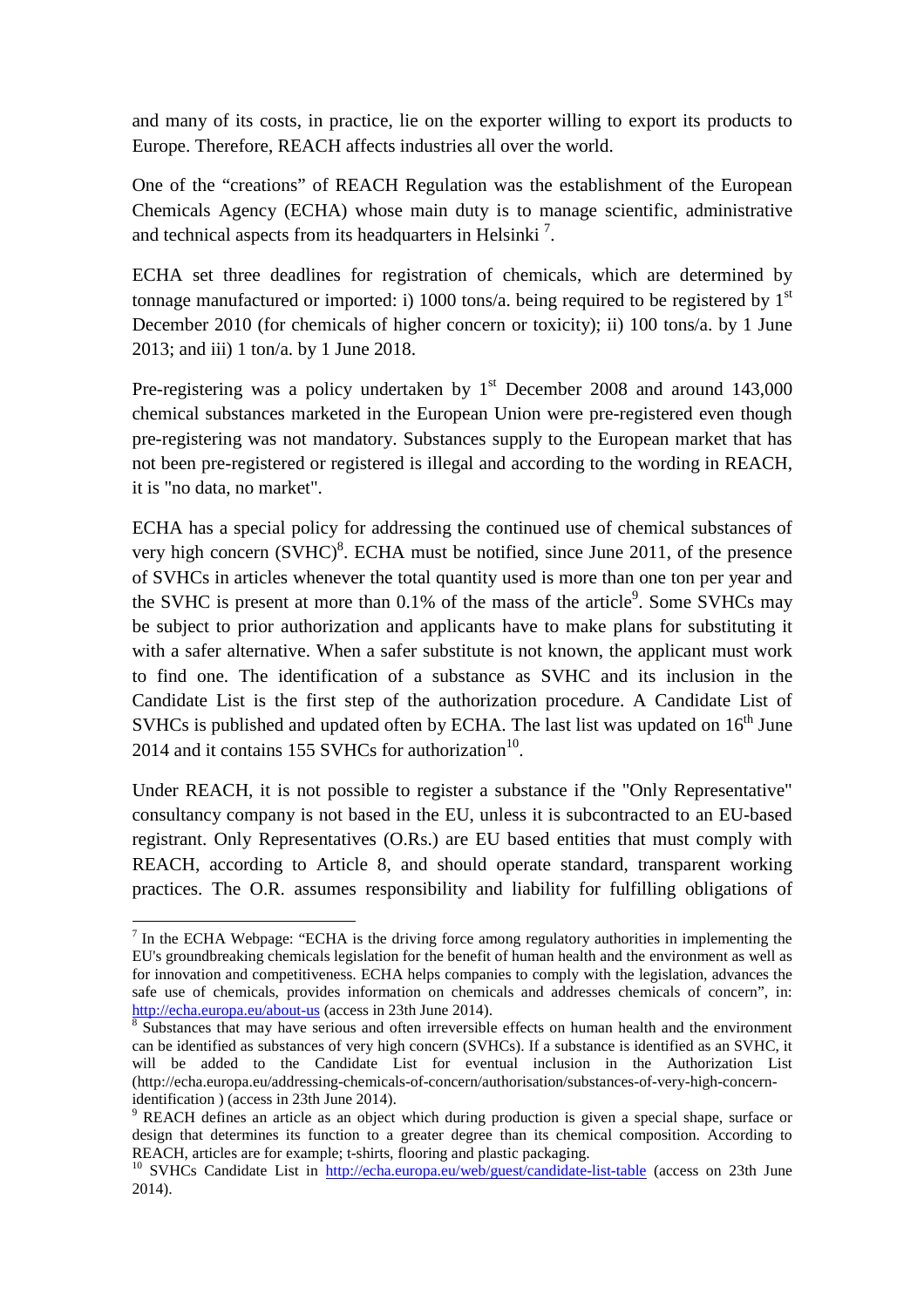importers, in accordance with REACH, for substances being brought into the EU by a non-EU manufacturer.

# **2 – REACH's primary and most controversial element**

The REACH regime is comprised of several elements. However, **its primary and most controversial element is its data gathering and registration requirement**<sup>11</sup> and, for **non-Community manufacturers, the obligation to hire an O. R. to fulfil it**.

This data gathering and registration requirement applies to EU manufacturers, EU importers or EU O.Rs., established within the European Community, that manufactures within or imports into the EU both existing or new substances (on their own, in preparation or in articles), unless otherwise exempt, in a volume of more than 1 ton per year.

An O. R. might be a natural or legal person established in the Community appointed as the non-Community manufacturer's only representative to fulfil the obligations related to registration of substances. The O.R. must comply with all obligations under the REACH Regulation and must have a sufficient background in the practical handling of substances and the information related to them and keep available and up-to-date information on quantities imported and customers sold to, as well as information on the supply of the latest update of the safety data sheet, according to Article 8.2 of  $REACH<sup>12</sup>$ .

The complexity of this data gathering and registration requirement put non-EU manufacturers at an economic disadvantage since their only option is to choose between an importer and an O.R. registration to protect their intellectual property and to carry on with the burdensome bureaucracy (additional registration costs and burdens, mainly for Small and Medium Enterprises – SMEs and non-EU chemical substance-based product manufacturers at a competitive economic disadvantage, because they are unlike multinationals that have a European presence or to know where to find a competent and reliable O.R.).

# **3 – The Precautionary principle under REACH**

 $\overline{a}$ 

The REACH registration/data gathering requirement obeys the precautionary principle and reflects a shift on regulatory paradigm, reversing the burden of proof from regulator to producer or importer on the basis of a only substance's hazardous properties not

<sup>12</sup> See REACH O.R. Requirements at Article 8 (1,2,3), In:  $\frac{http://old.eu-17}{http://old.eu-17}$ 

<sup>&</sup>lt;sup>11</sup> L. A. Kogan. REACH and International Trade Law, 2013, at para12.11.

lex.europa.eu/LexUriServ/LexUriServ.do?uri=CONSLEG:2006R1907:20140410:EN:HTML (access on  $23<sup>rd</sup>$  June 2014)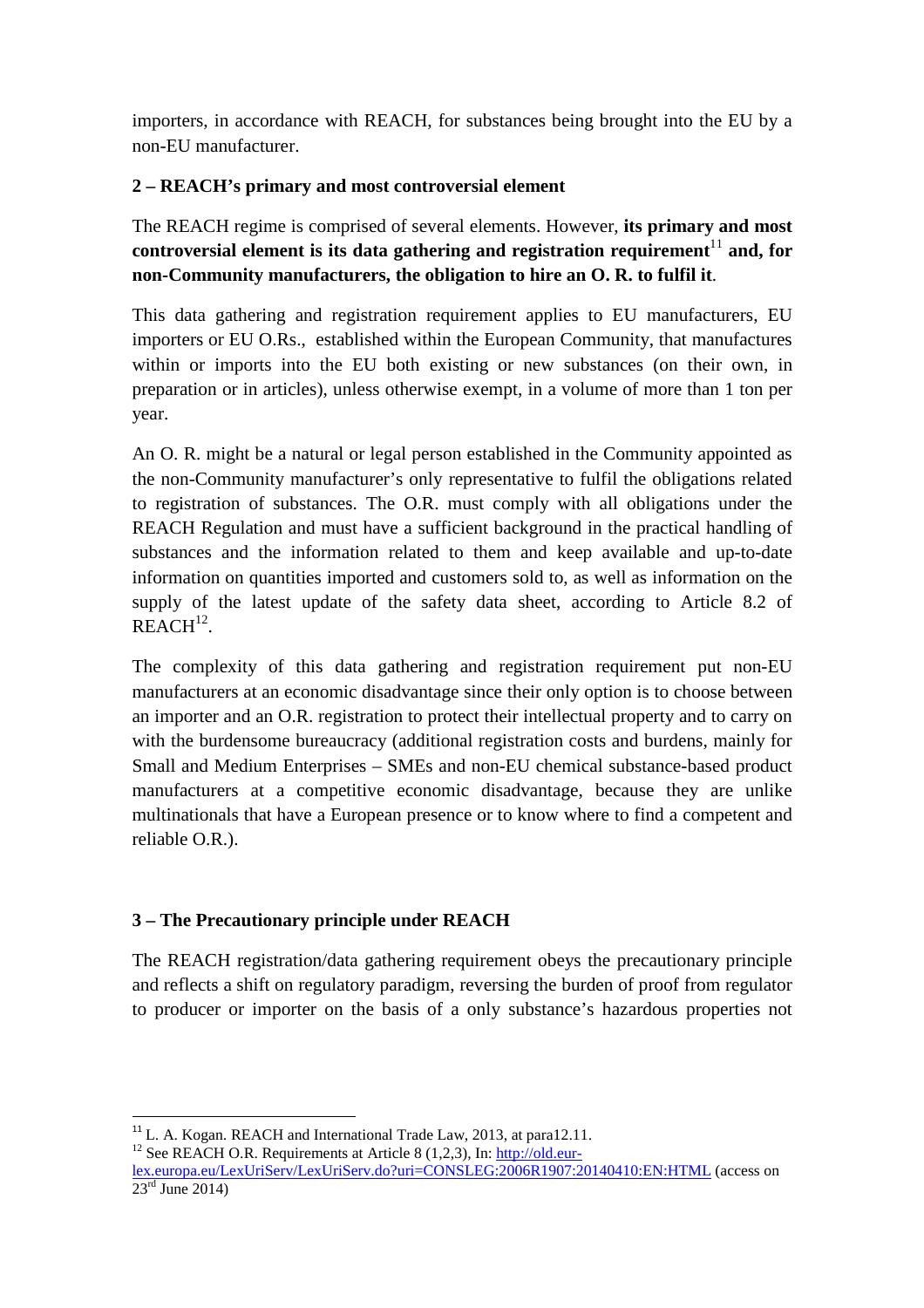taking into consideration the actual risk that such substances poses on human health or the environment $^{13}$ .

REACH implements a hazard-based version of the precautionary principle through its Preamble, paragraphs 9 and 69 and Article 1(3), which is informed by quasi quantitative or qualitative risk assessments.

In REACH's preamble, it is disposed that:

(9) The assessment of the operation of the four main legal instruments governing chemicals in the Community, i.e. Council Directive 67/548/EEC of 27 June 1967 on the approximation of the laws, regulations and administrative provisions relating to the classification, packaging and labelling of dangerous substances ( 4 ), Council Directive 76/769/EEC of 27 July 1976 on the approximation of the laws, regulations and administrative provisions of the Member States relating to restrictions on the marketing and use of certain dangerous substances and preparations ( 5 ), Directive 1999/45/EC of the European Parliament and of the Council of 31 May 1999 concerning the approximation of the laws, regulations and administrative provisions of the Member States relating to the classification, packaging and labelling of dangerous preparations ( 6 ) and Council Regulation (EEC) No 793/93 of 23 March 1993 on the evaluation and control of the risks of existing substances ( 7 ), identified a number of problems in the functioning of Community legislation on chemicals, resulting in disparities between the laws, regulations and administrative provisions in Member States directly affecting the functioning of the internal market in this field, and the need to do more to protect public health and the environment in accordance with the precautionary principle.

(69) To ensure a sufficiently high level of protection for human health, including having regard to relevant human population groups and possibly to certain vulnerable sub-populations, and the environment, substances of very high concern should, in accordance with the precautionary principle, be subject to careful attention. Authorization should be granted where natural or legal persons applying for an authorization demonstrate to the granting authority that the risks to human health and the environment arising from the use of the substance are adequately controlled. Otherwise, uses may still be authorized if it can be shown that the socio-economic benefits from the use of the substance outweigh the risks connected with its use and there are no suitable alternative substances or technologies that are economically and technically viable. Taking into account the good functioning of the internal market it is appropriate that the Commission should be the granting authority.

## REACH, Article 1 (3) disposes that:

This Regulation is based on the principle that it is for manufacturers, importers and downstream users to ensure that they manufacture, place on the market or use such substances that do not adversely affect human health or the environment. Its provisions are underpinned by the precautionary principle.

As one recently released report observed, although the EU Commission's Communication on the Precautionary Principle provides that 'the precautionary principle is relevant only in the event of a potential risk, even if this risk cannot be fully demonstrated or quantified or its effects determined because of the insufficiency or inclusive nature of the scientific data', it fails to discuss how serious the risk or its consequences must be in order to trigger the application of the precautionary principle. While ECJ case law is helpful, it does not appear determinative. According to the report, such case law holds, for example, that it is not sufficient to make a generalized presumption about a putative risk or to make reference to a purely hypothetical risk in the absence of scientific (data) support. The report concludes that, in the absence of further direction, 'it cannot be deduced that the precautionary principle only applies

 $13$  Kogan, supra note 9, para. 12.15.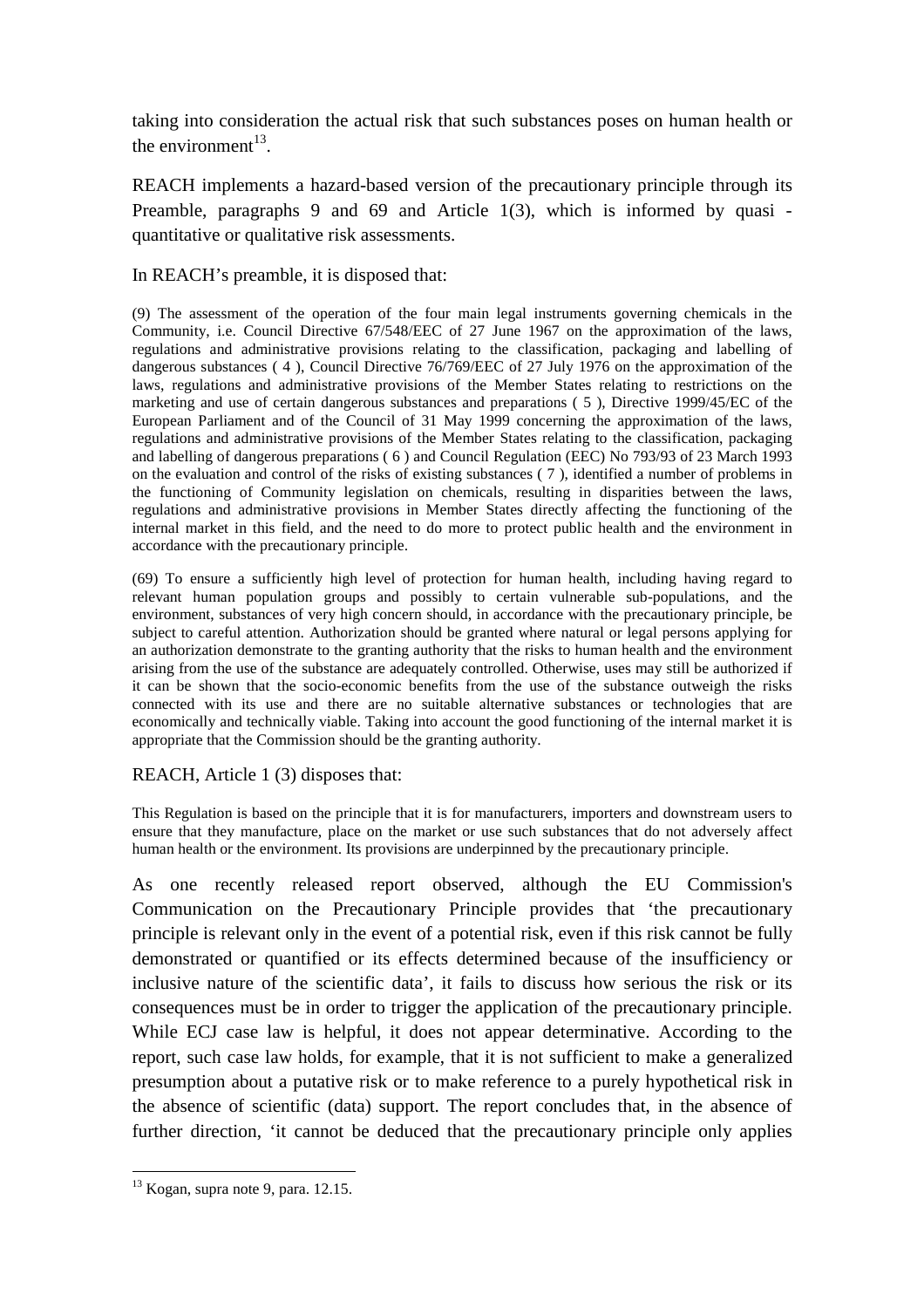where a potentially serious risk is identified' and consequently, 'the burden of proof necessary to justify such application may be lower<sup>, 14</sup>.

# **4 – Is REACH WTO consistent?**

REACH can be described as a "behind-the-border" technical measure intended to address regional health and environmental concerns and impacts. It can also be appropriately classified as a type of non-tariff measure (NTM) that falls within the scope of the TBT Agreement because arguably it distorts and creates uncertainty surrounding international trade flows of chemical substance-based products $^{15}$ .

As the WTO itself acknowledges, while the application of NTMs does not always restrict trade, they often result in unnecessary restrictions of undue barriers, which explains why they are referred to as non-tariff barriers (NTBs) and some WTO treaties have dealt with them; e.g. TBT and SPS Agreements.

REACH does affect international trade but the mere presence of effects on international trade is not sufficient for holding that REACH violates the EU's obligations under WTO law. It must be highlighted that some features of REACH might point out to an unlawful technical regulation on chemicals.

## **An analysis of REACH in light of TBT**

REACH does not refer to specific substances unless they are placed on the SVHC "candidate and/or authorization lists" or they are subject to restrictions. Nevertheless, it probably qualifies as a "technical regulation" within the meaning of TBT Agreement<sup>16</sup>, Annex 1, and, as such, it does fall within the coverage of that Agreement<sup>17</sup>.

In US Clove Cigarettes, Mexico Tuna II and US COOL Requirements, Panels and Appellate Body have recognized that the TBT Agreement assures the right of WTO Members to regulate for the protection of human health and the environment at "their chosen level of protection", as far as that right is not exercised to employ such regulations in "a discriminatory manner or as unnecessary obstacles to trade" (wording from the Preamble of the TBT Agreement)<sup>18</sup>.

A country might choose its level of protection as far as two conditions are met:

1) the regulation is not employed in a discriminatory manner;

 $14$  Kogan, supra note 9, para. 12.45.

<sup>&</sup>lt;sup>15</sup> Kogan, supra note 9, para 12.5

<sup>&</sup>lt;sup>16</sup> It "probably qualifies" because it has never been analyzed by a Panel or Appellate Body of the WTO.

 $17$  Kogan, supra note 9, para. 12.24

<sup>&</sup>lt;sup>18</sup> See Panel Report. United States-Measures Affecting the Production and Sale of Clove Cigarettes ('US-Clove; See Panel Report, United States-Measures Concerning the Importation, Marketing and Sale of Tuna and Tuna; See Panel Report, United States-Certain Country of Origin Labelling ('COOL)Requirements ((18 November2011) WT/DS384R, WTIDS386R Products ('Mexico- Tuna 11') (15 September 201l) WT/DS381/R. Cigarettes') (2 September 2011) WT IDS406/R.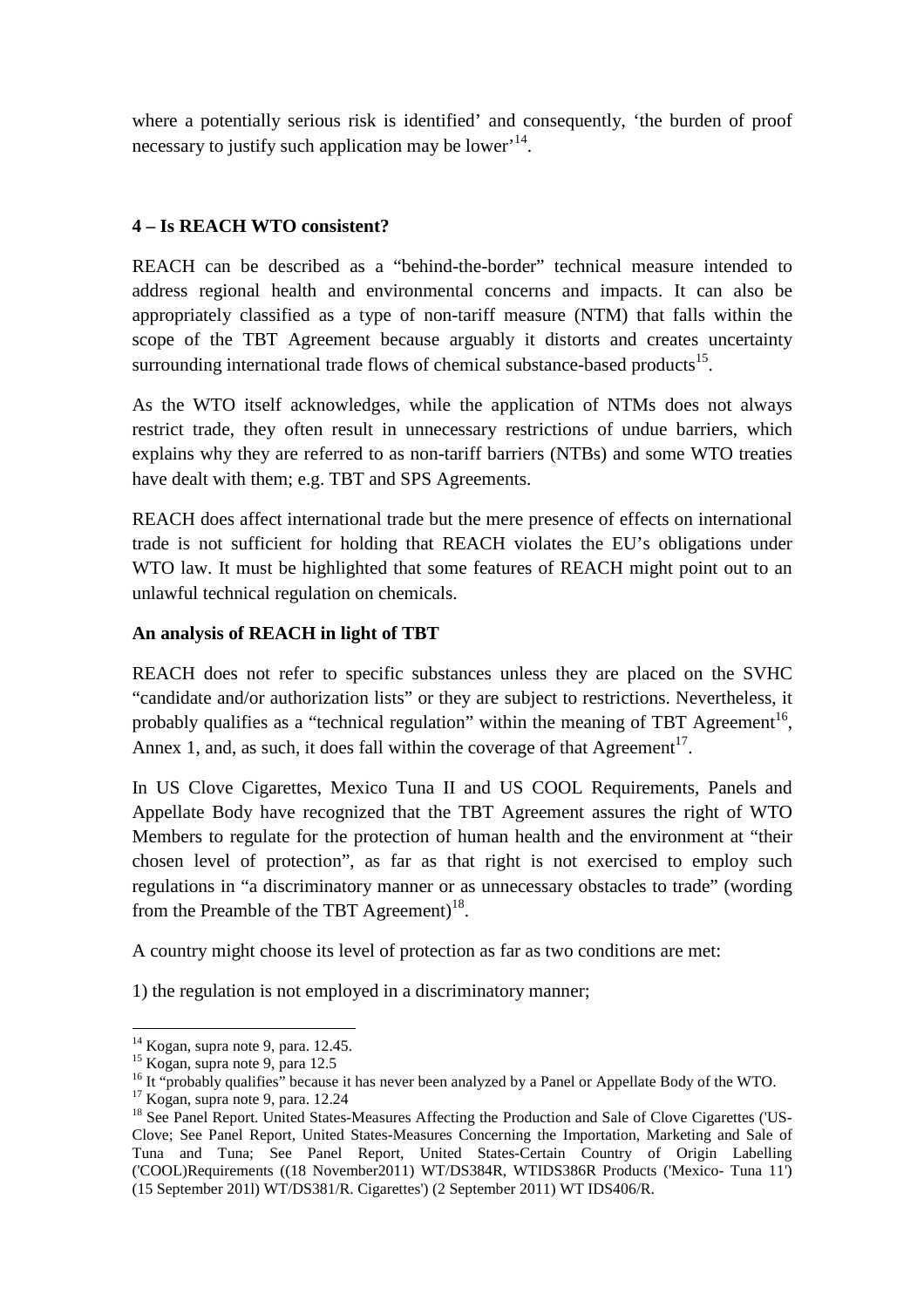2) the regulation does not represent unnecessary obstacle to international trade.

Therefore, an analysis of REACH's "discriminatory power" has to be undertaken on two basis, under TBT: Art. 2.1 (and its "likeness" and "less favorable treatment" analysis) and Art. 2.2 (and its wording "unnecessary obstacles to international trade" and "more trade-restrictive than necessary").

## **The TBT Agreement, Article 2.1, provides that**

Members shall ensure that in respect of technical regulations, like products imported from the territory of any Member shall be accorded treatment no less favorable than that accorded to like products of national origin and to like products originating in any other country.

The likeness of imported and domestic products should generally be determined on a case-by-case basis pursuant to four general criteria: a) the properties, nature and quality of the products; b) the end-uses of the products; c) consumers 'tastes and habits in respect of the products; and d) the tariff classification of the products<sup>19</sup>.

An analysis of REACH based on "likeness", which focuses either on "finished articles containing chemical substances", chemical substances or mixtures, shows the importance of product-related process and production methods (PPMs) as a possibility of claiming trade discrimination. In other words, within the chemical industry, "how products are made is becoming almost as important as how products perform<sup>320</sup>. Discrimination between products has been based on PPMs, under REACH.

Based on a comparison of product characteristics and consumer tastes and habits, which include actual and perceived product-related health risks, groups of imported SVHC products may be distinguished from groups of domestic non-SVHC products, to the extent that they would not be deemed "like products"<sup>21</sup>. Thus 'like products' would become 'different products' merely on the substitution of a substance that would be deemed to be of very high concern, even though the rest of components and the performance of the product itself do not change.

 That "likeness" would depend, however, on whether ECHA and/or EU Member State competent authorities, when classifying the substances incorporated within such products and later reviewing technical and substance dossiers, employ(s) a semiquantitative or qualitative rather than a quantitative risk assessment approach. Semiquantitative or qualitative analyses tend to focus mostly on the health hazards (based on intrinsic substance characteristics) posed by SVHC or non-SVHC products, which entails a lower threshold of potential harm, as compared to a strictly quantitative risk assessment approach. A quantitative approach instead focuses on the health risks

<sup>&</sup>lt;sup>19</sup> US Clove and EC Asbestos Cases.

<sup>20</sup> Kogan, supra note 9, para.12.26

 $^{21}$  Ibid., para.12.27.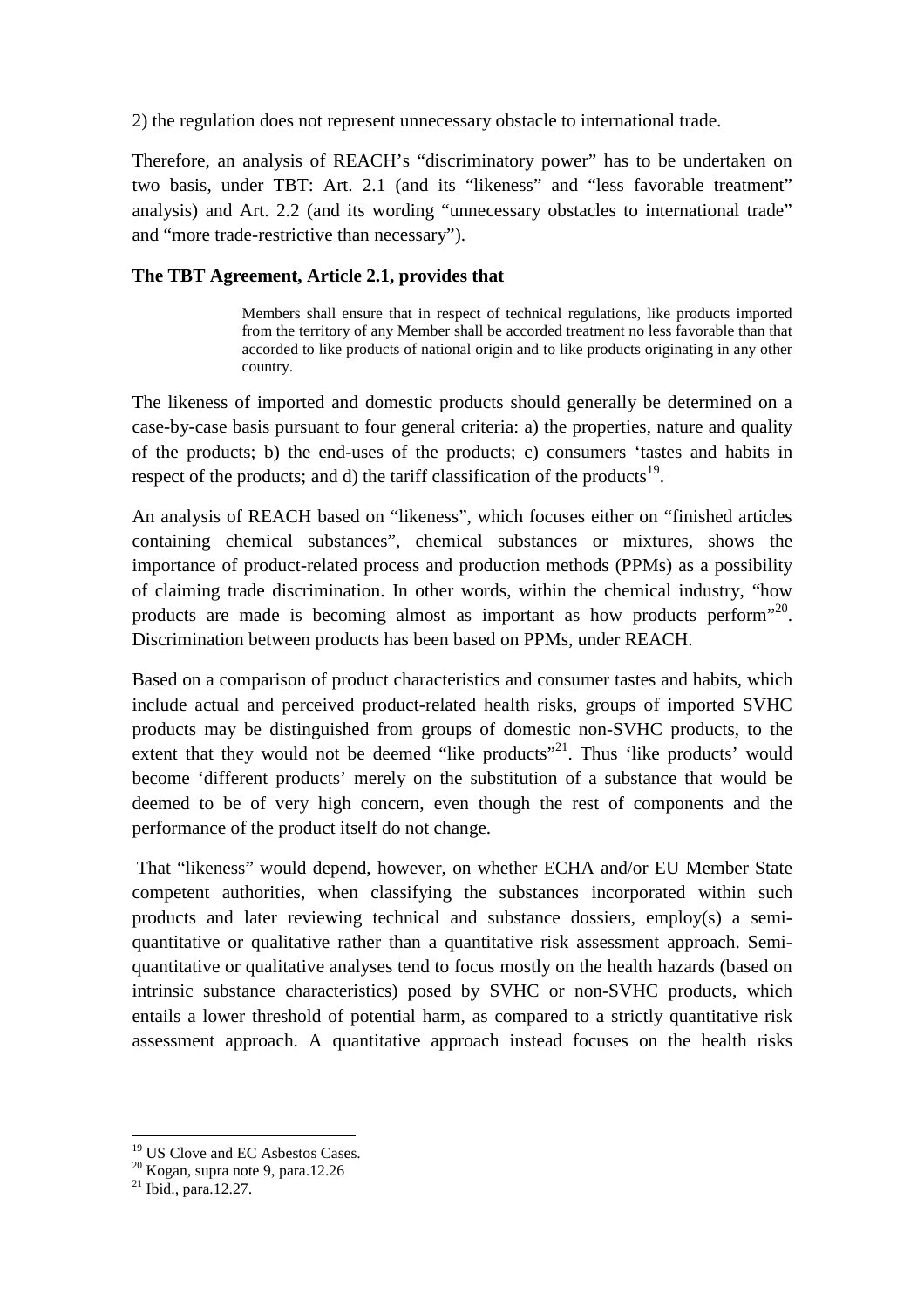engendered by such products, which necessarily takes into account exposure, dosage and actual use $^{22}$ .

As such, some might reach a conclusion that a discrimination claim against the EU, under the TBT Agreement, Article 2.1, would have a greater chance of succeeding if it focused on groups of imported substances that are not SVHCs, not incorporated within articles, and not shown to pose empirical health or environmental risks $^{23}$ . Nevertheless, it could be different on a "less favorable treatment" analysis.

There is evidence that shows that EU Member State implementation of REACH's registration/data gathering and notification requirements imposes a higher cost structure upon, and thus impairs the competitiveness of "like" chemical substance-based product imports in EU markets. "It does so by subjecting groups of imported non-REACH registered SVHC-containing articles to treatment less favorable than that accorded to like groups of REACH-registered domestic articles and substances<sup>"24</sup>. Higher costs and higher bureaucracy (as identified in the list of Specific Trade Concerns) count for a 'less favorable treatment' for like imported products. Among other factors, EU based manufacturers do not have to contract an O.R. to represent them.

#### **On the other hand, the TBT Agreement, Art. 2.2 provides that**

Members shall ensure that technical regulations are not prepared, adopted or applied with a view to or with the effect of creating unnecessary obstacles to international trade. For this purpose, technical regulations shall not be more trade-restrictive than necessary to fulfill a legitimate objective taking account of the risks non-fulfillment would create.

Assessing the risks of non-fulfillment of these objectives, there can be found relevant considerations related to available scientific and technical information, related processing technology, or intended end-uses of products $^{25}$ .

Having a look at REACH's primary objective ('ensuring a high level of protection of human health and the environment consistent with sustainable development') one might note that it probably qualifies as a 'legitimate objective'. The risk of a chemical substance toward human health and the environment does not necessarily have a proportionate relationship with the volume of production. However, volume is used as a proxy for exposure, since it allows a clear, enforceable priority setting for registration which also gives "legal certainty". Moreover the REACH registration/data gathering and notification requirements' default reliance upon a volume (hazard)-based exposure proxy can be respected as reflecting the EU's chosen level of protection<sup>26</sup>. Under REACH, the volume of production was the chosen level for protection in the EU.

<sup>22</sup> Ibid., para. 12.28.

<sup>&</sup>lt;sup>23</sup> Kogan, supra note 9, para. 12.29.

<sup>&</sup>lt;sup>24</sup> Ibid., para. 12.30

<sup>25</sup> Ibid., para. 12.32.

 $26$  Ibid., 12.11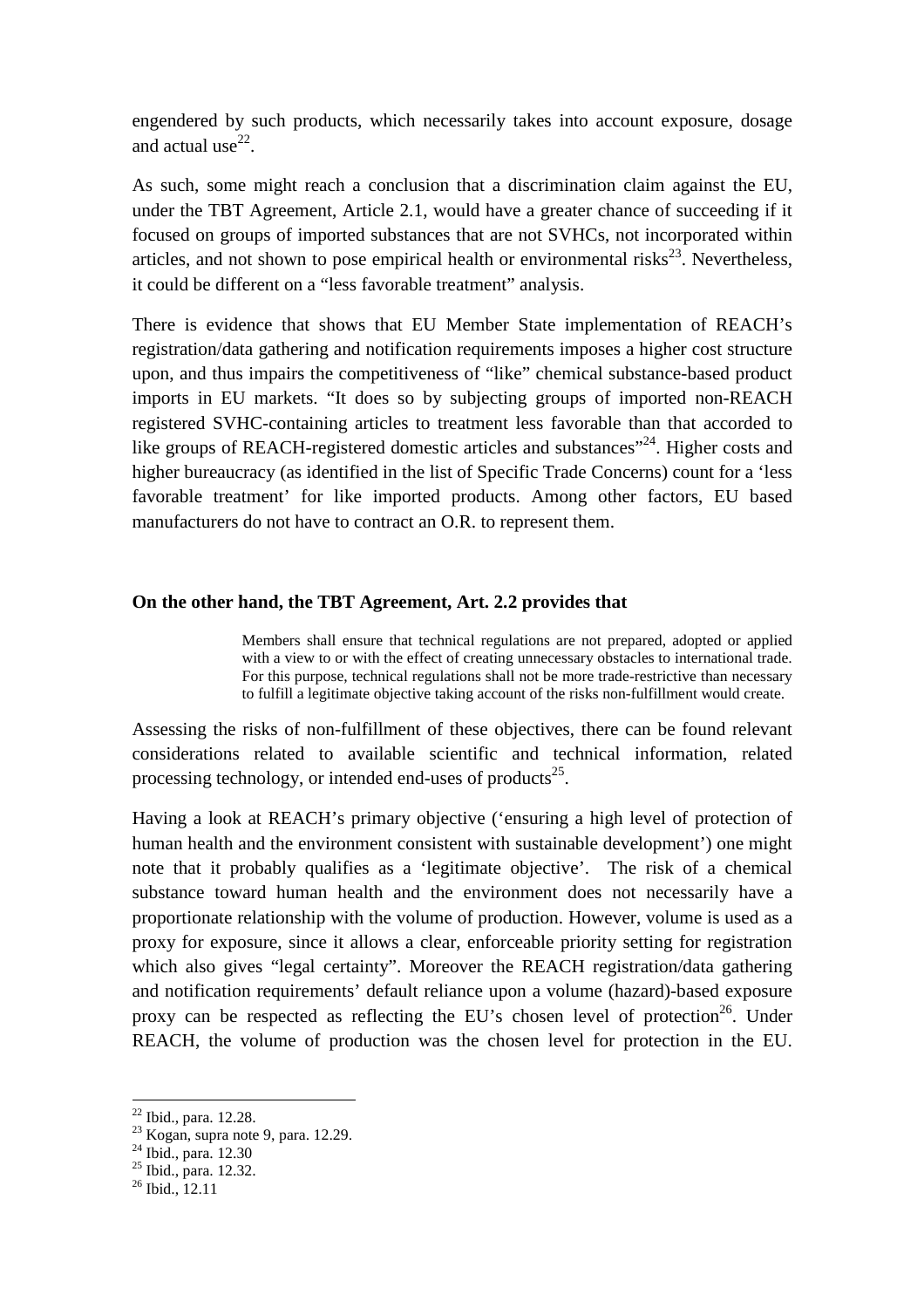However it is doubtful whether 'volume' is the right proxy for measuring up protection for human health and the environment.

Nevertheless, the REACH registration process may be seen much more as "a system of data collection and warehousing than a procedure for protecting the public and the environment from exposures to hazardous substances (…) A majority of the data submitted under the REACH registration process may never be evaluated"<sup>27</sup>.

A report published by the EU Commission indicates that REACH registration-related costs for EU and non-EU industries were more than twice the amount previously estimated<sup>28</sup>. There were identified several classes of expenditures, such as human resource, ECHA registration, data gathering, supply-chain communication, notification and external consultant costs – a part of all that was due to excessive vertebrate animal testing that resulted in significantly higher than estimated animal testing costs (an approximate  $\epsilon$ 2.1 billion of costs, in general). These substantially "higher-thananticipated registration costs" have generated a negative impact on chemicals international trade flows. The report reached a conclusion that such a high bureaucratic cost was the main reason for many large and SME chemicals companies to reduce substance production volumes to a "lower and less expensive tonnage band", effectively shrinking their EU market share. The report strongly suggests that these responses to REACH and the cost of REACH compliance could very well lead to fewer available substances, somewhat higher prices, and a potentially more concentrated and less competitive EU chemicals market.

It might be said that REACH's registration/data gathering and notification requirements, which includes O.R.'s costs and bureaucracy, are more trade restrictive than necessary to achieve REACH's legitimate objectives, considering the real benefits that REACH, according to the EU Commission itself, has provided.

Therefore, as far as the TBT Agreement is concerned, a violation might be found in distinct situations:

1) **Whenever it is possible to ascertain that the compared products - EU domestic and imported - are "like products**", under TBT, Art. 2.1, imported products should receive 'no less favorable treatment'. The argument that two compared products are not 'like products', based only on a hazard-approach of product-related process and production methods (PPMs) should not convince on the basis of the TBT preamble, since Art. 2.1 should also obey the rule not to create 'unnecessary obstacles to

<sup>&</sup>lt;sup>27</sup> ADK Abelkop, Á Botos, LR Wise, and J D Graham, 'Regulating Industrial Chemicals: Lessons For US Lawmakers from the European Union's REACH Program' (January 2012) School of Public and Environmental Affairs, Indiana University, 24

In.: http://www.indiana.edu/~spea/faculty/pdf/REACH\_report.pdf (accessed 25<sup>th</sup> June 2014).

<sup>&</sup>lt;sup>28</sup> See Centre for Strategy and Evaluation Services, 'Interim Evaluation: Functioning of the European ChemicalMarket After the introduction of REACH' (2012), iii-iv, 39-40, 45-46, 49, 78, 97, 101, 102, table box 4.1, table 4.16and 105;

In: http://ec.europa.eu/enterprise/sectors/chemicals/files/reach/review2012/market-final-report\_en.pdf (access on 25th June 2014);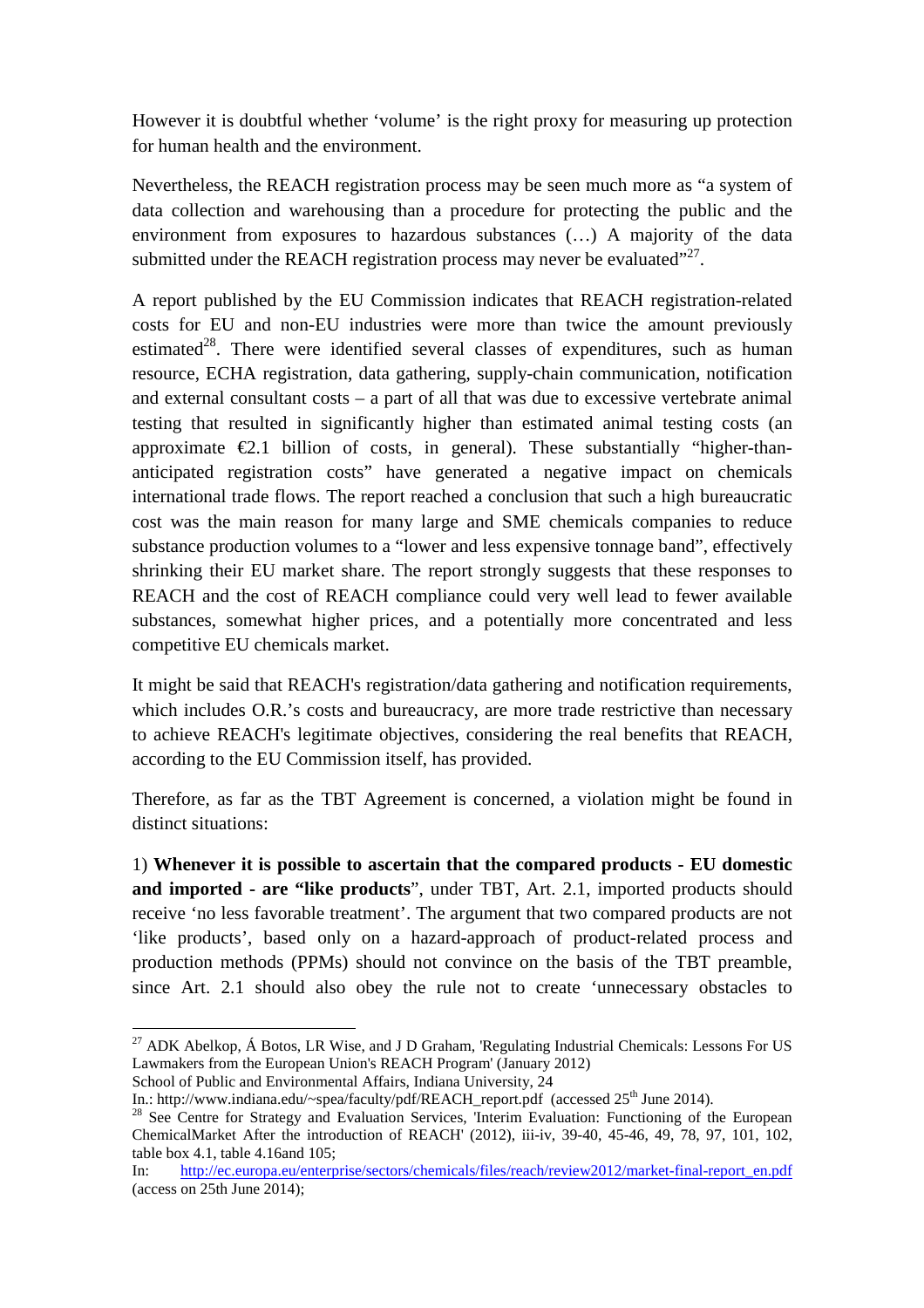international trade' and the rule that measures should not be 'applied in a manner which would constitute a means of arbitrary or unjustifiable discrimination between countries where the same conditions prevail or a disguised restriction on international trade'.

2) **Whenever it is possible to ascertain that compared products are not "like products**" on a basis of product-related process and production methods (such as SVHC products), TBT preamble and Art. 2.2 should be applied and the rule that 'technical regulations shall not be more trade-restrictive than necessary to fulfill a legitimate objective' should be complied with. A country should not be prevented from taking 'measures necessary to ensure the quality of its exports, or for the protection of human, animal or plant life or health, of the environment, or for the prevention of deceptive practices, at the levels it considers appropriate' (from the preamble wording). Nevertheless, such measures are 'subject to the requirement that they are not applied in a manner which would constitute a means of arbitrary or unjustifiable discrimination between countries where the same conditions prevail or a disguised restriction on international trade' (from the preamble wording). It might be said that, under REACH, the volume of production was the chosen level for protection in the EU. However it is doubtful whether 'volume' is the right proxy for measuring up protection for human health and the environment.

3) **In general, technical regulations should not be prepared, adopted or applied whenever they create unnecessary obstacles to international trade**. From Article 2.2 wording, technical regulations create unnecessary obstacles ever since they are more trade-restrictive than necessary to fulfill a legitimate objective. Moreover such rule also is under TBT preamble. From REACH, it is very clear that its high bureaucracy and registration costs are more than necessary to fulfil the legitimate objectives established in its preamble. Moreover, a majority of the data submitted under the REACH registration process may never be evaluated and the EU Commission has indicated that the registration-related costs were more than twice the amount previously estimated, generating a negative impact on international trade flows of chemicals.

## **5 – REACH and comparative regulation: the United States, Canada, and Japan**

After the launch of REACH, the United States Congress, in 2007, prepared a document in which it pointed out some of the basic differences in approach between REACH and the US Toxic Substances Control Act (TSCA),  $1976^{29}$ .

The US document highlights that the TSCA places the burden of proof on the Environmental Protection Agency (EPA) to demonstrate that a chemical poses a risk to

<sup>&</sup>lt;sup>29</sup> US Government Accountability Office, 'Comparison of U.S. and Recently Enacted European Union Approaches to Protect against the Risks of Toxic Chemicals', Highlights of GAO-07-825, A report to Congressional Requesters, August, 2007.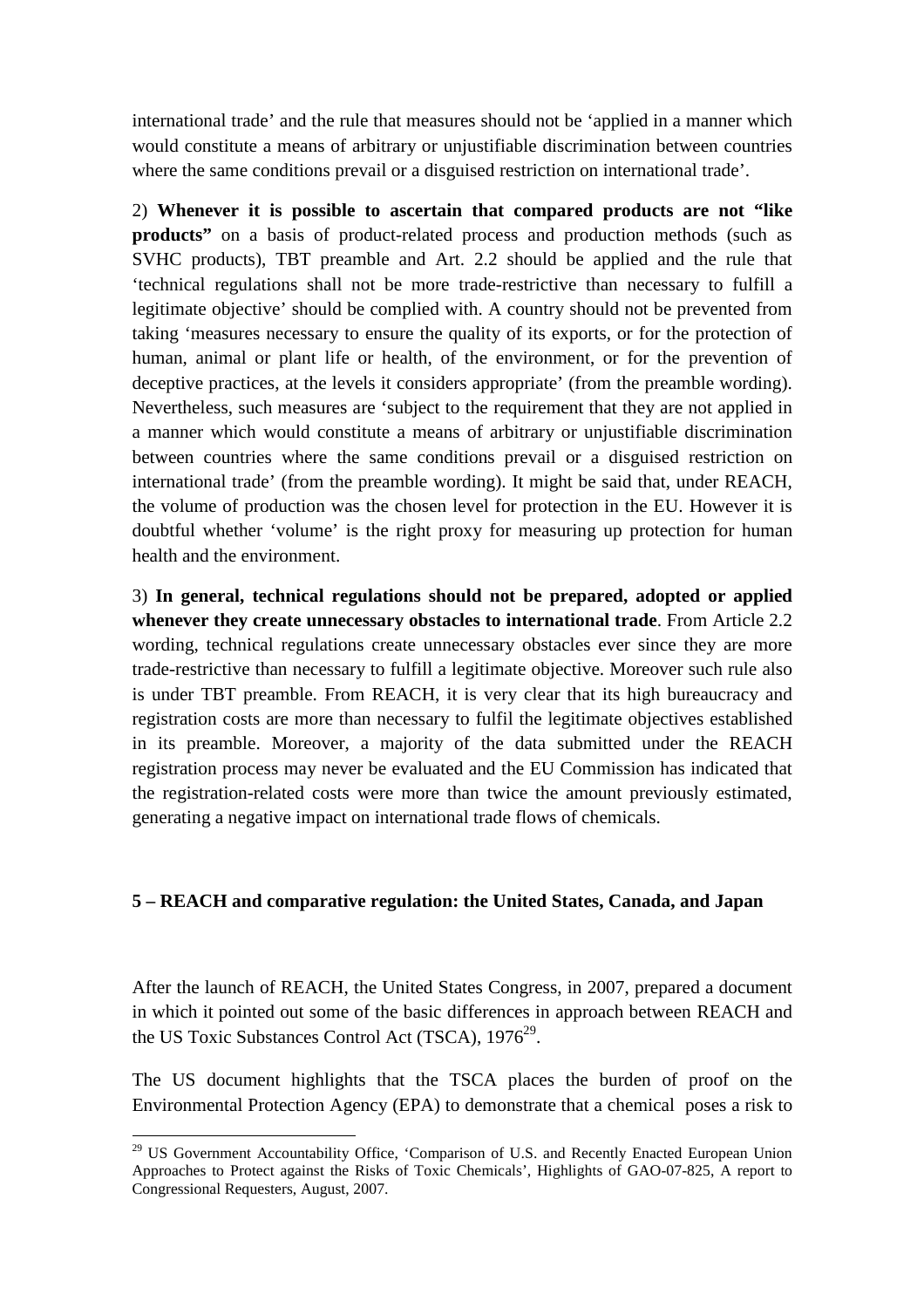human health or the environment even before EPA regulate such a chemical's production or use. REACH, instead, generally places a burden on chemical companies to make sure that chemicals do not represent such risks or, if they do so, that there are identified ways for handling them in a safe way.

The EPA may regulate a substance if it shows that there is a reasonable basis to come to a conclusion that it presents or will present an unreasonable risk. The TSCA requires the EPA to find a regulatory measure that is least burdensome but that, at the same time, mitigates the unreasonable risk. Nevertheless, the EPA has declared how difficult it is to regulate under this standard<sup>30</sup>. On the other hand, REACH requires chemical companies to obtain authorization to use chemicals that are in a list of 'substances of very high concern'. In order to obtain such authorization, companies need to show that they can control risks posed by the substance or they must make sure that the substance is safe for use. The companies, under REACH, must provide and develop information on the physical and chemical properties of the substance and the health and environmental effects of its use for new and existing chemicals produced on certain volumes.

Moreover, under REACH, regulators must require companies to undertake additional test data and information whenever they need to make an evaluation of the risk that a substance poses to human health and the environment. The TSCA, in contrast, puts the burden on the EPA to demonstrate that information on health and environmental effects are needed before requiring chemical companies to develop the data. The TSCA requires companies to make a notification to the EPA before producing or importing a new substance, but it does not require companies to develop and provide data on health and environmental effects unless the EPA sets out a rule requiring them to do  $so<sup>31</sup>$ .

The TSCA and REACH both have clauses to protect information that is confidential or sensitive for companies. However, REACH requires a much more public disclosure of certain information, such as primary chemical properties, which includes even melting and boiling points. Moreover REACH restricts substantially the sort of information that the chemical industry may consider confidential $^{32}$ .

REACH requires companies to develop and share with government regulators data on the effects that the substances produce on human health and the environment. The TSCA generally does not.

One of the most notable differences between REACH and TSCA is that TSCA requires the EPA to demonstrate that substances represent a risk to human health or the environment before controlling risks related to their production, distribution or use. REACH, instead, is based on the principle that companies are responsible to demonstrate that the chemicals they market, distribute, or use do not adversely affect

<sup>&</sup>lt;sup>30</sup> US Government Accountability Office, Highlights of GAO-07-825, A report to Congressional Requesters, August, 2007.

 $31$  Ibid.

 $32$  Ibid.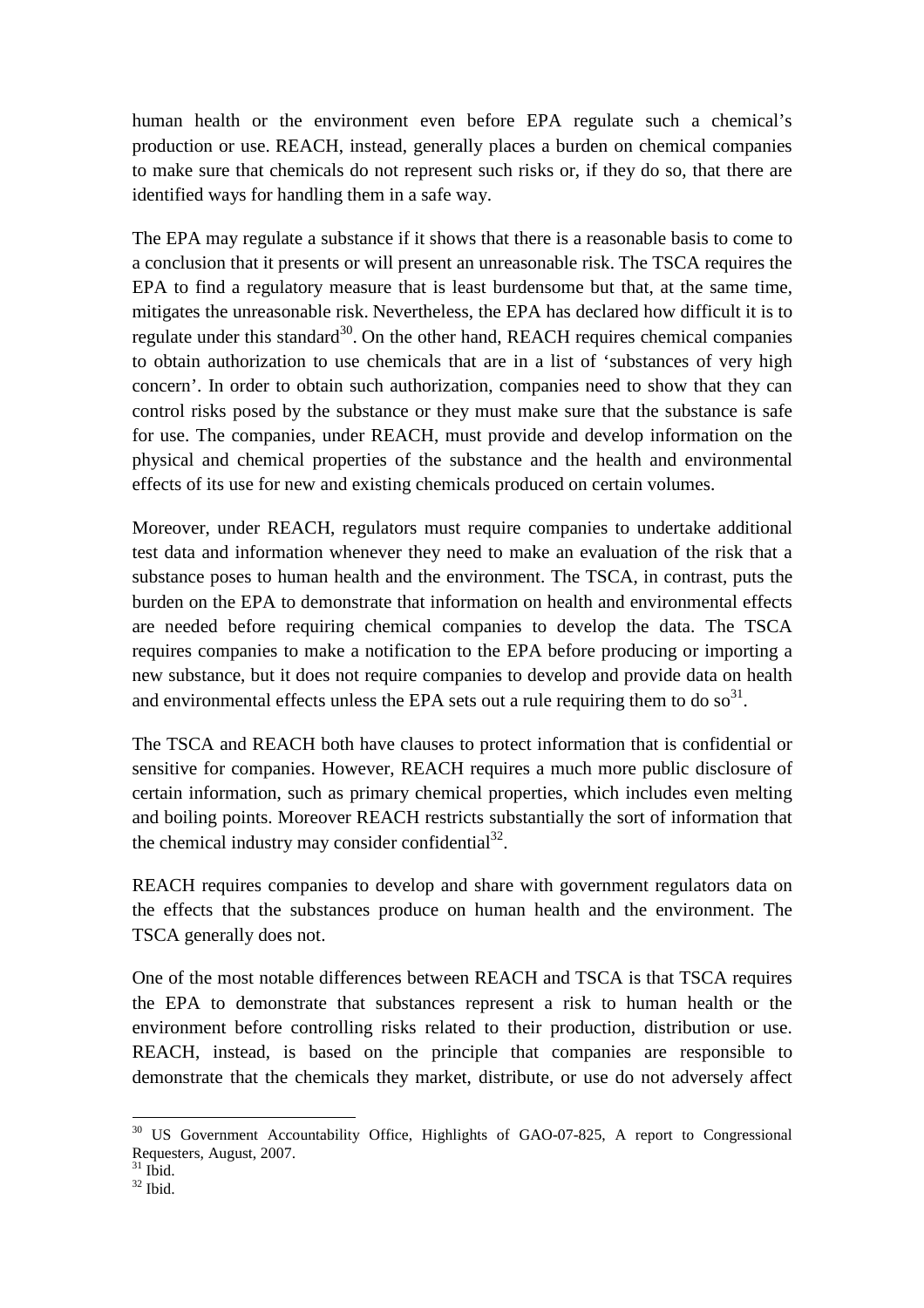human health or the environment. Moreover, under REACH, companies have to obtain authorization to carry on with the use of a substance of very high concern, such as a substance for which there is scientific evidence of likely serious health or environmental effects. In order to obtain such authorization, companies need to demonstrate that it can adequately control risks posed by the substance. The EPA, instead, under TSCA, has distinct bodies to make the control of risks posed by new and existing chemicals. Whenever there is a new chemical, the EPA can restrict the production of such substance or its use if it understands that there is insufficient information to allow a calculated evaluation of the health and environmental effects of that substance. On that matter, EPA, according to TSCA, may choose the least burdensome requirement on the chemical industry that will adequately protect against the risk $^{33}$ .

The TSCA does not require the chemical industry to develop hazard information for existing chemicals. EPA, instead, uses regulatory and voluntary programs to raise data on certain substances. The TSCA does not command the chemical industry to develop information on the harmful effects of existing chemicals for the human health or the environment. On this matter, EPA may request a test rule, that is, it may require such information on a case-by-case basis. Nevertheless, REACH demand companies to make a declaration of hazard information for new and existing chemicals that are within specific production and toxicity levels. On behalf of that command, REACH conceived a sole system for the regulation of new and existing chemicals and it requires companies to provide the registration of substances produced or imported at 1 ton or more per producer or importer per year with the European Chemicals Agency. Under REACH, the amount of information to be included in the study summaries based on the chemical's production volume must be specified (i.e., how much of the chemical will be produced or imported each year). The data collection requirements may be fulfilled through a variety of ways, including existing scientific modeling or testing  $34$ .

In general, the TSCA requires the EPA to demonstrate that substances will cause unreasonable risk. Such a burden of proof, under REACH, is on the chemical industry, which must demonstrate that the substance has adverse chemical effects.

REACH requires companies to ask for authorization in order to use some hazardous substances and to point out safer substitutes. Moreover, to control chemical risks, REACH creates procedures for both authorizing and restricting the use of chemicals. Under REACH, authorization procedures have three different steps: i) publication of a list of substances that need authorization before they can be used, by the European Chemicals Agency ('the candidate list')<sup>35</sup>; ii) the European Commission will determine

<sup>&</sup>lt;sup>33</sup> US Government Accountability Office, Highlights of GAO-07-825, A report to Congressional Requesters, August, 2007.

 $34$  Ibid.

<sup>&</sup>lt;sup>35</sup> 'The chemical agency will determine which chemicals to place on the candidate list after it has reviewed the information that chemical companies submit to the agency at the time the chemicals are registered under REACH and after considering the input provided by individual EU member states and the European Commission. In making this determination, the agency is to use criteria set forth in REACH, covering issues such as bioaccumulation, carcinogenicity, and reproductive toxicity' (US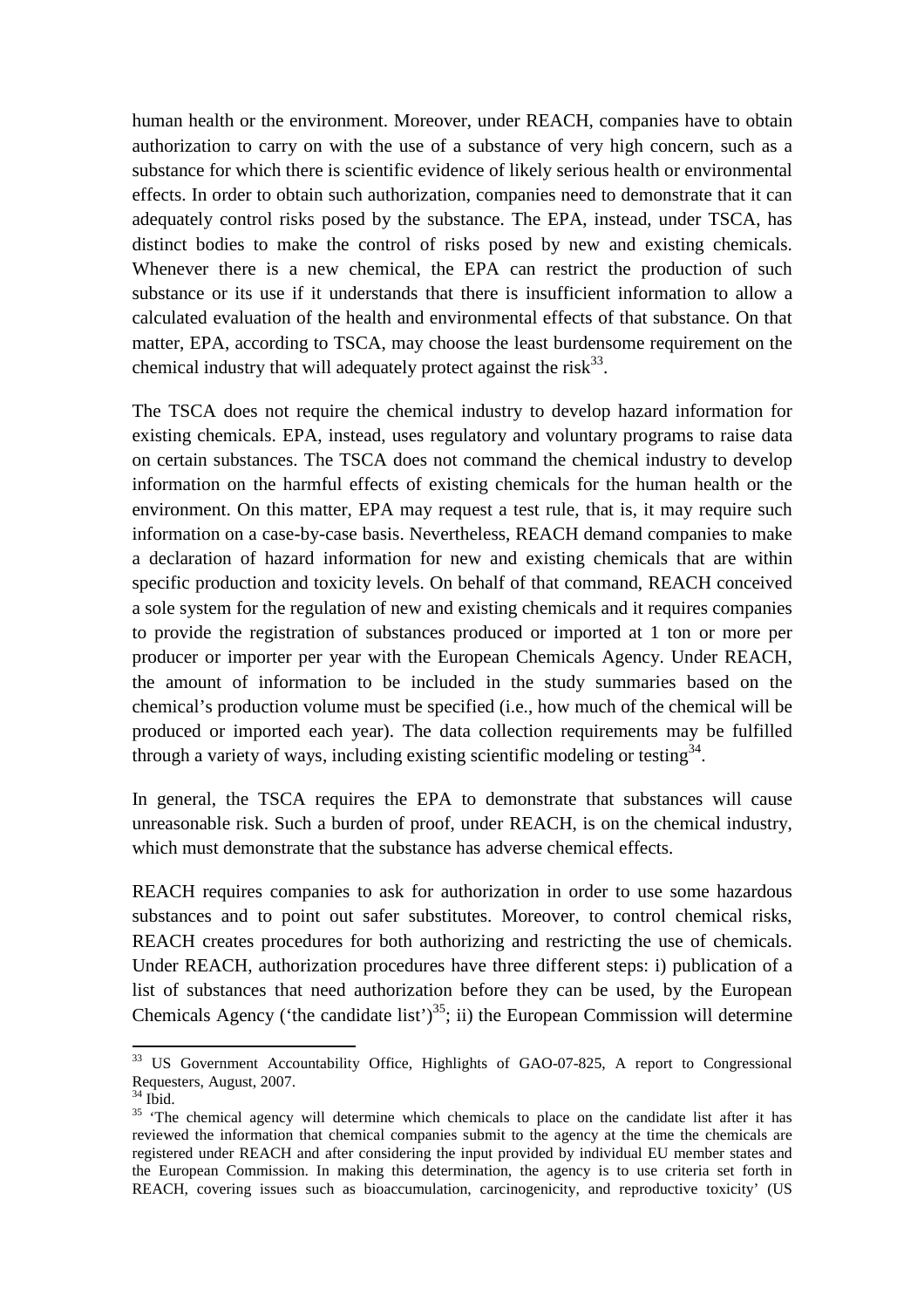the substances, on the candidate list, that will require authorization and which of them will be exempted from the authorization requirements<sup>36</sup>; iii) once a substance has been chosen to require authorization, companies will have to apply to the European Commission for an authorization for each use of that substance  $37$ .

A recent study concludes that a majority of the data submitted under the REACH registration process may never be evaluated  $38$ .

Alternative regulation on chemicals management strategies were issued in Canada ('Canada's risk prioritization-based Chemicals Management Plan') and Japan ('Japan's risk prioritization-based chemical substance control law – so called Kashinho Law'), each of which feature 'an iterative screening approach that permits regulators to 'set aside a vast array of substances/uses at the beginning if they are unlikely to cause unacceptable risk', may qualify as less burdensome alternatives to REACH, in a different way from the TSCA. Such experts have come to a conclusion that an iterative screening approach focuses on a substance's potential for 'risk' rather than 'hazard, it would probably reduce costs and administrative burdens associated with substance registration while ensuring the same high level of protection of human health and the environment pursued by  $REACH<sup>39</sup>$ .

Unlike the hazard-based REACH registration/data gathering provision, however, the multiple-level screening mechanisms of Canada's CMP and Japan's Amended Kashinho focus mostly on the exposure risks posed by substances rather than on merely a substance's hazardous intrinsic properties.

.

Government Accountability Office, Highlights of GAO-07-825, A report to Congressional Requesters, August, 2007).

<sup>&</sup>lt;sup>36</sup> 'According to the Environment Counselor for the Delegation of the European Commission to the United States, some chemicals may be exempted from authorization requirements because, so far, sufficient controls established by other legislation are already in place' (US Government Accountability Office, Highlights of GAO-07-825, A report to Congressional Requesters, August, 2007).

<sup>&</sup>lt;sup>37</sup> 'The application for authorization must include an analysis of the technical and economic feasibility of using safer substitutes and, if appropriate, information about any relevant research and development activities by the applicant. If such an analysis shows that suitable alternatives are available for any use of the chemical, then the application must also include a plan for how the company plans to substitute the safer chemical for the chemical of concern in that particular use. The European Commission is generally required to grant an authorization if the applicant meets the burden of demonstrating that the risks from the manufacture, use, or disposal of the chemical can be adequately controlled, except for (1) PBTs; (2) very persistent, very bioaccumulative chemicals (vPvBs); and (3) certain other chemicals including those that are carcinogenic or reproductive toxins. However, even these chemicals may receive authorization if a chemical company can demonstrate that social and economic benefits outweigh the risks' (US Government Accountability Office, Highlights of GAO-07-825, A report to Congressional Requesters, August, 2007).

<sup>&</sup>lt;sup>38</sup> ADK Abelkop, Á Botos, LR Wise, and J D Graham, 'Regulating Industrial Chemicals: Lessons For US Lawmakers from the European Union's REACH Program' (January 2012)

School of Public and Environmental Affairs, Indiana University, 24

In.: http://www.indiana.edu/~spea/faculty/pdf/REACH\_report.pdf (accessed 25th June 2014).  $39$  Ibid.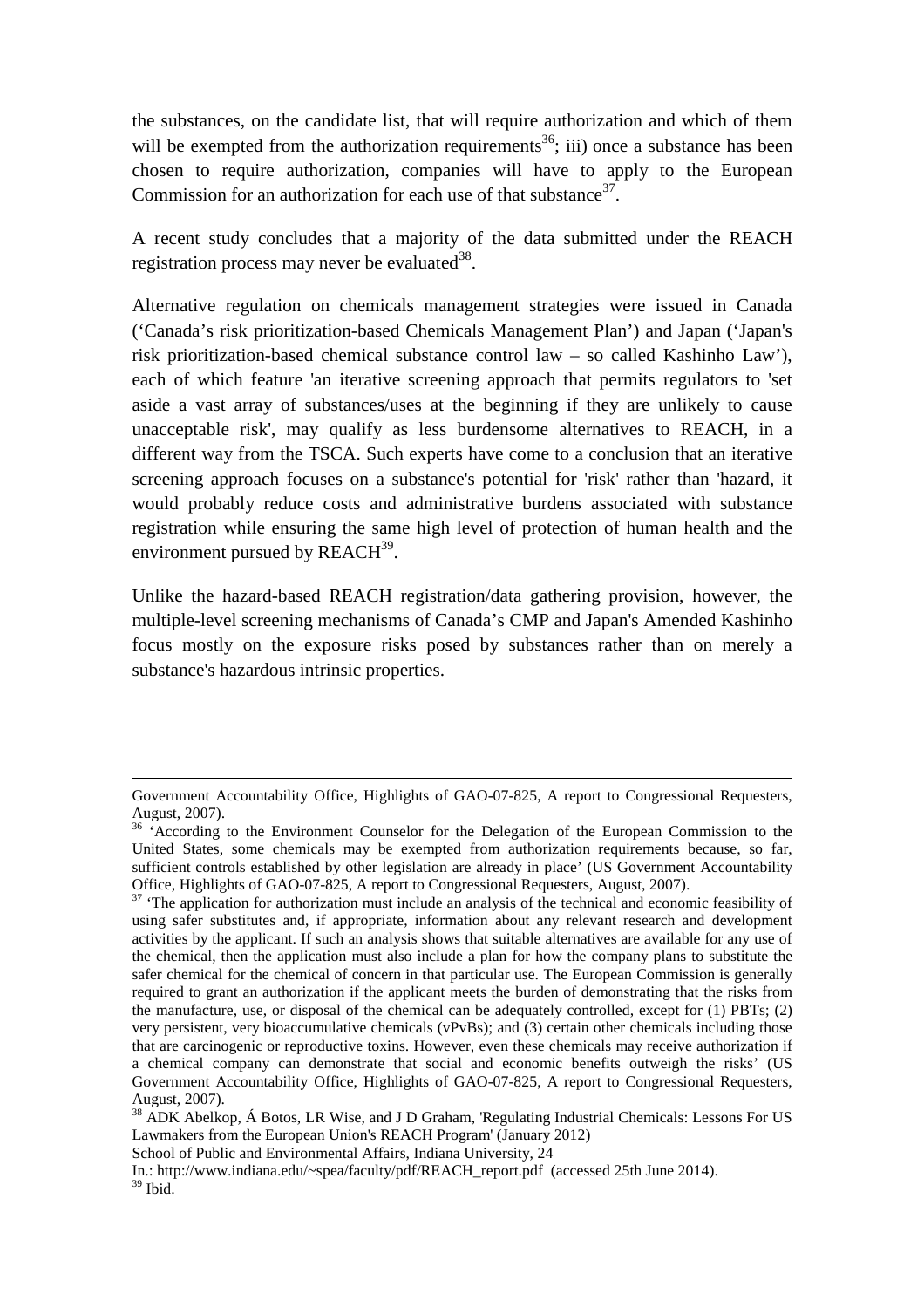According to representatives of the Brazilian chemicals industry, the Canadian CMP offers a better cost-benefit, within a context of national policy for safety in chemicals<sup>40</sup>. The CMP is based on the Domestic Substances List – DSL, which contains around 24 thousand substances. From the DSL, 4,300 substances were separated for analysis up to 2020, under a criterion of prioritization. A key element in the CMP is data collecting on properties and uses of about 200 substances identified in the prioritization procedure. Such policy is so termed 'Challenge'. Industry and interested parties might contribute with additional information, which can be used in the assessment of risk and in the development of better practices for managing risk and substances<sup>41</sup>.

Nevertheless, none of the three chemicals-management regulatory regimes (REACH, CMP, and Amended Kashinho) - besides the amended US  $TSCA^{42}$  - have been in operation for more than a few years, and therefore continue to evolve. Consequently, it is probably too soon to draw any definitive conclusions regarding their relative effectiveness such that the CMP or Amended Kashinho can be justified as a less traderestrictive alternative to REACH that can, partially or completely, fulfill REACH's legitimate objective to the same extent as  $REACH^{43}$ .

An absence of a risk threshold for action within the EU REACH's precautionary principle would seem to explain the difference between the Canadian CMP prioritized screening approach informed by a quantitative risk assessment-focused precautionary principle and the REACH hazard-based pre-registration/data gathering approach informed by a hazard assessment qualitative risk-focused precautionary principle. Under REACH, the precautionary principle appears already to have been applied in requiring the pre-registration of tens of thousands of substances for which risk assessments have not yet been performed (i.e. at a pre- risk assessment stage), premised only on a 'volume-based exposure proxy' (annual substance manufacturing and import volumes) and, perhaps, also on some qualitative risk data informed by socio-economic analysis ('general scientific acceptance'). By comparison, under the CMP, the precautionary principle would appear to be applied at the risk management stage once a risk assessment has been performed on a medium or high priority substance and has revealed a high likelihood of harm (exposure) to human health or the environment under particular exposure scenarios<sup>44</sup>.

Moreover, Japan's legislation amendment was phased in over a two-year period and effectively facilitated Japan's shift from a hazard-based to a risk-based chemical substance management framework.

<sup>40</sup> MOURÃO, Nicia Maria Fusaro; ZANATTA, Fernando, 2013.

<sup>41</sup> MOURÃO, Nicia Maria Fusaro; ZANATTA, Fernando.

<sup>&</sup>lt;sup>42</sup> TSCA is still under scrutiny in the US Congress.

<sup>43</sup> Kogan, supra note 9, para. 12.55.

<sup>44</sup> Ibid., para. 12.46.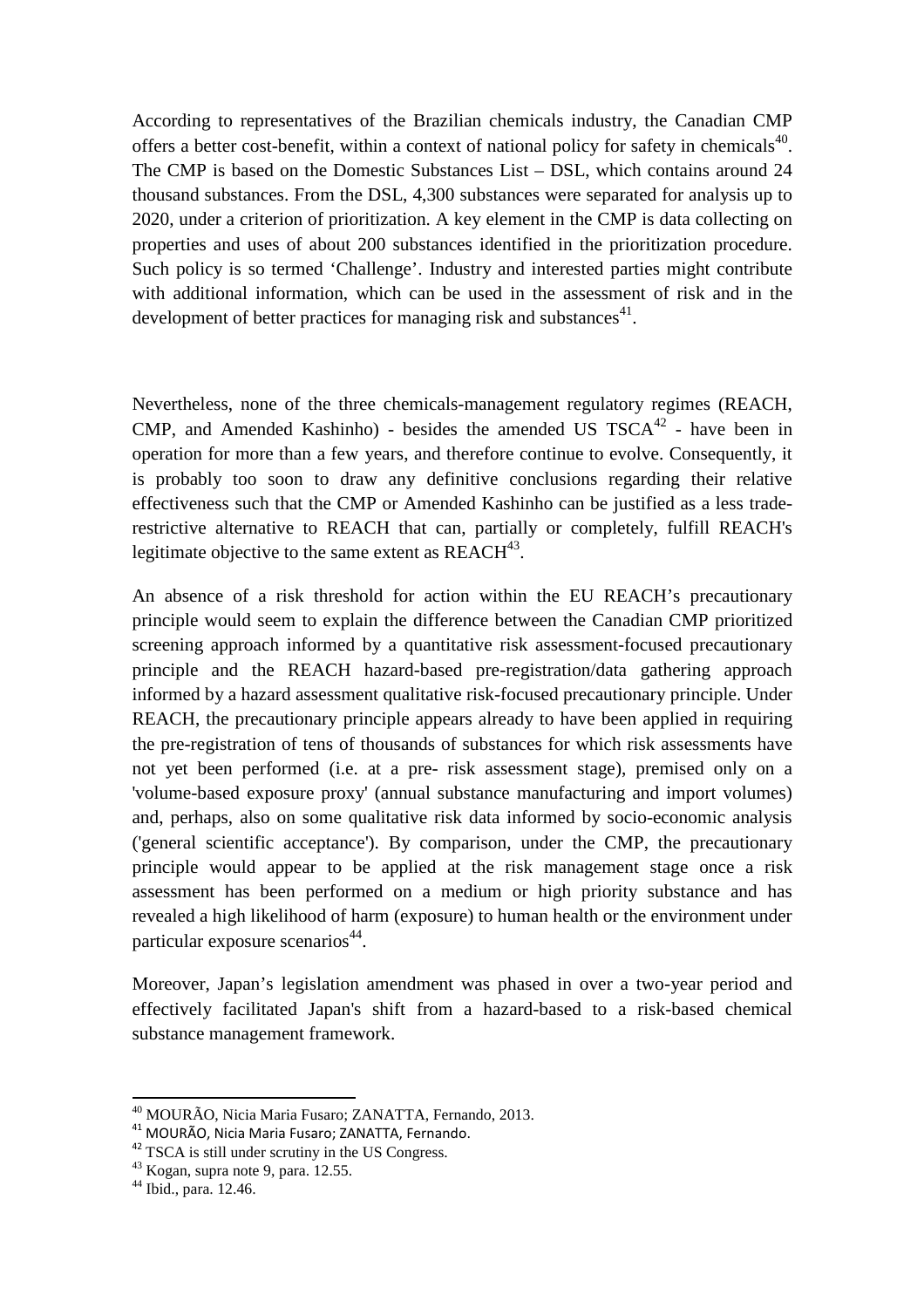#### **6 - REACH and Mega- Regional Trade Agreements**

Regulation on the chemical sector has become more dynamic. Over the past decades, legislators have decided to take different approaches for regulation and dismiss their trade partners' approaches. Different legislation to be fulfilled in each part of the world generates high costs for chemical companies since they must comply with similar requirements more than once ever since they decide to put their products on foreign markets. Identified barriers are, inter alia, different methods for assessment of chemical substances since each partner country has its own method of assessing them. There have been suggestions for harmonization and for avoidance of duplication without compromising some of the protection standards, which include inter alia administrative obligations, reporting requirements and data generation and capture<sup>45</sup>.

Besides, in the application and implementation of laws, there are fields where duplication can be reduced with no real effects on protection standards. Efforts have been made to include mutual recognition in the actual agreements negotiations.

The Transatlantic Trade and Investment Partnership (TTIP) is different from other free trade agreements negotiated earlier<sup>46</sup> since the two trading partners - The US and the EU - have considered to make a commitment on regulatory cooperation related to trade barriers which might be eliminated and at the same time maintaining the same levels of environmental and consumers protection $47$ .

Since non-tariff barriers have been identified as the main aim of Mega Regional Agreements, mutual recognition has become one of the main objectives of TTIP and has been feared mainly by the European Environmental Bureau that are afraid of negotiations pushing standards to the bottom in the name of harmonization and mutual recognition<sup>48</sup>. That might be the most difficult issue to negotiate mainly under the TTIP. However it is still difficult to know how legislation like REACH might be affected before the final draft is released.

It is not easy to identify concrete proposals from the chemical industry for regulatory cooperation. TTIP has to deal with a big gap in the chemical sector since US and EU have completely different approaches for regulation on chemicals - REACH in the EU and the U.S. Toxic Substances Control Act (TSCA). Therefore mutual recognition is difficult to be envisaged, although cooperation is possible on other basis.

<sup>45</sup> VCI Verband Der Chemischen Industrie . V. Wir Gestanten Zukunft. TTIP: Questions & Answers from the Chemical Industry. April, 2014.

<sup>46</sup> Such as the Trans-Pacific Partnership and the former negotiations for the Free Trade Area for the Americas.

<sup>&</sup>lt;sup>47</sup> VCI Verband Der Chemischen Industrie . V. Wir Gestanten Zukunft. TTIP: Questions & Answers from the Chemical Industry. April, 2014.

<sup>48</sup> See R. Trager, Fears free trade agréments will hamstring chemical legislation, In: http://www.rsc.org/chemistryworld/2014/04/fears-free-trade-agreements-will-hamstring-chemicallegislation (access on 10th July 2014).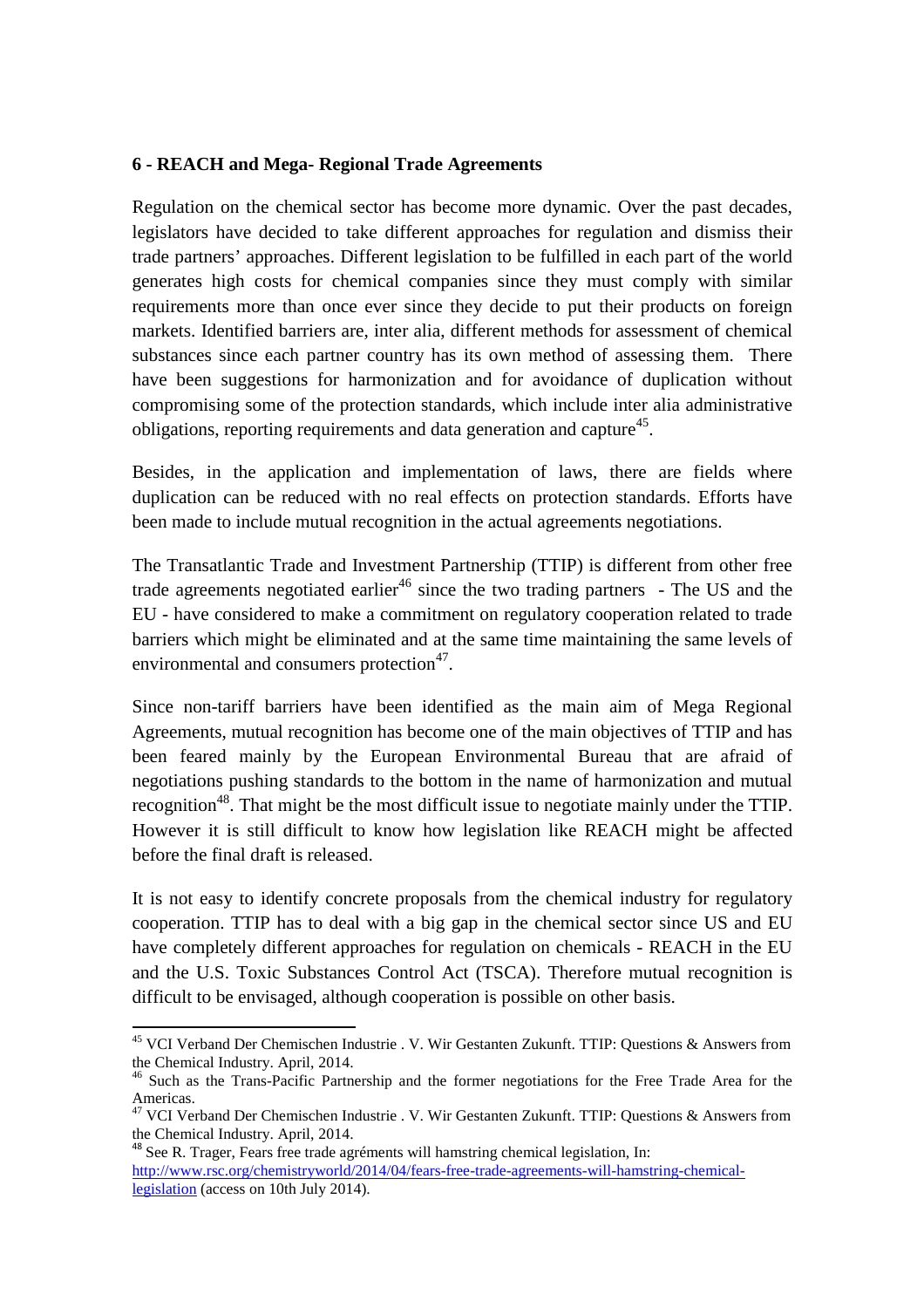The European Chemical Industry Council (CEFIC) and the U.S. American Chemistry Council (ACC) have proposed some steps for reducing duplication and for getting convergence within time, which include, inter alia:

a) Cooperating in the prioritization of chemicals that need to undergo assessment;

- b) approximation of methods in chemical assessment;
- c) intensive exchange of information and finding out about possibilities how to cooperate in newly arising topics (e.g. regulation of nanomaterials, combination effects of chemicals, endocrine active substances);

d) cooperation and exchange of information for data between public agencies in charge of chemicals;

e) an effort to handle the classification and labeling of chemicals in a similar manner and to implement the already agreed United Nations GHS classification and labeling system uniformly;

There is also a fear that sustainable agriculture and food policies might be endangered under these free trade agreements, since some of their negotiations focus on sanitary and phytosanitary restrictions<sup>50</sup>. Countries have been allowed to set their own standards for animal and plant health and food safety that are not based on science under the precautionary principle and REACH has made it its main language.

US companies have described REACH as 'the biggest trade barrier they face'<sup>51</sup>. On this behalf, the European Environmental Bureau fears that TTIP could threaten REACH by 'introducing confidentiality clauses that would make relevant safety data even harder to obtain, or by creating a system of 'mutual recognition' that would mean approval of a chemical in the US would mean it was automatically approved in the EU, where chemical regulation is tighter<sup> $52$ </sup>.

One of the fears, mainly from the European side, is that there is already precedent for chemical industries using free trade agreement clauses, such as the North American Free Trade Agreement (NAFTA), to challenge legislation that infringe their expected profits.

In 1997, the US chemical company Ethyl Corporation successfully challenged a Canadian ban on import and inter-provincial trade of the gasoline additive MMT, a suspected neurotoxin that car makers claim interferes with vehicles' onboard diagnostic systems. Preliminary tribunal judgments against Canada led its government to repeal the MMT ban, issue an apology to the company and settled out of court with Ethyl for \$13 million (£7.8 million). In 1998, the US waste disposal firm SD Myers challenged a temporary Canadian ban on the export of waste polychlorinated biphenyls. The tribunal awarded the company C\$6 million compensation. A few years later, Crompton, a US-based agro-chemical company, now part of Chemtura, unsuccessfully challenged the Canadian government ban on the sale and use of lindane, an agricultural pesticide now banned under the Stockholm Convention on Persistent Organic Pollutants. Currently, Lone Pine Resources, a US oil and gas company, is challenging a Quebec government ban on hydraulic fracturing in the St Lawrence River basin and seeking damages of C\$250 million, also under NAFTA<sup>53</sup>.

TTIP has been accused as an excuse to 'water down' REACH in Europe. Nevertheless, as a matter of fact, negotiations have already pointed out that there will be no mutual

f) protection of registration data and of confidential business information and of trade secrets<sup>49</sup>.

<sup>&</sup>lt;sup>49</sup> VCI Verband Der Chemischen Industrie . V. Wir Gestanten Zukunft. TTIP: Questions & Answers from the Chemical Industry. April, 2014.

<sup>50</sup> Trager, supra note 104.

 $51$  Ibid.

<sup>52</sup> Ibid.

<sup>53</sup> Trager, supra note 104.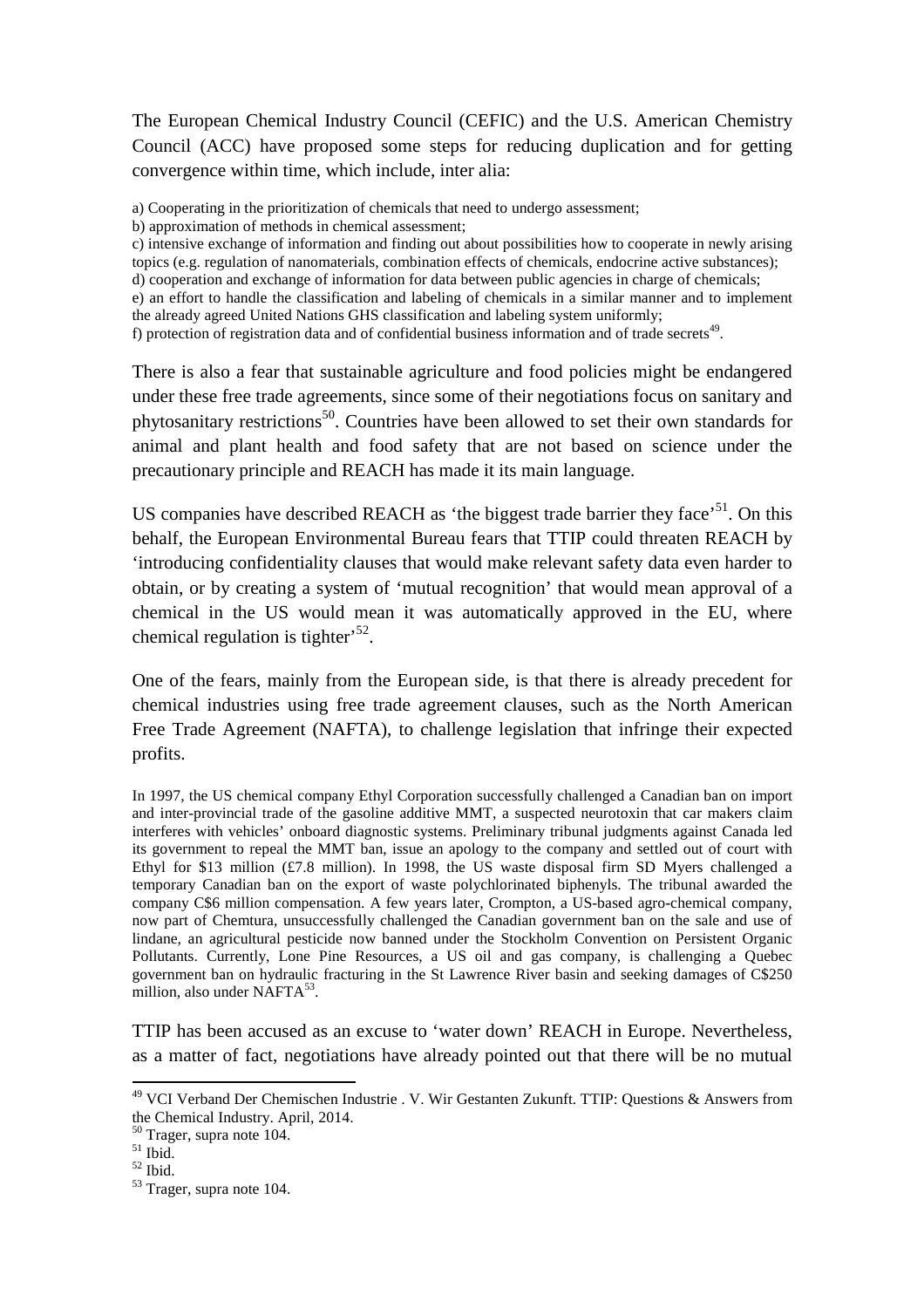recognition of REACH and TSCA, since they are too different regimes for chemicals management and their protection standards are quite distinct from each other. Regarding REACH and TSCA, there might have a more intensive data exchange between the chemicals agencies<sup>54</sup>.

It has also been discussed to what extent TTIP threatens the WTO system. On this subject, there are positions that point out that WTO, in fact, lays 'the foundation for how to negotiate multilaterally – somewhere down the road – the many new topics which will be parts of TTIP' and, therefore, 'the results of the agreement should be open to third parties too', which would 'further multilateral trade liberalization', in general<sup>55</sup>.

#### **7 – Globalization and multiplication of REACH-likes**

REACH has become a pattern that has been replicated worldwide. In the chemicals word, the 'order of the day' is, more and more, 'globalization of REACH'. It is interesting to note that compliance with REACH has become much more common place than complains against REACH. What exactly was the convincing European speech to make that happen?

Mourão and Zanata (2013) make a comment on a Press Release of the European Union (MEMO/06/488), which is based on some few questions: i)'Will REACH become the world standard for controlling chemicals?' The answer to this question is that the EU has effectively assumed the constructive role of international leader on chemicals safety and REACH has potential to inspire legislation all over the world; ii) 'How have European companies and third countries reacted to this European's desire to 'globalize' REACH'? The answer would be that many European companies have approved such globalization of the EU chemicals regulation since they are not penalized in face of other markets<sup>56</sup>.

In fact, with such globalization, the European companies keep their competitiveness and, for the rest of the world, REACH might be a good investment as the European market is a large consumer's market. Moreover, adopting the high standards of REACH might result in substantial gains for all, but mainly for developing countries that will be able to have technological support and investments to adequate their markets under the Stockholm Convention on Persistent Organic Pollutants. The adoption of REACH in a multilateral level brings also gains to all since it reduces the duality of having to comply with different standards<sup>57</sup>. Nevertheless, REACH has also its bitter taste.

<sup>&</sup>lt;sup>54</sup> VCI Verband Der Chemischen Industrie . V. Wir Gestanten Zukunft. TTIP: Questions & Answers from the Chemical Industry. April, 2014.

 $55$  Ibid.

<sup>56</sup> MOURÃO, Nicia Maria Fusaro; ZANATTA, Fernando. A Globalização da regulação e suas forças motrizes: o caso do REACH. In: Revista Químicos e Derivados, 2013.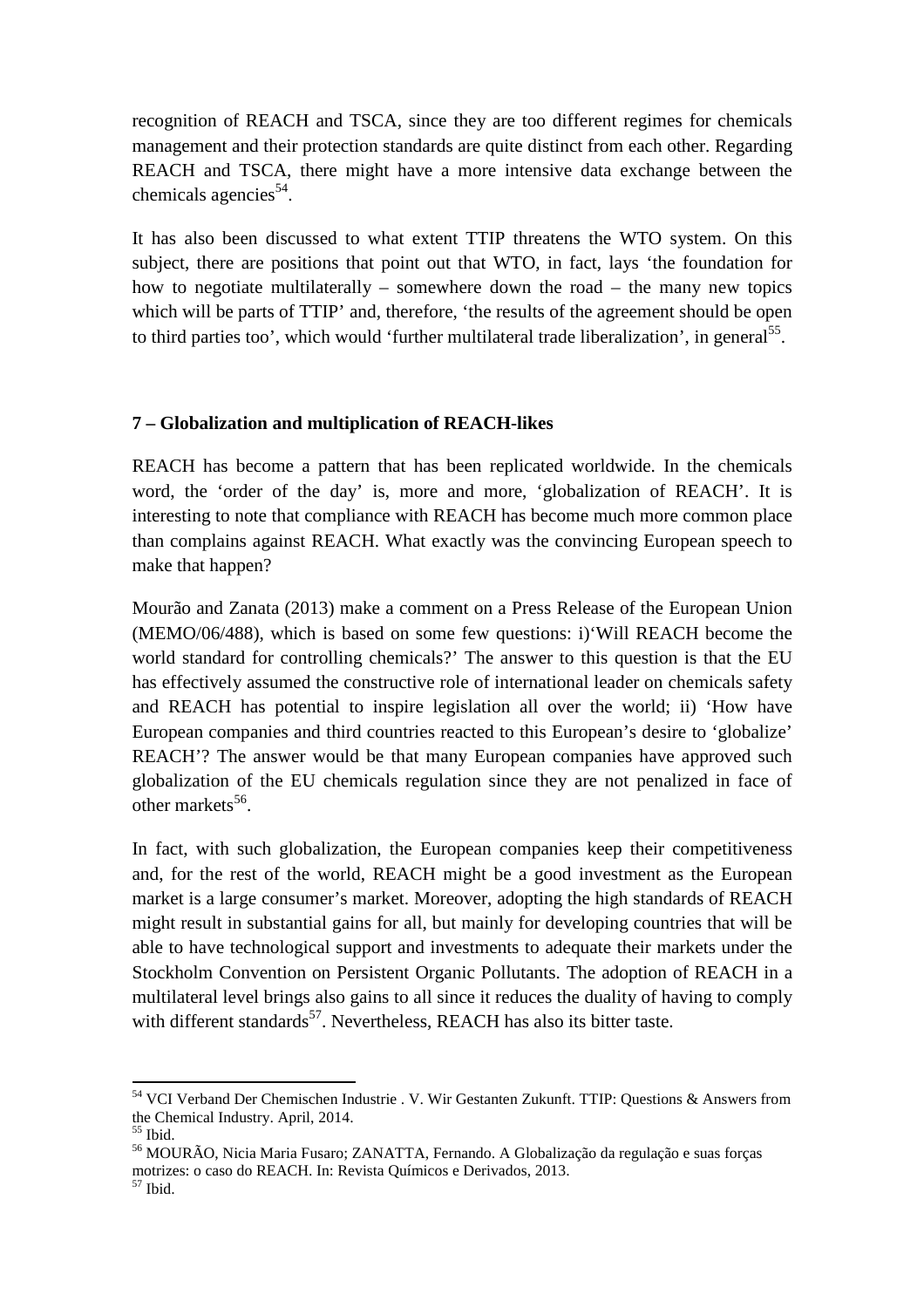Despite all these European assumptions that a REACH globalization might bring gains to all, Small and Medium Enterprises (SMEs), which have low technical knowledge and less access to investments, have faced many difficulties in complying with REACH. In Europe itself, such difficulties with compliance have led many SMEs to sell their plants to large companies – a process that is conducting Europe and other markets around the world to concentration, less competition and changes in chemicals overall prices<sup>58</sup>.

Heyvaert (2009), Professor of International Environmental Law, at the London School of Economics and Political Science, argues that the importation of foreign regulatory norms and procedures might put pressure on local regulatory priorities, cultures and practices. She identifies five challenges that rules-importing countries are likely to face:

First, there is the risk of a mismatch between global norms and local regulatory priorities. The second and third challenges address the risks generated by increasing regulatory uniformity, namely, the development of 'regulatory monocultures' and the amplification of both strengths and weaknesses of a dominant regulatory approach. The fourth and fifth challenges consider the process of rules importation as a first step in the development of transnational regulatory governance and contemplate some of the trade-offs between regulatory sovereignty and transnational recognition of domestic rule making<sup>59</sup>.

REACH was constructed in such a way that it has become a 'desirable product' to be exported to the rest of the world. The rest of the world seems to be keen to 'buy it'. It represents a chemical regulation that has been promoted as a global standard, probably under the European belief 'in its inherent superiority as a regime to foster innovation and competitiveness on the chemicals market, while guaranteeing an acceptable high level of health and environmental protection<sup>, 60</sup>.

Nevertheless, there are other clear motivations, besides public health and environment that are at the front level of this globalization of REACH. 'If regulatory cost cannot be avoided entirely, then at least the affected industry can try to ensure that none of its competitors escape it, leading it to put pressure on government, first, to strive for uniformity in product regulations and, second, champion the adoption of equally costly regulations abroad, so that local rules do not adversely affect the global competitive position of the domestic industry<sup> $61$ </sup>. This is clear-cut a matter of keeping the EU's competitiveness on the global market.

Moreover, taking REACH beyond EU's borders legitimatizes its high standards procedures, joining together EU's allies for that matter. Heyvaert adverts that it would be much more difficult to argue that REACH's risk management regime is not necessary, or that it is unfair or disproportionate if it is ratified by a considerable share of the world population<sup>62</sup>.

<sup>58</sup> Ibid.

<sup>&</sup>lt;sup>59</sup> HEYVAERT, Veerle. Globalizing Regulation: Reaching Beyond the Borders of Chemicals Safety. In: Journal of law and Society, v. 36, N. 1, March, 2009, at 111.

 $60$  Ibid., at 113.

 $<sup>61</sup>$  Ibid., at 114.</sup>

 $62$  Ibid., at 116.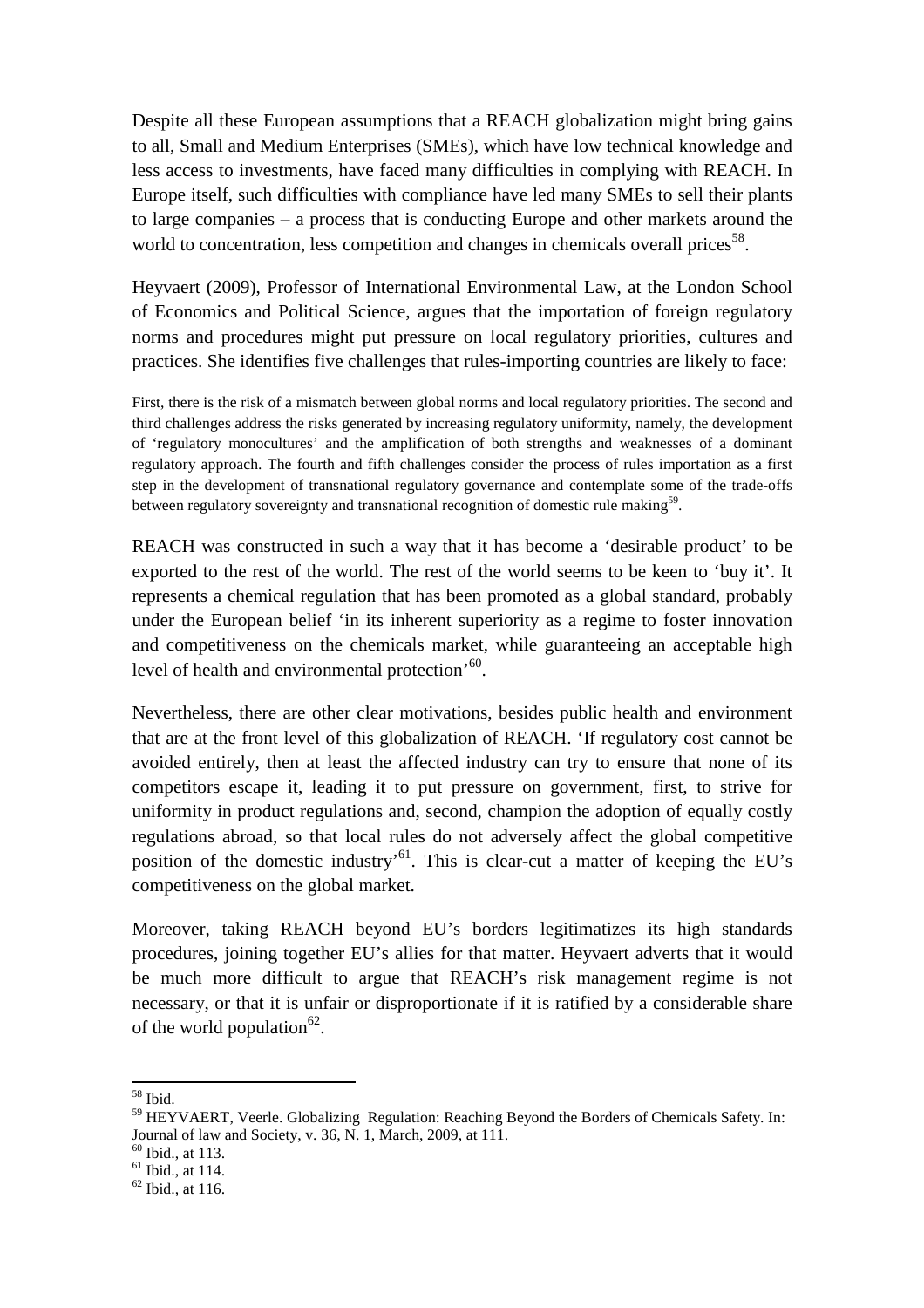However, as the primary goals of REACH are the protection of public health and the environment, all the burdensome costs and bureaucracy that it causes would be considered legitimate if it achieves its goals. 'A number of leading scientists in Europe take a discouragingly dim view of the quality of the information that will be generated in compliance with the REACH prescriptions as a basis for better health and environmental decision making. For instance, the decision to exclude substances produced below one tonne pm/py causes unease, since production volume is a plausible but still highly imperfect heuristic for expected exposure. A considerable range of chemicals that pose unacceptable risks may continue to escape out notice as they are produced in below-threshold volumes. Even more damningly, the chemical tests prescribed for toxicity and ecotoxicity assessment are no longer state-of-the-art, and can only give the most rudimentary insight into a chemical's toxicity<sup> $63$ </sup>.

In fact, according to representatives of the Brazilian chemicals industry, the registration procedure of REACH has not brought up surprises or added any value to the scientific knowledge so far that could justify its strictness in the name of protection of human health and the environment<sup>64</sup>.

#### **8 - Specific Trade Concerns on REACH<sup>65</sup>**

After the notification of REACH regulation to the TBT Committee, thirty four non-European WTO-Members expressed Specific Trade Concerns (STC) about REACH, most of them comprising of REACH's registration/data gathering and notification obligations. Some of the main concerns raised in the last years were based on the following arguments:

a) SMEs – high costs and bureaucracy for Small and Medium Enterprises; distorting market effects competition; market concentration since these SMEs have been absorbed by large companies;

b) Developing countries – no available technologies and difficulties to fulfil REACH requirements;

<sup>63</sup> Ibid., at 123.

<sup>64</sup> MOURÃO, N. M. F.; ZANATTA, F., 2013.

<sup>&</sup>lt;sup>65</sup> 'The Committee on Technical Barriers to Trade ("TBT Committee") was established with the purpose of "affording Members the opportunity of consulting on any matters relating to the operation of this Agreement or the furtherance of its objectives, and shall carry out such responsibilities as assigned to it under this Agreement or by the Members". Since its first meeting, Members have used the TBT Committee as a forum to discuss issues related to specific measures (technical regulations, standards or conformity assessment procedures) maintained by other Members. These are referred to as "specific trade concerns" and relate variously to proposed measures notified to the TBT Committee in accordance with the notification requirements in the Agreement, or to measures currently in force. Committee meetings, or informal discussions between Members held in the margins of such meetings, afford Members opportunity to review trade concerns in a bilateral or multilateral setting and to seek further clarification'. In: WTO, G/TBT/GEN/74/Rev.9, 17 October 2011, Note by the Secretariat.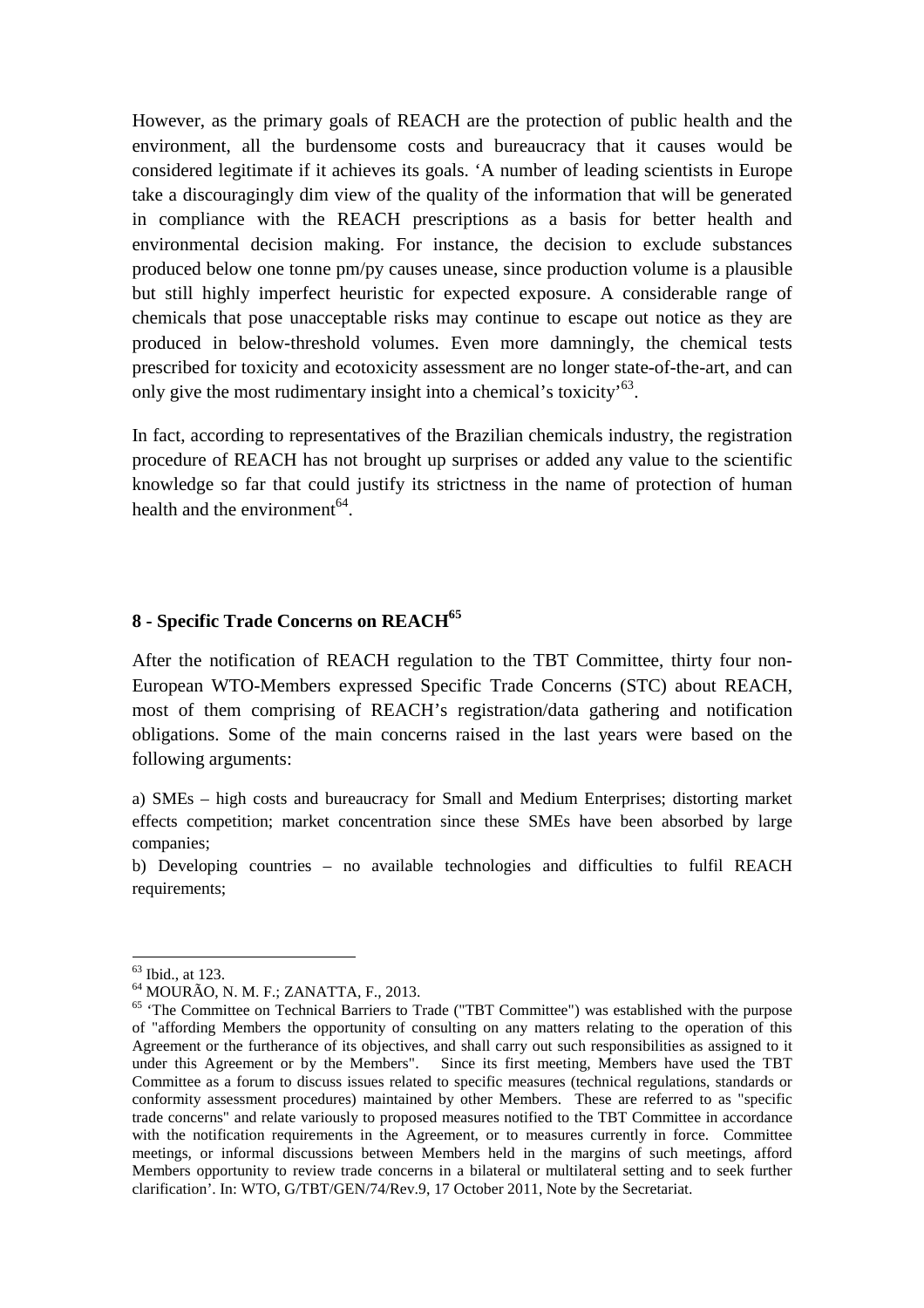c) Distinct interpretations of REACH terms – as the implementation of REACH is due in each country of the EU, there have been multiple interpretations of REACH terms, such as 'articles' and, therefore, there is an urgent need to harmonize REACH interpretation in Europe;

d) Nanomaterials – proliferation of registries among the State Members of the EU;

e) SIEF (Substance Information Exchange Fora – arbitrary and opaque functioning, including costs related to it; large companies have become owners of data within the SIEF system;

f) ORs (Only Representatives) – discrimination on foreign importers and producers, since they cannot register their products without contracting an European O.R.;

g) SVHCs (Substances of Very High Concern): lack of a pattern on notification of SVHCs; each EU country proceeds in a different manner <sup>66</sup>.

Nevertheless, REACH has not been challenged at the WTO Dispute Settlement System so far. There have been identified possible nine reasons for that:

 1) the EC's submission to the TBT Committee of an "early notification" under TBT Agreement, Article 2.9.1 acquainting Members with the proposed REACH regulation; 2) the EU's almost simultaneous hosting of a public internet-based consultation that received up to 6,500 comments in response to the REACH proposal; 3) the EU's granting of a 60-day extension to the REACH comment period; 4) the EU's willingness to respond in writing and in person to WTO Member's numerous concerns at several TBT Committee meetings and to engage in private bilateral consultations with some WTO Members; 5) considerable WTO Member government and non-EU industry lobbying; 6) the EU's willingness to incorporate at least some of the comments and criticisms received into a partial revision of REACH prior to its adoption; 7) the passage of time deemed necessary for the purpose of accurately assessing whether the adopted REACH registration/data gathering obligation has been applied in a WTO-consistent manner; 8) a dedicated *cadre* of academic, civil society and industry advocates/lobbyists who have labored to defuse accusations of REACH WTO non-compliance; and 9) the EU's likely comprehensive review of the Panel and AB decisions in WTO Shrimp-Turtle case<sup>67</sup>.

In case of a dispute under the WTO system, the EU is "likely to emphasize that it had engaged in prior efforts to ensure that REACH was complementary to international initiatives, such as the International Council of Chemicals Management" and also that they have undertaken "good faith diplomatic efforts to negotiate with other WTO Members, including those which have raised objections to the proposed measure, for the purpose of concluding bilateral or multilateral agreements that address the perceived (health, environment etc.) threat in a more consensual manner, prior to enforcing said measure"<sup>68</sup>.

However, after eight years of implementation of REACH, we understand that new STCs can be raised on the following basis:

i) Many Small and Medium Enterprises (SMEs), in Europe and in the rest of the world, have sold out their business to large companies, which has led the

<sup>66</sup> WTO, Minutes G/TBT/N/EU/131, G/TBT/N/EEC/52 (+Adds.1-7) G/TBT/N/EEC/52/Add.3/Rev.1, G/TBT/N/EEC/295, G/TBT/N/EEC/295/Add.1; G/TBT/N/EEC/297, G/TBT/N/EEC/297/Rev.1, G/TBT/N/EEC/297/Rev.1/Add.1; G/TBT/N/EEC/333, G/TBT/N/EEC/333/Add.1, G/TBT/N/EEC/334,

G/TBT/N/EEC/334/Add.1; G/TBT/N/EEC/335, G/TBT/N/EEC/335/Add.1; G/TBT/N/EEC/336,

G/TBT/N/EEC/336/Add.1; G/TBT/W/208.

 $67$  Kogan, supra note 9, para. 12.17.

<sup>68</sup> Ibid., para. 12.18.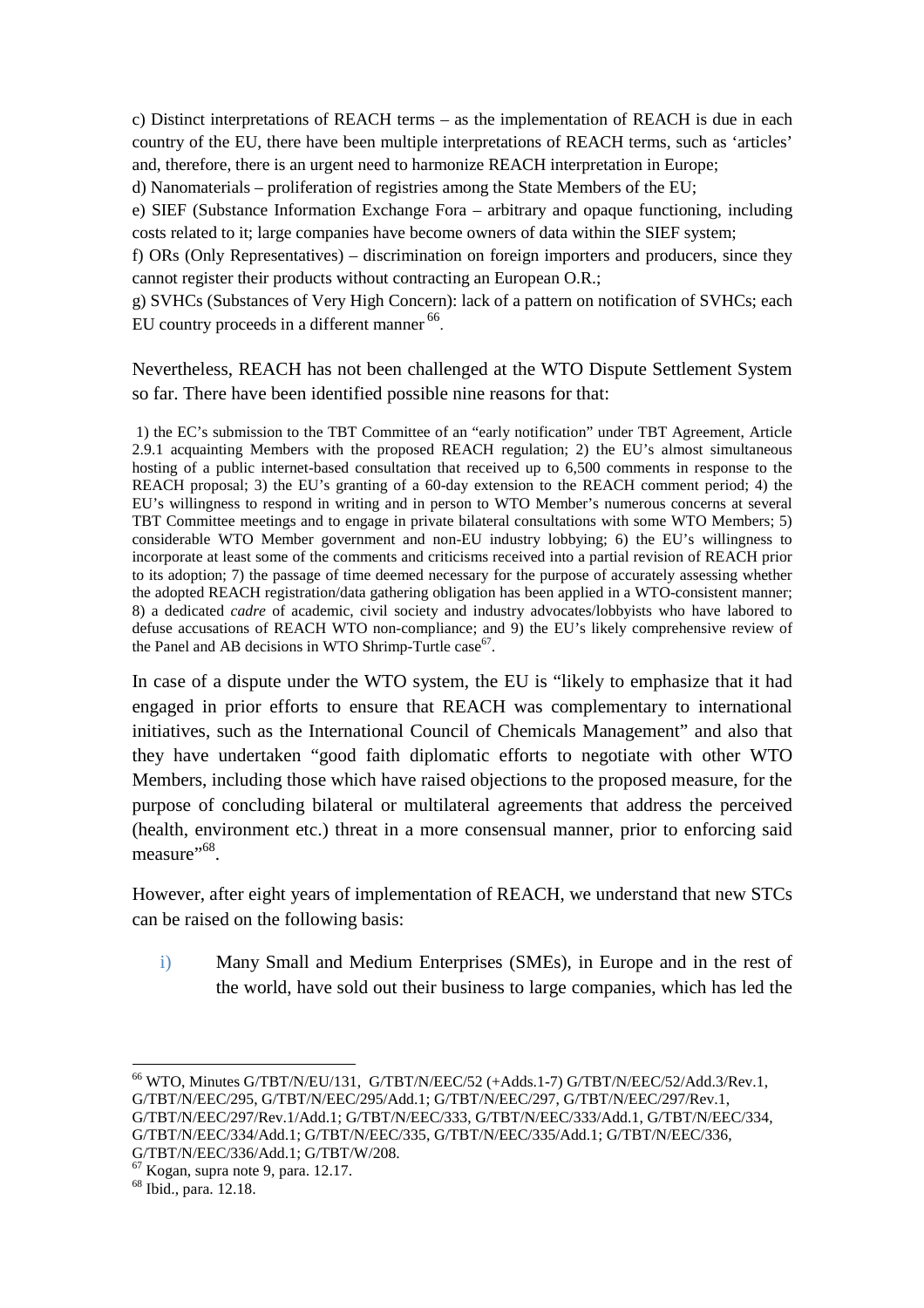chemicals market worldwide to concentration, less competition and changes in chemicals overall prices<sup>69</sup>.

- ii) As REACH has been 'exported', the importation of foreign regulatory norms and procedures might put pressure on local regulatory priorities, cultures and practices<sup>70</sup>.
- iii) Increasing regulatory uniformity leads to the development of 'regulatory monocultures' and consequently the amplification of both strengths and weaknesses of a dominant regulatory approach $^{71}$ .
- iv) Leading scientists in Europe have had a discouragingly view in relation to the quality of data that has been generated in compliance with REACH's prescriptions for better health and protection of the environmental<sup>72</sup>.

## **9 - Case Law on REACH in the European Court of Justice**

Since there is no case law under the WTO system specifically related to REACH, it is important to analyze some of the disputes that have been brought before the European Court of Justice and the European General Court<sup>73</sup> on this issue.

In an annex to the present work, there are some other disputes that have been listed, which comprise of similar discussions to the ones herein analyzed.

# **9.1 - Case C-558/07: S.P.C.M. SA and Others v Secretary of State for the Environment, Food and Rural Affairs<sup>74</sup>**

The European Court of Justice interpreted the scope of Article 6(3) of the REACH Legal Text and declared Article 6(3) valid in the European Court of Justice ruling on monomers C-558/07 of 7 July 2009.

<sup>69</sup> MOURÃO, Nicia Maria Fusaro; ZANATTA, Fernando, 2013.

<sup>70</sup> HEYVAERT, 2009.

 $^{71}$  Ibid.

 $72$  Ibid.

<sup>&</sup>lt;sup>73</sup> The European General Court (EGC) is a constituent of the European Union's Court of Justice. The EGC hears actions taken against the institutions of the European Union by individuals and Member States, although certain issues are reserved for the European Court of Justice (ECJ), which is the highest court in Europe. Decisions of the General Court can be appealed to the ECJ, but only on a point of law. Prior to the coming into force of the Lisbon Treaty on 1 December 2009, it was known as the Court of First Instance. In: http://curia.europa.eu/ (access on 22<sup>nd</sup> July 2014).  $74$  See in

http://curia.europa.eu/juris/document/document.jsf?text=&docid=77548&pageIndex=0&doclang=EN&m  $ode=$ lst $&$ dir $=&$ occ $=$ first $&$ part $=1&&$ cid $=$ 524647 (access on 10<sup>th</sup> July 2014).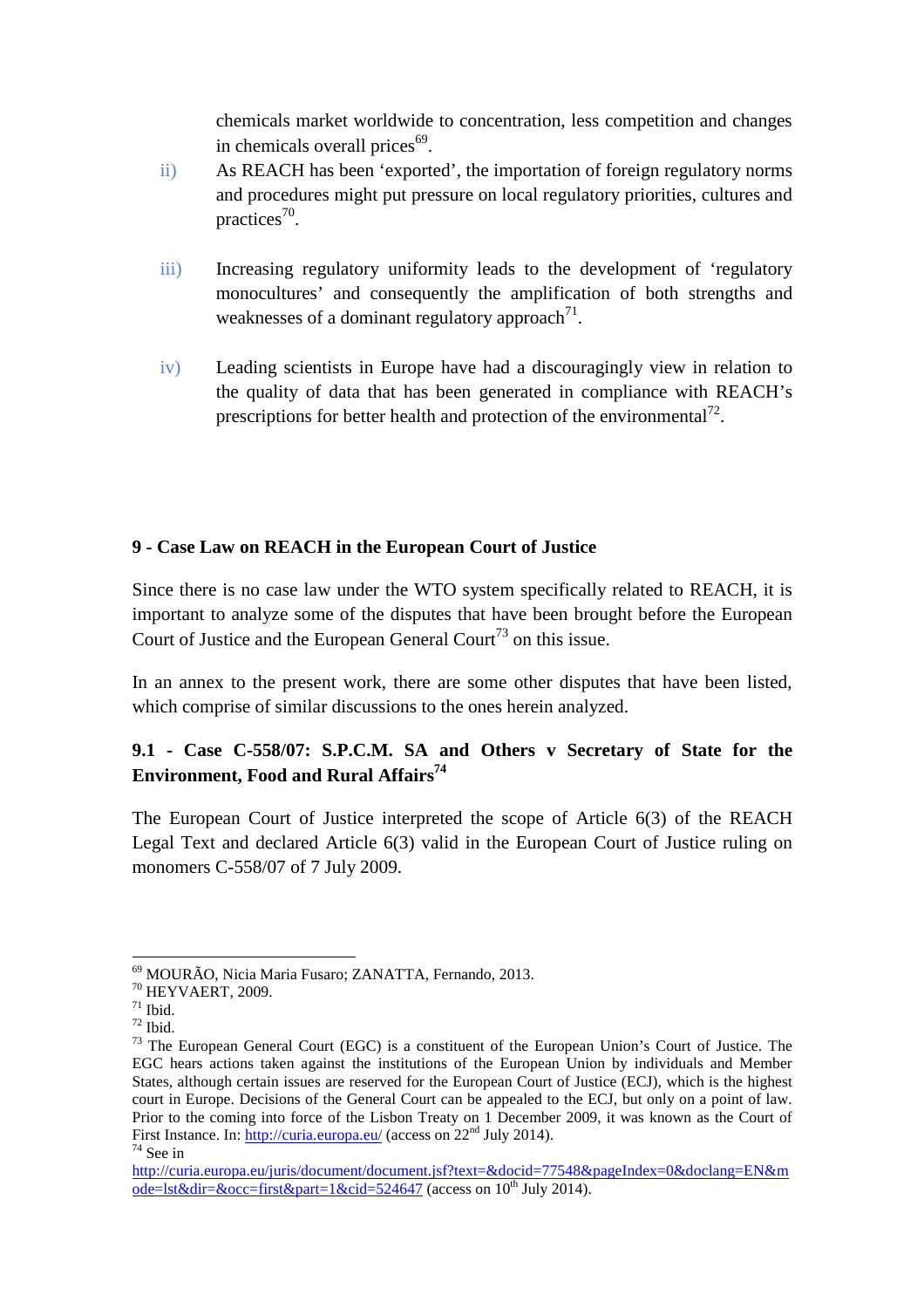The case concerned a request from the High Court of Justice (England & Wales), Queen's Bench Division - Administrative Court, regarding the interpretation and validity of REACH, Article 6(3).

REACH, Article 5, entitled 'No data, no market', provides:

Subject to Articles 6, 7, 21 and 23, substances on their own, in preparations or in articles shall not be manufactured in the Community or placed on the market unless they have been registered in accordance with the relevant provisions of this Title where this is required.

REACH, Article 6, entitled 'General obligation to register substances on their own or in preparations', provides as f<sup>1</sup> HEYVAERT, 2009.

 $\overline{1}$  Ibid.

ollows:

1. Save where this Regulation provides otherwise, any manufacturer or importer of a substance, either on its own or in one or more preparation(s), in quantities of 1 tonne or more per year shall submit a registration to the [European Chemicals] Agency.

(…)

3. Any manufacturer or importer of a polymer shall submit a registration to the [European Chemicals] Agency for the monomer substance(s) or any other substance(s) that have not already been registered by an actor up the supply chain, if both the following conditions are met:

a) the polymer consists of 2% weight by weight (w/w) or more of such monomer substance(s) or other substance(s) in the form of monomeric units and chemically bound substance(s);

b) the total quantity of such monomer substance(s) or other substance(s) makes up 1 tonne or more per year.

#### Moreover, Article 8 of REACH states:

1. A natural or legal person established outside the Community who manufactures a substance on its own, in preparations or in articles, formulates a preparation or produces an article that is imported into the Community may by mutual agreement appoint a natural or legal person established in the Community to fulfil, as his only representative, the obligations on importers under this Title.

2. The representative shall also comply with all other obligations of importers under this Regulation.

3. If a representative is appointed in accordance with paragraphs 1 and 2, the non-Community manufacturer shall inform the importer(s) within the same supply chain of the appointment. These importers shall be regarded as downstream users for the purposes of this Regulation.'

For a preliminary ruling, two questions were raised by the UK High Court: 1) clarification of the concept of 'monomer substance', as used in Article 6(3) of the REACH Regulation; and 2) whether Article 6(3) of the REACH Regulation is invalid in so far as it requires manufacturers and importers of polymers to submit an application for registration of monomer substances.

It must be first clarified that unreacted monomers must, according to Article 6(1) and (2) of the REACH Regulation, be registered inasmuch as they constitute substances on their own. By contrast, polymers are, in accordance with Article 2(9) of that regulation, excluded from the registration obligation. According to Article 3 (5), polymers are composed of monomer units, which are defined as monomer substances in a reacted form. As it can be observed, Article 6(3) of the REACH Regulation concerns monomer substances or any other substances which are constituents of polymers. Therefore, given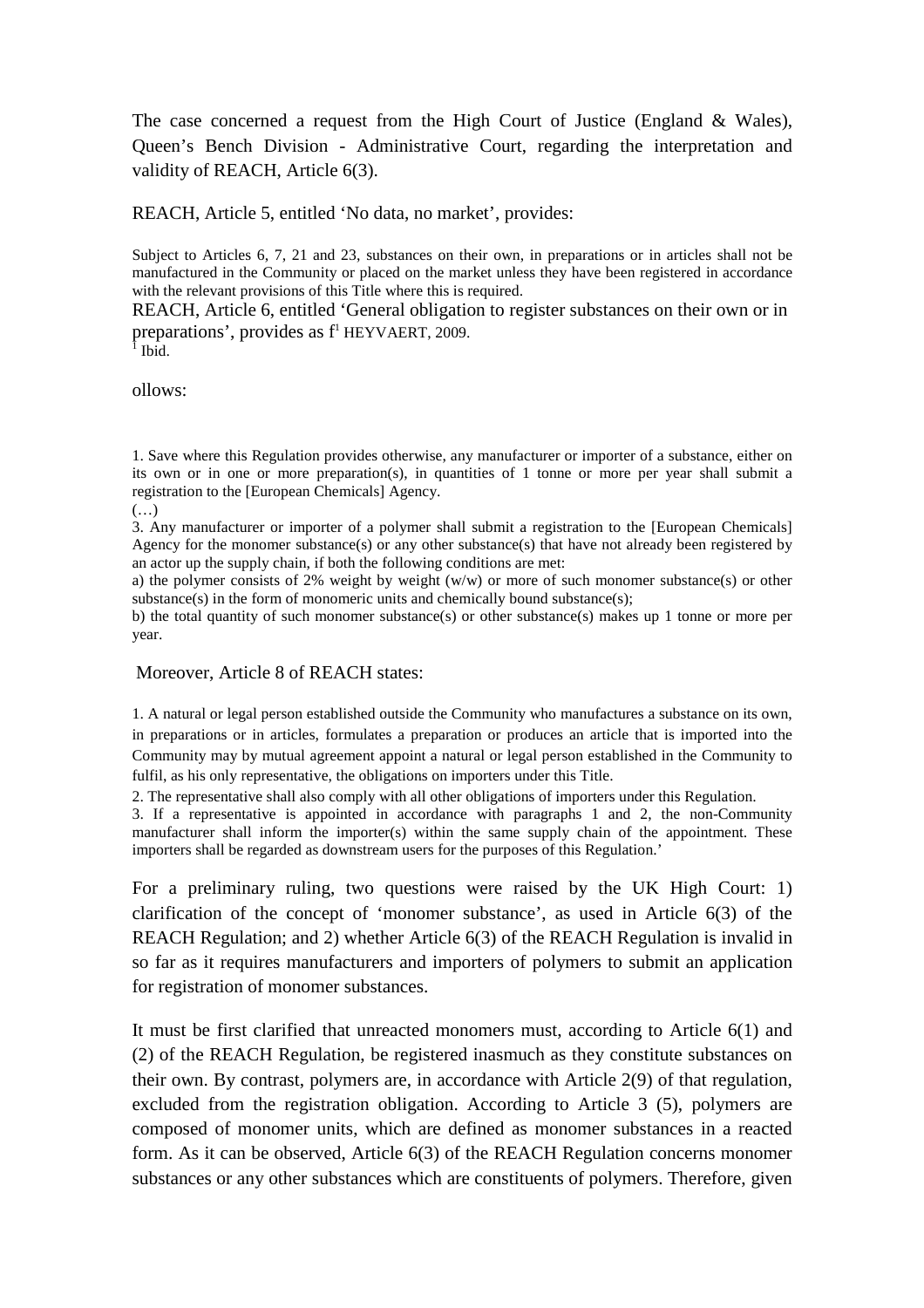the definition of polymer as stated in Article 3(5) of the REACH Regulation, registration concerns reacted monomer substances and the concept of 'monomer substances' in Article 6(3) of the REACH Regulation relates only to reacted monomers which are incorporated in polymers. As such, it is not polymers which are affected by the registration obligation but only monomer substances with their own characteristics as they existed before polymerization. Despite polymers are exempted from registration because of their large number, according to Article 138(2) of the REACH Regulation, that situation is liable to be reviewed as soon as it is possible to establish a practicable and cost-efficient way of selecting polymers.

The ECJ's ruling answered the first question by reaching a conclusion that the concept of 'monomer substances' in Article 6(3) of the REACH Regulation relates only to reacted monomers which are integrated in polymers.

As for the second question, the ECJ found it important to have a look at the principle of proportionality. Under EC Law, the principle of proportionality requires that measures implemented through Community provisions should be appropriate for attaining the objective pursued and must not go beyond what is necessary to achieve it<sup>75</sup>. The ECJ found that it was necessary to examine whether the obligation to register monomer substances constitutes a proportionate means to achieve the objectives of that regulation – that is, to ensure a high level of protection of human health and the environment as well as the free circulation of substances on the internal market while enhancing competitiveness and innovation, as set in Article 1of the REACH regulation.

In the preamble of REACH, the method to achieve this objective is the registration obligation imposed on manufacturers and importers, which includes the obligation to generate data on the substances that they manufacture or import, to use those data to assess the risks related to those substances and to develop and recommend appropriate risk management measures. Therefore, the obligation to register monomer substances, which are less numerous than polymers, makes information available not only on the risks specific to those substances but also on those of monomers found as residues after polymerization or in monomer form after the possible degradation of the polymer<sup>76</sup>. The ECJ understood that the registration of reacted monomers in polymers obeyed the precautionary principle and that it is an appropriate means by which to realize the objectives of the REACH Regulation $^{77}$ .

It remains to be determined whether that obligation goes beyond what is necessary. As it was applied for Community manufacturers and importers of monomer substances alike, preventing distortion of competition, the ECJ reached a conclusion that the

<sup>75</sup> Case C-491/01 British American Tobacco (Investments) and Imperial Tobacco [2002] ECR I‑11453, paragraph 122 and the case-law cited.

 $76$  Ibid, para. 53.

<sup>77</sup> Ibid., para. 58.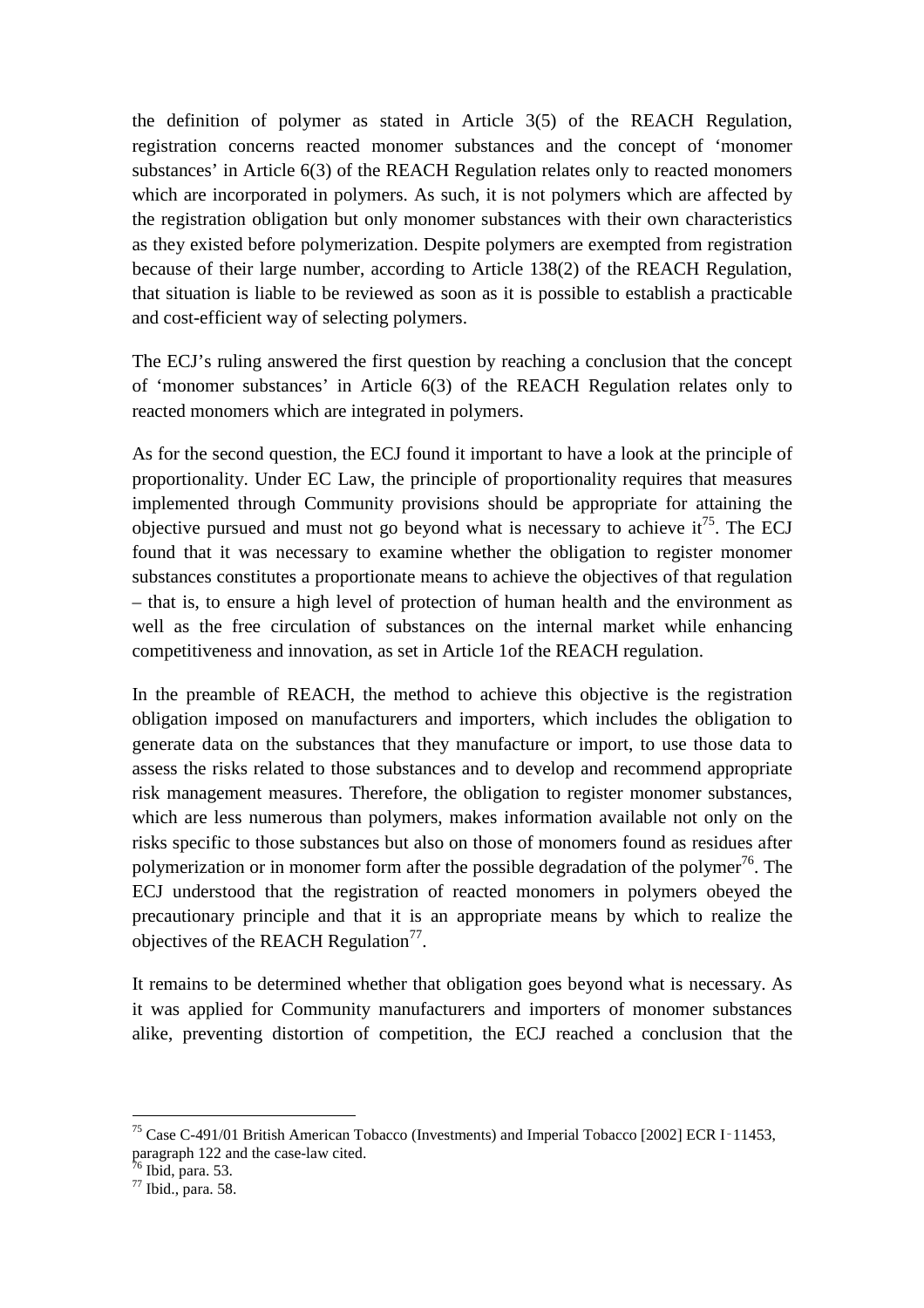regulation does not go beyond that which is necessary to meet the objectives of the REACH Regulation $^{78}$ .

In the proceedings before the UK High Court, the applicants claimed the proportionality of that registration obligation, taking into account that importers are faced with heavier practical difficulties that arise mainly from the fact that first, they do not know the composition of the imported polymer and, second, that the costs of the registration procedure are disproportionate in relation to the results achieved and the quantities of substances concerned<sup>79</sup>.

Regarding such concerns, the ECJ pointed out that 'the procedure is identical whether the products are manufactured in the Community or outside it and, consequently, the burden is not heavier for manufacturers not established in the Community or importers than it is for Community manufacturers'<sup>80</sup> and therefore, 'taking account of the limited number of potential monomer substances, the 12-year period of validity for a previous registration of substances, as provided for in Article 27 of the REACH Regulation, and the possibility of sharing information in order to reduce costs, the burden deriving from the obligation to register reacted monomer substances in polymers does not appear to be manifestly disproportionate in the light of the free movement of goods on the internal market open to fair competition. It follows that Article 6(3) of the REACH Regulation is not invalid on the ground that it infringes the principle of proportionality<sup>81</sup>.

It was also discussed under the UK High Court that there was an infringement of the principle of equal treatment, since Community manufacturers of polymers were in a position to register those substances more easily than were importers because they know the composition of their products, whereas importers are subject to the good will of their suppliers outside the Community. Regarding such a concern, the ECJ ruled that 'the identical treatment required in those different situations is objectively justified by compliance with the competition rules applicable in the internal market' and that 'no infringement of the principle of equal treatment can be found and, therefore, that Article 6(3) of the REACH Regulation is not invalid on the ground that that principle has been infringed'<sup>82</sup>.

**9.2 - Case C-358/11: Lapin elinkeino-, liikenne- ja ympäristökeskuksen liikenne ja infrastruktuuri -vastuualue v Lapin luonnonsuojelupiiri ry, Judgment of the Court of 7 March 2013<sup>83</sup>**

<sup>78</sup> Ibid., para. 63.

<sup>79</sup> Case 491/01, Ibid., para. 64.

<sup>80</sup> Ibid., para. 67.

<sup>81</sup> Ibid. para. 71-72.

<sup>82</sup> Ibid. para 78-80.

 $83$  See in:

http://curia.europa.eu/juris/document/document.jsf?text=&docid=134608&pageIndex=0&doclang=EN& mode=lst&dir=&occ=first&part=1&cid=557970 (access on  $10^{th}$  July 2014).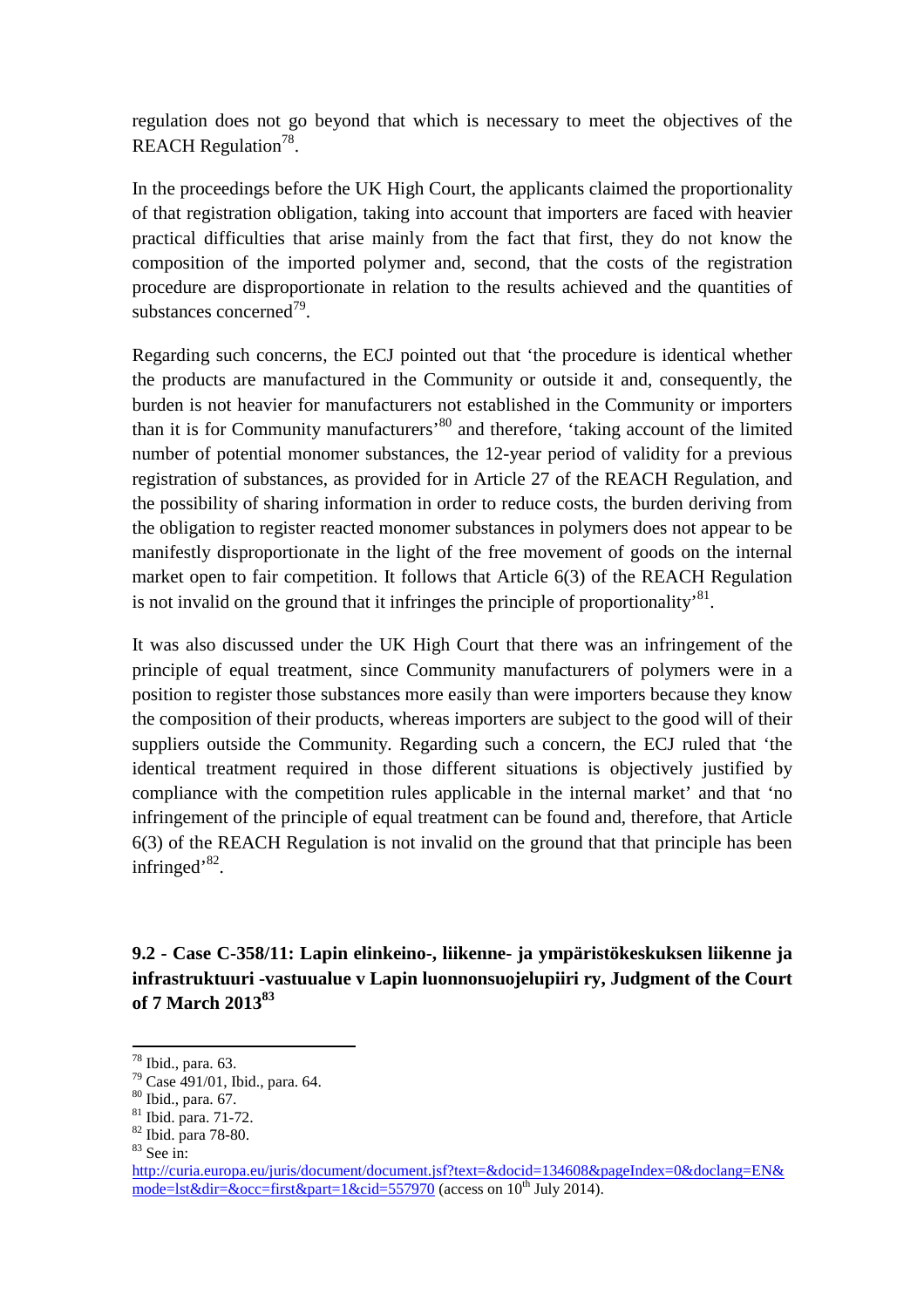In 2008, the *Liikenne ja infrastruktuuri -vastuualue* decided to repair the 35 km track between *Raittijärvi village* and the nearest road, part of which crosses a Natura 2000 zone. The repair work was to consist in laying down wooden duckboards to facilitate the passage of quad vehicles in wetland areas outside the winter season besides other provisions. Those duckboards are supported by structures made up of old telecommunications poles which, for their previous use, were treated with CCA solution. The *Lapin luonnonsuojelupiiri*, which is the applicant association in the main proceedings, took the view that those poles constitute hazardous waste and requested the *Lapin ympäristökeskus* (the body responsible for environmental protection) to prohibit the use of those materials. Following the rejection of that request, that association brought an action before the *Vaasan hallinto-oikeus* (Administrative Court), which annulled that decision in 2009. The case was raised before the *Korkein hallintooikeus* (Supreme Administrative Court), which brought the requests before the ECJ for a preliminary ruling, as following  $84$ :

4. Is the list in Point 19(4)(b) in Annex XVII to the REACH Regulation of the uses of CCA-treated wood to be interpreted as meaning that that inventory exhaustively lists all the possible uses?

5. Can the use of the wood at issue as underlay and duckboards for a wooden causeway be treated in the same way as the uses listed in the inventory referred to in Question 4 above, so that the use in question may be permitted on the basis of Point 19(4)(b) of Annex XVII to the REACH Regulation if the other conditions are met?

6. Which factors are to be taken into account in order to assess whether repeated skin contact within the meaning of Point 19(4)(d) of Annex XVII to the REACH Regulation is possible?

7. Does the word "possible" in the provision mentioned in Question 6 above mean that repeated skin contact is theoretically possible or that repeated skin contact is actually probable to some extent?<sup>85</sup>

As a preliminary observation, it should be noted that despite the telecommunications poles under stake were treated with a dangerous substance, for the application of REACH, it remains the fact that, under that regulation, such treatment does not preclude, under certain circumstances, the use of those wooden poles for certain purposes that may include duckboards for the track concerned, where appropriate. It should also be observed that, according to REACH, Article 2(2), waste, as defined in Directive 2008/98, is not a substance, mixture or article within the meaning of Article 3 of that regulation.

<sup>&#</sup>x27;1 Is it possible to deduce directly from the fact that waste is classified as hazardous waste that the use of such a substance or object has overall adverse environmental or human health impacts within the meaning of Article 6(1), first subparagraph, point (d), of … Directive 2008/98/EC? May hazardous waste also cease to be waste if it fulfils the requirements laid down in Article 6(1) of Directive 2008/98?

<sup>2.</sup> In interpreting the concept of waste and, in particular, assessing the obligation to dispose of a substance or an object, is it relevant that the re-use of the object which is the subject of the assessment is authorized under certain conditions by Annex XVII as referred to in Article 67 of the REACH Regulation? If that is the case, what weight is to be given to that fact?

<sup>3.</sup> Has Article 67 of the REACH Regulation harmonized the requirements concerning the manufacture, placing on the market or use within the meaning of Article 128(2) of that regulation so that the use of the preparations or objects mentioned in Annex XVII cannot be prevented by national rules on environmental protection, unless the restrictions [envisaged by those provisions] have been published in the inventory compiled by the Commission, as provided for in Article 67(3) of the REACH Regulation?

<sup>84</sup> Case C-358/11, para. 22-23.

 $85$  Ibid., para. 26.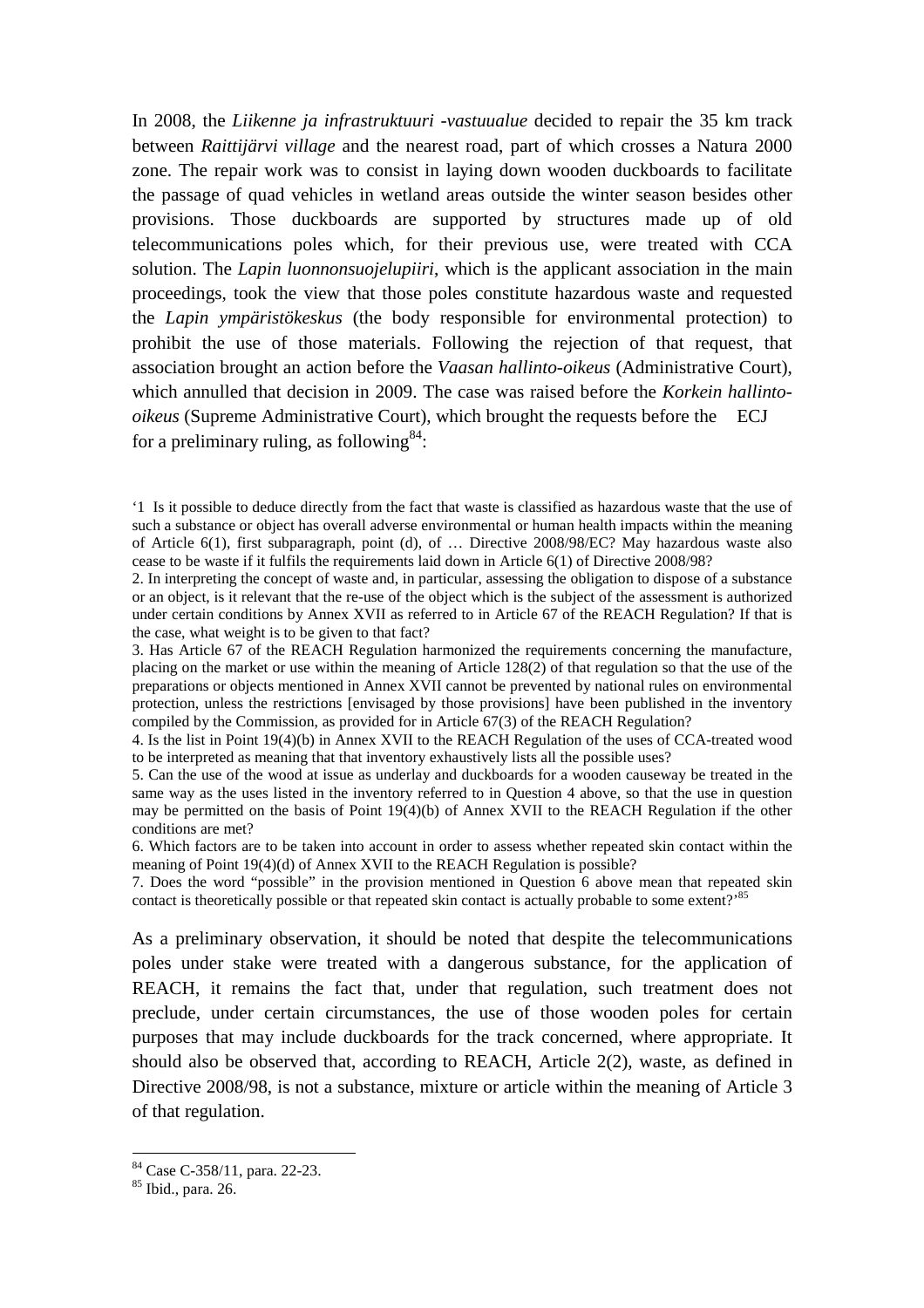#### Moreover, REACH, Article 67(1) and (3) states:

'1. A substance on its own, in a mixture or in an article, for which Annex XVII contains a restriction shall not be manufactured, placed on the market or used unless it complies with the conditions of that restriction. …

(…)

3. Until 1 June 2013, a Member State may maintain any existing and more stringent restrictions in relation to Annex XVII on the manufacture, placing on the market or use of a substance, provided that those restrictions have been notified according to the Treaty. The Commission shall compile and publish an inventory of these restrictions by 1 June 2009.'

#### First, the ECJ examines the third question

So far as Article 67(3) of the REACH Regulation is concerned, while it authorizes a Member State to maintain existing and more stringent restrictions than those in Annex XVII, this is to be done on a transitional basis, until 1 June 2013, and subject to the condition that those restrictions have been notified to the Commission, something which the Republic of Finland, moreover, acknowledges that it has not done. The transitional and conditional nature of that measure cannot call into question the harmonization carried out by Article 67(1) of the REACH Regulation.

Therefore, if a Member State intends to make the preparation, placing on the market or use of a substance which is the subject of a restriction under Annex XVII to the REACH Regulation subject to new conditions, it may do so only in accordance with Article 129(1) thereof, in order to respond to an urgent situation to protect human health or the environment, or in accordance with Article 114(5) TFEU on the basis of new scientific evidence relating inter alia to the protection of the environment. The adoption of other conditions by the Member States is incompatible with the objectives of that regulation (see, by analogy, Joined Cases C-281/03 and C-282/03 Cindu Chemicals and Others [2005] ECR I-8069, paragraph 44)<sup>86</sup>.

The ECJ concluded that, under those circumstances, the answer to the third question is that Articles 67 and 128 of the REACH must be interpreted as meaning that European Union law harmonizes the requirements relating to the manufacture, placing on the market or use of a substance such as that relating to arsenic compounds which is the subject of a restriction under Annex XVII to that regulation $^{87}$ .

The ECJ goes on to analyze the fourth and fifth questions. The provisions of Annex XVII, point 19(4), to the REACH set out the situations in which there may be a derogation from the provisions of point 19(3) prohibiting the use of arsenic compounds for the protection of wood. Regarding these questions, Annex XVII states, in point 19, column 2, concerning 'Conditions of restriction' that:

4. By way of derogation from paragraph 3:

<sup>3.</sup> Shall not be used in the preservation of wood. Furthermore, wood so treated shall not be placed on the market.

<sup>(</sup>a) Relating to the substances and mixtures for the preservation of wood: these may only be used in industrial installations using vacuum or pressure to impregnate wood if they are solutions of inorganic compounds of the copper, chromium, arsenic (CCA) type C and if they are authorized in accordance with Article 5(1) of Directive 98/8/EC. Wood so treated shall not be placed on the market before fixation of the preservative is completed.

<sup>86</sup> Case C-358/11, para. 36-37.

<sup>&</sup>lt;sup>87</sup> Ibid., para. 38.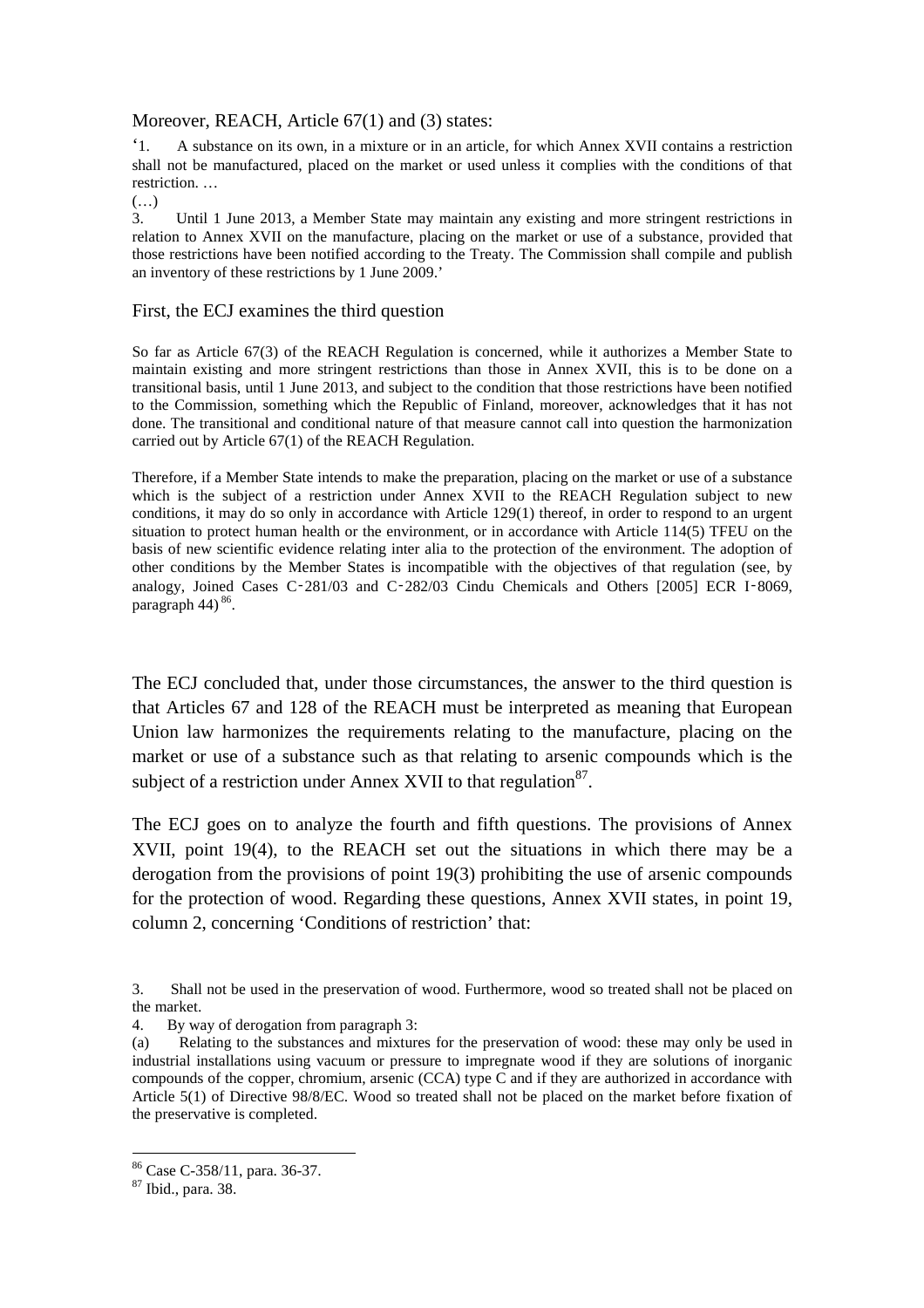(b) Wood treated with CCA solution in accordance with point (a) may be placed on the market for professional and industrial use provided that the structural integrity of the wood is required for human or livestock safety and skin contact by the general public during its service life is unlikely:

– as structural timber in public and agricultural buildings, office buildings, and industrial premises,

in bridges and bridgework,

(…)

– as electric power transmission and telecommunications poles,

(…)

(d) Treated wood referred to under point (a) shall not be used:

– in residential or domestic constructions, whatever the purpose,

in any application where there is a risk of repeated skin contact,

 $\left( \ldots \right)$ 

5. Wood treated with arsenic compounds that was in use in the Community before 30 September 2007, or that was placed on the market in accordance with paragraph 4 may remain in place and continue to be used until it reaches the end of its service life.

6. Wood treated with CCA type C that was in use in the Community before 30 September 2007, or that was placed on the market in accordance with paragraph 4:

may be used or reused subject to the conditions pertaining to its use listed under points  $4(b)$ , (c) and (d),

– may be placed on the market subject to the conditions pertaining to its use listed under points 4(b), (c) and (d).

7. Member States may allow wood treated with other types of CCA solutions that was in use in the Community before 30 September 2007:

– to be used or reused subject to the conditions pertaining to its use listed under points 4(b), (c) and (d),

to be placed on the market subject to the conditions pertaining to its use listed under points  $4(b)$ , (c) and  $(d)$ .'

The ECJ makes a first point that the provision mentioned in these questions has an exhaustive list and must be necessarily subject to strict interpretation<sup>88</sup>. It remains the question whether the use of the telecommunications poles at issue as an underlay for duckboards does in fact come within the scope of the applications listed in that provision. The ECJ understands that it would come within the scope of REACH 'where there is a risk of repeated skin contact', which 'must be interpreted as meaning that the prohibition at issue must apply in any situation which, in all likelihood, will involve repeated skin contact with the treated wood, such likelihood having to be inferred from the specific conditions of normal use of the application to which that wood has been put'<sup>89</sup>.

For the present essay, it is not important to go through the ECJ' s reasoning on the first question. Nevertheless the second question is also related to REACH. The ECJ's answer to second question is therefore that REACH, Annex XVII, 'in so far as it authorizes the use, subject to certain conditions, of wood treated with CCA solutions, is, in circumstances such as those in the main proceedings, relevant for the purpose of determining whether such wood may cease to be waste  $(...)$ <sup>90</sup>.

<sup>88</sup> Case C-358/11, para. 41-43.

<sup>89</sup> Ibid., para. 52.

<sup>90</sup> Ibid., para. 64.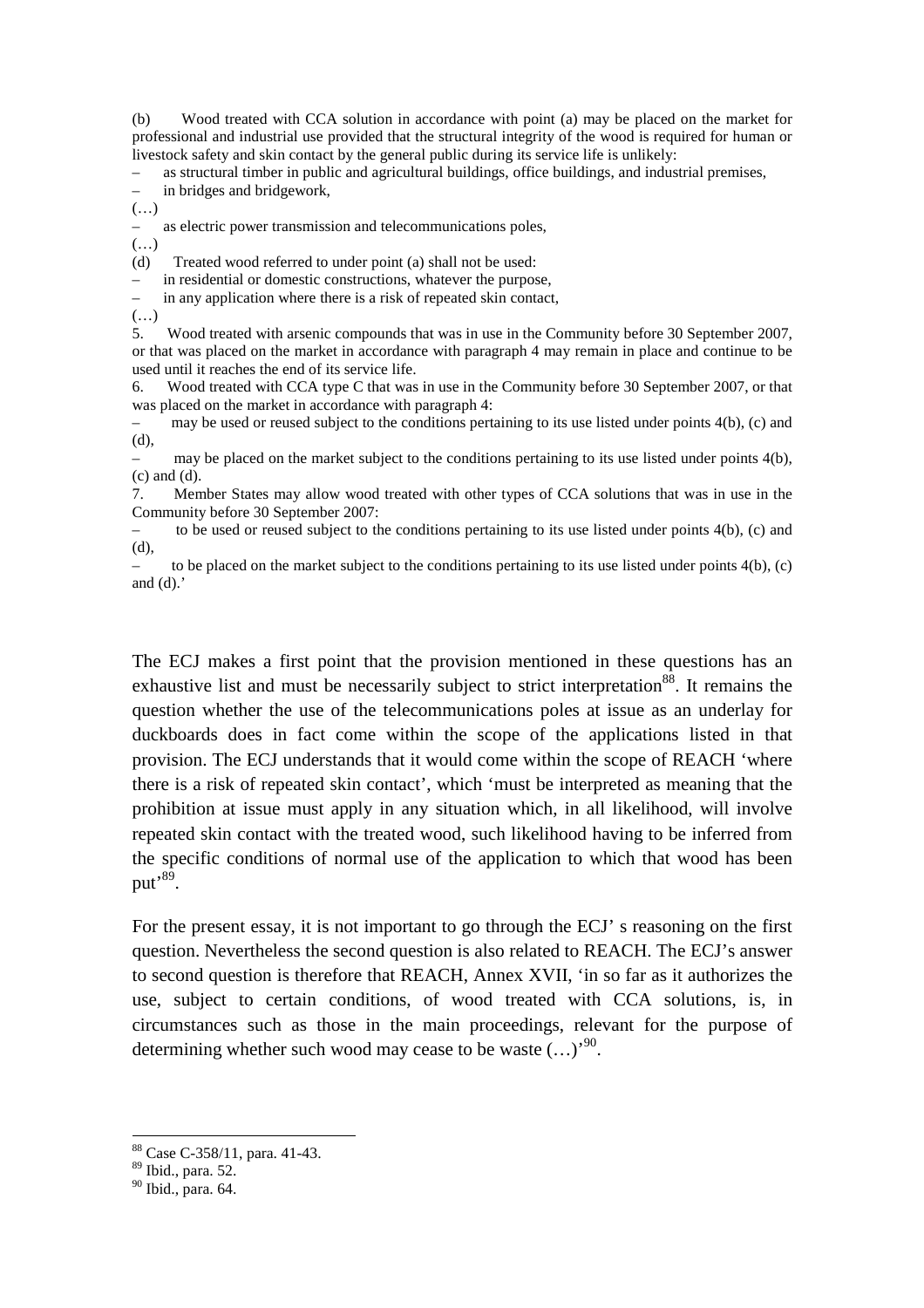Article 2(2) of the REACH Regulation provides that it does not apply to waste. However, it would not be consistent to understand from Article 13 of the Waste Directive requirements concerning the use of waste which the holder does not discard or intend to discard, or no longer discards or intends to discard, which are more stringent than those for identical substances which are not waste. An inconsistency of that kind must in any event be avoided if rules for such substances exist that have a similar objective. It must be reminded that the purpose of the REACH Regulation, under Article 1(1), is to ensure a high level of protection of human health and the environment. Despite that objective, it is not all uses of substances, mixtures or products that would be permissible under that regulation; it is necessarily also to be regarded as permissible recovery of waste, particularly hazardous waste. REACH covers a large number of substances, mixtures and products, but specifically regulates their use in certain cases, which are distinguished by particularly serious risks to human health and the environment. The Member States may restrict the use of such substances to protect workers, human health and the environment unless it has been harmonized under the regulation. According to REACH, such harmonized rules for the use of CCA-treated wood already exist. Such an assessment must serve as guidance on how similar waste may be used $91$ .

On first and second question, the ECJ ruled that the answer to be given to Questions 1 and 2 is that, under Article 6(4) of the Waste Directive, 'hazardous waste is no longer to be regarded as waste if it is to be presumed that the holder no longer discards or intends or is required to discard it because its recovery corresponds to a use which harmonized rules for the purpose of Article 128(2) of the REACH expressly permit for identical substances which are not waste<sup>'92</sup>.

# **9.3 - Cases C-625/11P and C-626/11P: Polyelectrolyte Producers Group (PPG) and SNF** *v.* **ECHA, Judgment of the Court in Case C-625/11P and in Case C-626/11P, both of 26 September 2013**

The first case concerned ECHA's inclusion of a substance on the list of 'candidate substances'. PPG (Polyelectrolyte Producers Group GEIE) is a European economic interest grouping which represents the interests of companies that are producers and/or importers of polyelectrolytes, polyacrylamide and/or other polymers containing acrylamide, established in Brussels . SNF is one of its member companies, established in Andrézieux-Bouthéon, France.

In 2009, the Netherlands submitted to ECHA a dossier concerning the identification of acrylamide as a substance fulfilling the criteria set out in Article 57(a) and (b) of REACH, which sets out the substances which may be included in Annex XIV to that regulation, entitled 'List of substances subject to authorization' and letters (a) and (b) of

<sup>&</sup>lt;sup>91</sup> Ibid., para. 92-96.

<sup>92</sup> Ibid., para. 97.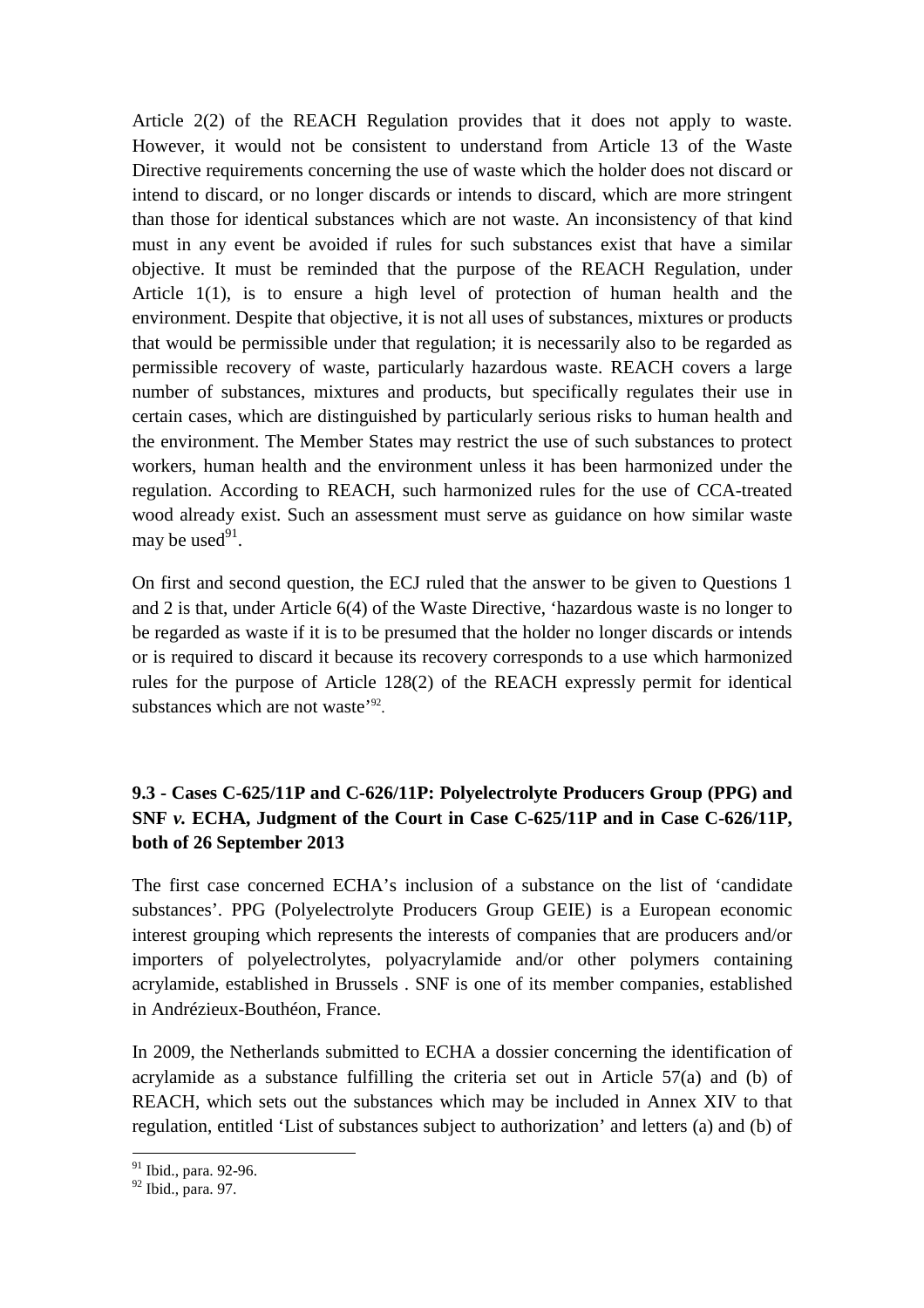Article 57 list the substances which meet the criteria for classification as carcinogenic and mutagenic substances under certain categories.

In the contested decision, ECHA identified acrylamide as fulfilling the criteria set out in Article 57 of REACH and included acrylamide on the candidate list of substances, which was published on the ECHA website, in accordance with Article 59(10) of the REACH Regulation. According to Article 59 of that regulation, entitled 'Identification of substances referred to in Article 57', paragraph (10) establishes that ECHA shall publish and update the list that identifies substances meeting the criteria referred to in Article 57 and establish a candidate list for eventual inclusion in Annex XIV ('candidate list of substances').

PPG and SNF brought an action against that decision and, according to ECHA and the European Commission, the complainants failed to observe the time-limit for bringing an action. On the basis of the alleged failure to comply with the time‑limit for bringing an action, the General Court, at first instance, dismissed the action brought by PPG and SNF as inadmissible without considering the other pleas of inadmissibility raised by ECHA and the Commission $^{93}$ .

Leaving aside the time-limit procedural discussions of the case, which were the main issue, it is important to make reference to an interpretation of the ECJ related to the fact that 'it is not disputed that a decision of ECHA concerning the inclusion of a substance on the list of candidate substances constitutes a challengeable act. Article 94(1) of the REACH Regulation provides that an action may be brought against a decision of ECHA, in accordance with the Treaty on the Functioning of the European Union (TFEU), Article 263, where, inter alia, no right of appeal lies before the Board of Appeal of ECHA. That is the case in respect of decisions taken under Article 59 of the REACH Regulation<sup>94</sup>.

Regarding the main issue, without raising the grounds for that finding, it is important to note that the ECJ overruled the first instance decision, considering that it was not observed the proper procedural time-limit for the complainants to bring an action against ECHA on the grounds that a substance was included in the 'candidate list'<sup>95</sup>. This case makes a point for the possibility of challenging ECHA's decision of including a substance in the candidate list, since it operates within the procedural limits.

In the second Case C-626/11P, an action was brought for annulment prior to the publication of acrylamide on the candidate list of substances of very high concern. ECHA, on 27 November 2009, agreed on the identification of acrylamide as a substance of very high concern, because it fulfilled the criteria set out in Article 57(a) and (b) of the REACH Regulation and, On 7 December 2009, ECHA published a press release announcing it. The candidate list of substances would be formally updated in January

<sup>93</sup> Case C-625/11P, para. 20.

<sup>94</sup> Ibid., para. 28.

<sup>95</sup> Ibid., para. 35.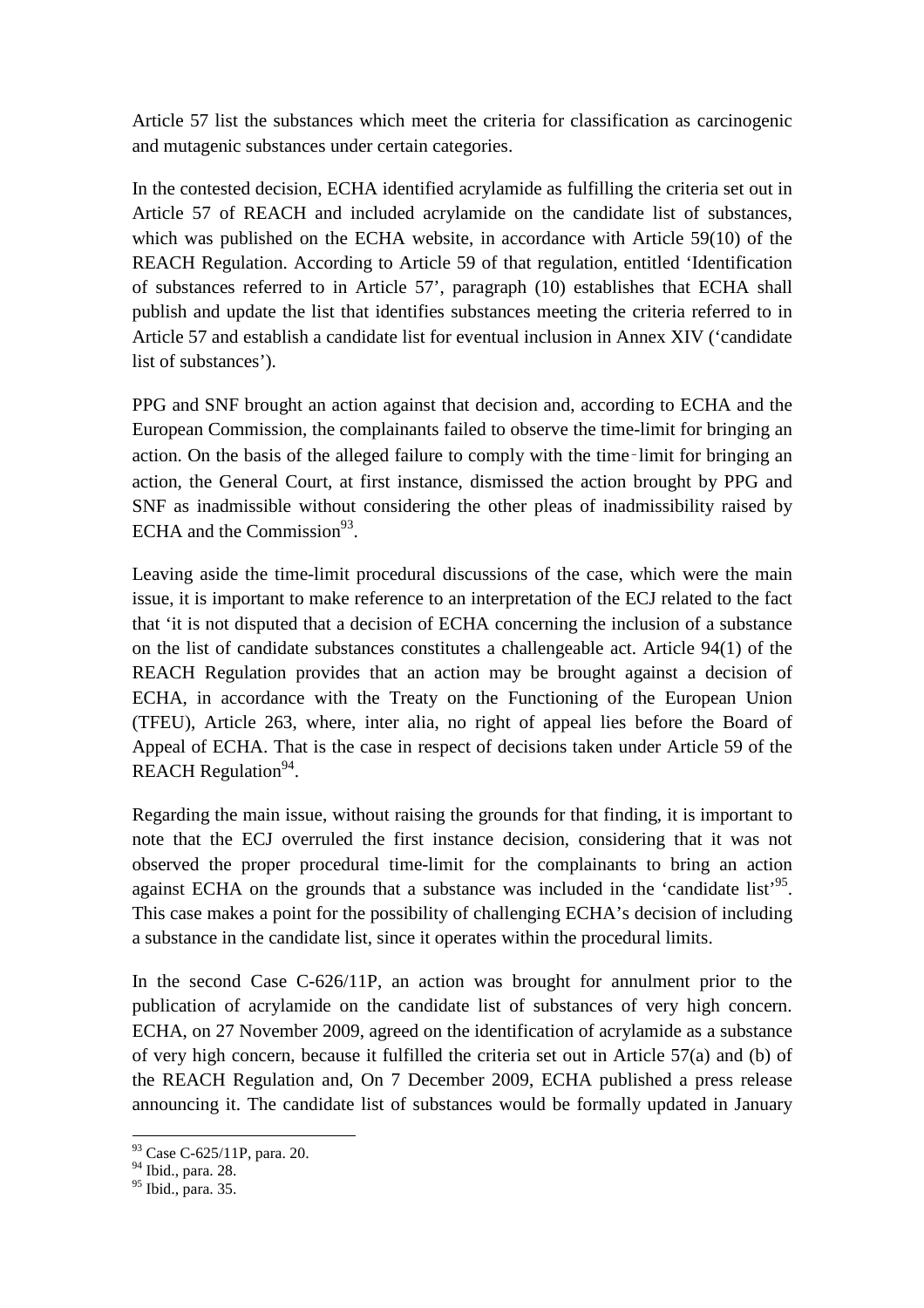2010. On 30 March 2010, the candidate list of substances, including acrylamide, was published on the ECHA website $96$ .

PPG and SNF raised an appeal on the basis that the General Court erred in law in the interpretation and application of the REACH by finding that the identification of a substance as one of very high concern by the ECHA Member State Committee, according to Article 59(8) of REACH, does not constitute a decision intended to produce legal effects vis-à-vis third parties before the publication of the candidate list of substances including that substance<sup>97</sup>. They claimed that it is clear, from the various references to 'identification' and 'inclusion' in the provisions of REACH defining the obligations regarding information, that the European Union regulation 'intended to create such obligations arising from the identification of a substance at an earlier stage than its inclusion on the candidate list of substances<sup>, 98</sup>.

According to Article 59 of REACH, entitled 'Identification of substances referred to in Article 57':

'1. The procedure set out in paragraphs 2 to 10 of this Article shall apply for the purpose of identifying substances meeting the criteria referred to in Article 57 and establishing a candidate list for eventual inclusion in Annex XIV ('candidate list of substances'). ...

(…)

3. Any Member State may prepare a dossier in accordance with Annex XV for substances which in its opinion meet the criteria set out in Article 57 and forward it to [ECHA].… [ECHA] shall make this dossier available within 30 days of receipt to the other Member States.

4. [ECHA] shall publish on its website a notice that an Annex XV dossier has been prepared for a substance. [ECHA] shall invite all interested parties to submit comments within a specified deadline to [ECHA].

5. Within 60 days of circulation, the other Member States or [ECHA] may comment on the identification of the substance in relation to the criteria in Article 57 in the dossier to [ECHA].

6. If [ECHA] does not receive or make any comments, it shall include this substance on the list referred to in paragraph 1. …

7. When comments are made or received, [ECHA] shall refer the dossier to the Member State Committee within 15 days of the end of the 60-day period referred to in paragraph 5.

8. If, within 30 days of the referral, the Member State Committee reaches a unanimous agreement on the identification, [ECHA] shall include the substance in the list referred to in paragraph 1. … (…)

10. [ECHA] shall publish and update the list referred to in paragraph 1 on its website without delay after a decision on inclusion of a substance has been taken.'

On the one hand, under the ECHA, whenever a procedure involves several stages, only measures that lay down the institutional position at the completion of the procedure is a contestable measure. Therefore, according to ECHA, in the present case, the inclusion of acrylamide on the candidate list of substances, published on 30 March 2010, is the only measure that creates potential legal effects and, as such, the agreement of the Member State Committee is a 'preparatory measure' that cannot not produce any legal obligation in itself $99$ .

<sup>96</sup> Ibid., para. 7-10.

<sup>97</sup> Ibid., para. 24.

<sup>&</sup>lt;sup>98</sup> Ibid., para. 25.

<sup>99</sup> Case C-626/11P, para. 26.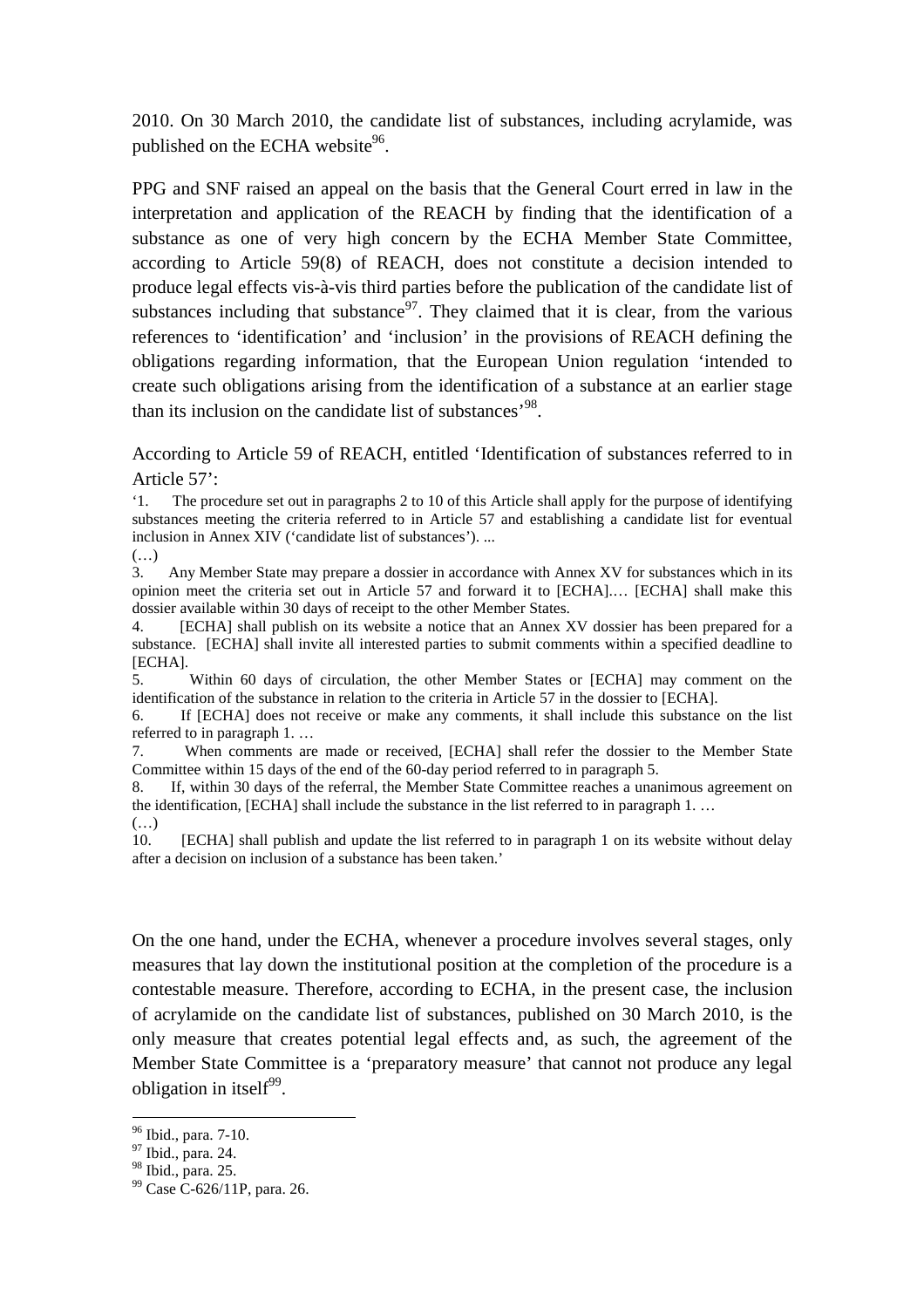The Commission itself has found that 'whenever an unanimous agreement of the Member State Committee allows no discretion as to the inclusion of a substance on the candidate list of substances does not mean that that agreement constitutes the final, challengeable measure and is substitutable for the decision of ECHA taken under Article 59(8) of the REACH Regulation<sup>'100</sup>.

On the other hand, the Commission also understands that no provision of REACH point out to a distinction between the 'identification of a substance' and 'its inclusion on the candidate list of substances'. From Article 59 of REACH, it can be understood that substances are identified as 'substances of very high concern' for the sole purpose of being included on the candidate  $list^{101}$ .

On first instance, the General Court was right to find that the legal obligations that arise from the measure identifying a substance as being of 'very high concern', resulting from the procedure referred to in Article 59 of REACH, only bind the persons concerned after publication of the candidate list of substances, which contains that specific substance, just as provided for in Article 59(10), because only then it is possible to ascertain unequivocally what are those person's rights and obligations in order to take the necessary measures accordingly $102$ .

The ECJ ruled that the General Court was wrong to conclude that an 'application was inadmissible on the ground that it had been brought before the date of publication of the contested decision by means of the inclusion of acrylamide on the candidate list of substances on the ECHA website, initially scheduled for 13 January 2010, but which finally took place on 30 March 2010' and, in the light of the foregoing, the appellants' appeal was upheld. The case went back to the General Court, since the state of the proceedings does not allow the ECJ to give final judgment in such a matter  $103$ .

## **10 - Cases under the General Court**

## **10.1 Case T-93/10: Bilbaína de Alquitranes, SA and Others v ECHA, Judgement of the General Court of 7 March 2013**

The case T-93/10, under the European General Court, consisted of an action raised by Bilbaina de Alquitranes, established in Spain, and others, for the partial annulment of the decision of ECHA, which was published on 13 January 2010, to identify pitch, coal tar, high temperature (so called CTPHT) as a substance among the carcinogenic substances (category 2) on account of its persistent, bioaccumulative and toxic properties ('PBT properties') and its very persistent and very bioaccumulative properties ('vPvB properties'), meeting the criteria set out in Article 57(a), (d) and (e) of

<sup>&</sup>lt;sup>100</sup> Ibid., para. 27.

 $101$  Ibid., para. 28.

<sup>102</sup> Ibid., para. 31-32.

<sup>103</sup> Ibid., para. 41, 44.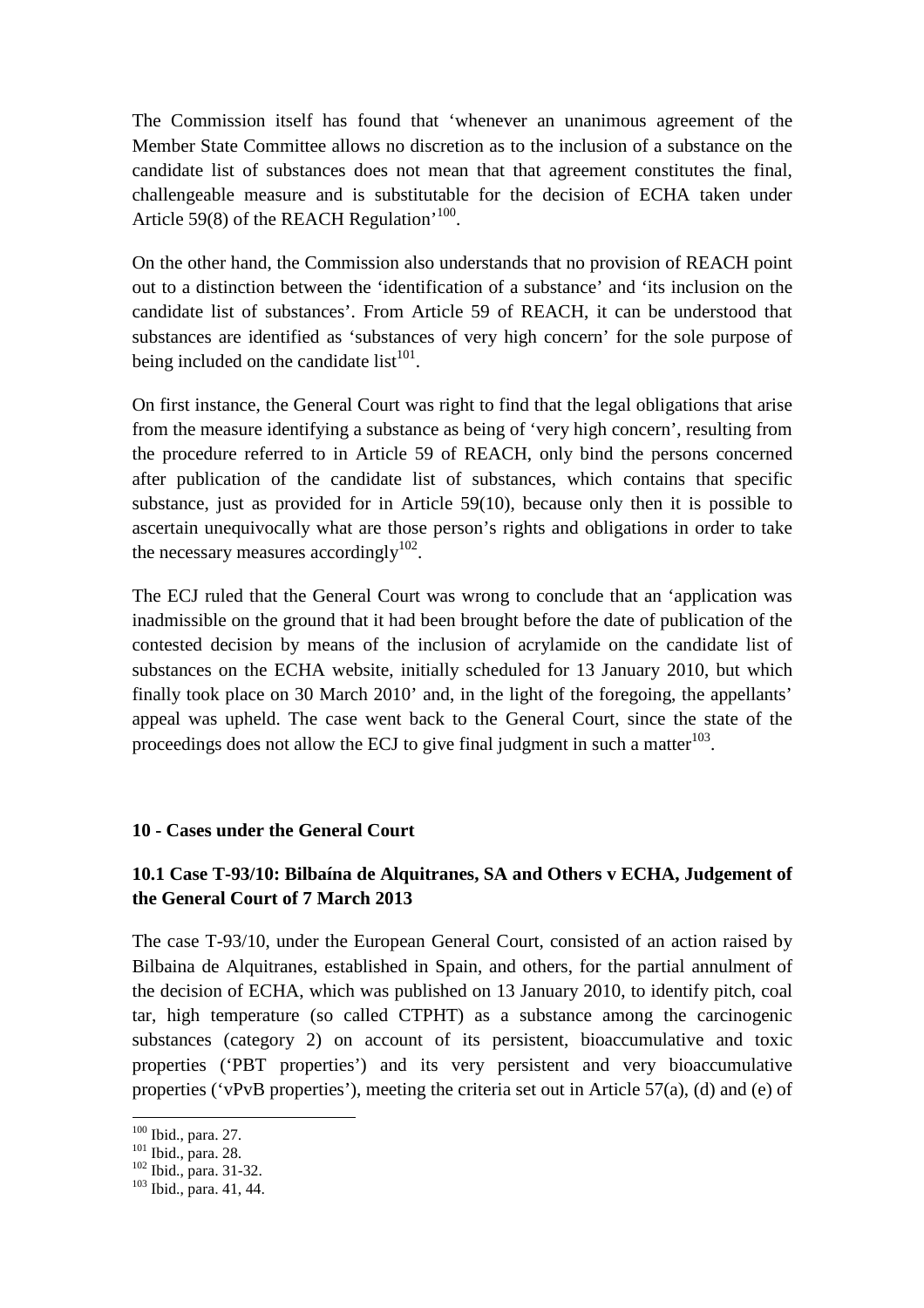REACH. The applicants brought an action for partial annulment of the decision of the ECHA, regarding specifically their substance concerned.

ECHA argues inadmissibility of the action because it says that the contested decision is not of direct concern to the applicants. It is not disputed that the applicants, who are the suppliers of a substance provide the recipient of the substance in question with a safety data sheet where that substance meets the criteria for classification as 'dangerous'(CTPHT has been classified among the carcinogenic substances - Category 2). Nevertheless, it is disputed that the identification of CTPHT as a substance of very high concern, resulting from application of the procedure provided for by Article 59 of REACH, on the ground that that substance has PBT or vPvB properties, constitutes new information capable of triggering the obligation referred to in that provision; that is, the updating of the safety data sheet, with the result that the contested decision directly affects the legal situation of the applicants $104$ .

The identification of CTPHT as a 'substance of very high concern', on the grounds that it has PBT or vPvB properties, constitutes new information, regarding hazards identification and composition/information on ingredients. The ECHA's argument that 'the dangerous nature of the substance at issue is caused by its inherent properties, which the applicants should have assessed and should have been aware of before the adoption of the contested decision, first, it must be observed, that the ECHA refers to the discussions held in a subgroup of the European Chemicals Bureau (ECB) on the question whether the substance at issue met the PBT and vPvB criteria. While it is true that the hazards caused by a substance are the result of its inherent properties, those dangers must be assessed and determined in accordance with defined rules of law. In its argument concerning the discussions held in that subgroup, the ECHA does not indicate the rules of law which allowed that subgroup to determine the PBT and vPvB properties. Moreover, the ECHA does not state that the conclusions of that subgroup were binding on the applicants. On the other hand, the applicants pointed out that the conclusions concerning CTPHT were disputed. Second, the ECHA states that the applicants should have assessed the inherent properties of CTPHT and should, as a result, be aware of the PBT and vPvB properties of that substance. As is apparent from the case-file and as the applicants confirmed at the hearing, it is precisely the PBT and vPvB properties of CTPHT which they dispute. Thus they did not conclude, in the context of their assessment concerning CTPHT, that that substance had PBT and vPvB properties<sup>, 105</sup>.

Regarding the 'hazard identification' of the safety data sheet, the identification of CTPHT as a 'substance of very high concern', on the ground that that substance had PBT or vPvB properties, consisted of new information which could allow users to take measures for the protection of human health and safety at work and for the protection of the environment. Such an identification amounts to new information that is capable of

<sup>104</sup> Case T-93/10, para. 39-40.

<sup>105</sup> Case T-93/10, para. 47.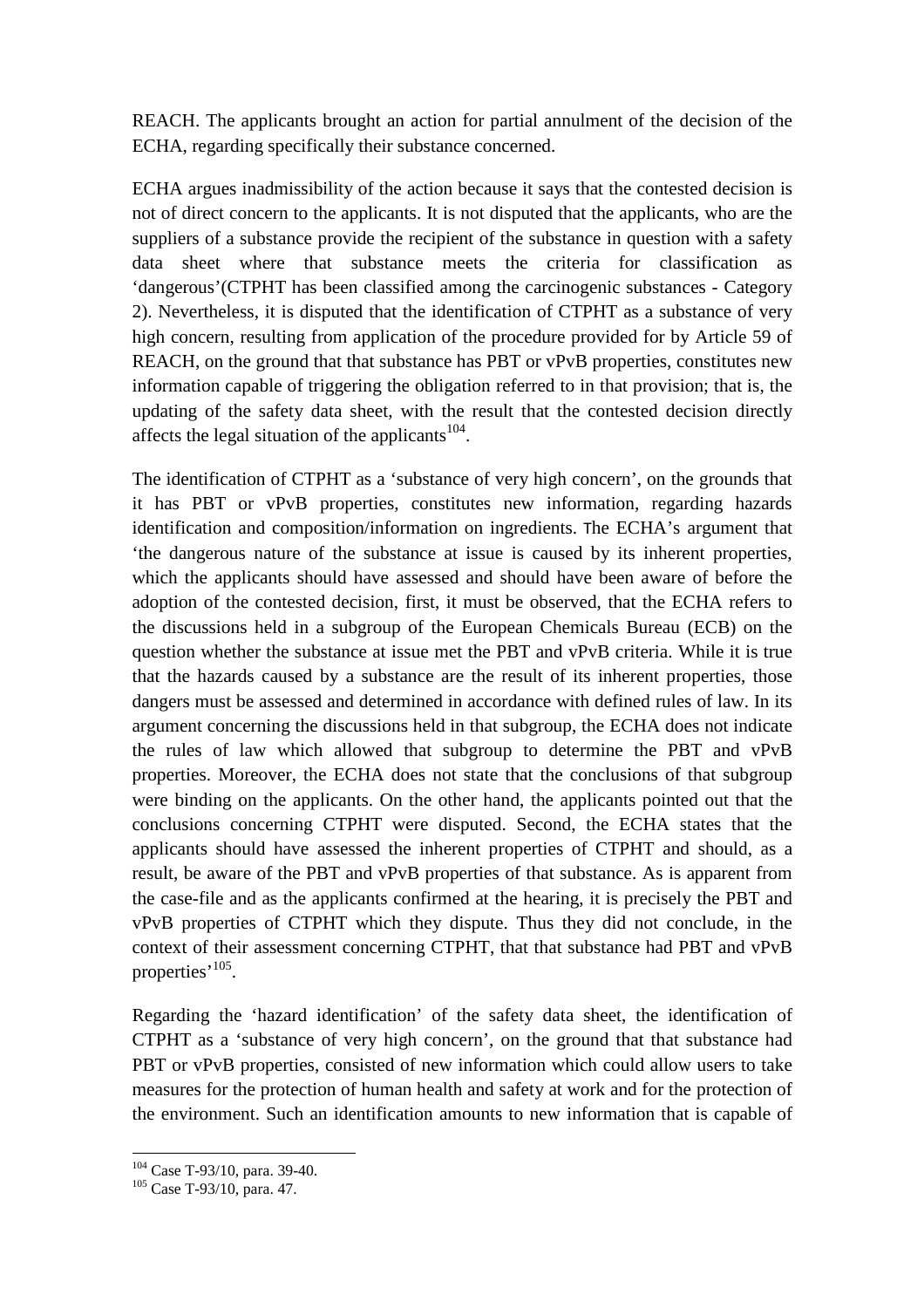affecting the risk management measures, or new information on hazards and, as such, the applicants were obliged to update the safety data sheets concerned. Therefore, the contested decision directly affects the legal situation of the applicants. According to REACH, any actor in the supply chain of a substance must communicate new information on hazardous properties, regardless of the uses concerned, to the next actor or distributor up the supply chain. Therefore it is uncontestable that the contested decision is of direct concern to the applicants  $106$ .

Moreover, ECHA has argued that the action is inadmissible because the contested decision is not a 'regulatory  $act<sup>107</sup>$ . It is true that the contested decision does not constitute a legislative act since it was not adopted according to EU legislative procedure. However the contested decision is an act of the ECHA adopted on the basis of Article 59 of REACH and, as such, the General Court found that it constitutes a regulatory act $^{108}$ .

It was submitted by the applicants that the identification of CTPHT as a 'substance of very high concern' breaches the principle of equal treatment. It is alleged that that substance is comparable, concerning its content of chemical substances and of competition on the market, to other UVCBs containing anthracene and other polycyclic aromatic hydrocarbons ('PAHs'). Nevertheless, ECHA, with no objective justification, identified only CTPHT, and not those other substances, as a 'substance of very high concern'<sup>109</sup> .

REACH, Article 59, sets out an identification procedure that does not confer on ECHA the power to choose the substance to be identified. Nevertheless, if a dossier on a substance is prepared by a Member or, at the request of the Commission, by the ECHA, the latter must proceed to identify that substance in accordance with the conditions set out in that article. The Great Court understood that the identification procedure was observed and that, in identifying CTPHT and not the allegedly comparable substances as a substance of very high concern, the ECHA did not breach the principle of equal treatment $^{110}$ .

There was also a plea alleging an error of assessment or an error of law in the identification of a substance as PBT or vPvB on the basis of its constituents. The applicants pointed out that the dossier presented by ECHA for CTPHT did not comply with the requirements set out in Article 59(2) and (3) and in Annexes XIII and XV of REACH because it was not based on 'an assessment of the substance itself but on an assessment of the properties of its constituents'. Besides that, the rule that a substance must be identified as 'having PBT or vPvB properties provided that it contains a constituent which has PBT or vPvB properties and is present in a concentration of 0.1%

<sup>106</sup> Ibid., para. 48-50.

 $^{107}$  Ibid, para. 52.

 $108$  Ibid, para. 65.

<sup>109</sup> Ibid, para. 69.

<sup>110</sup> Case T-93/10, para. 72.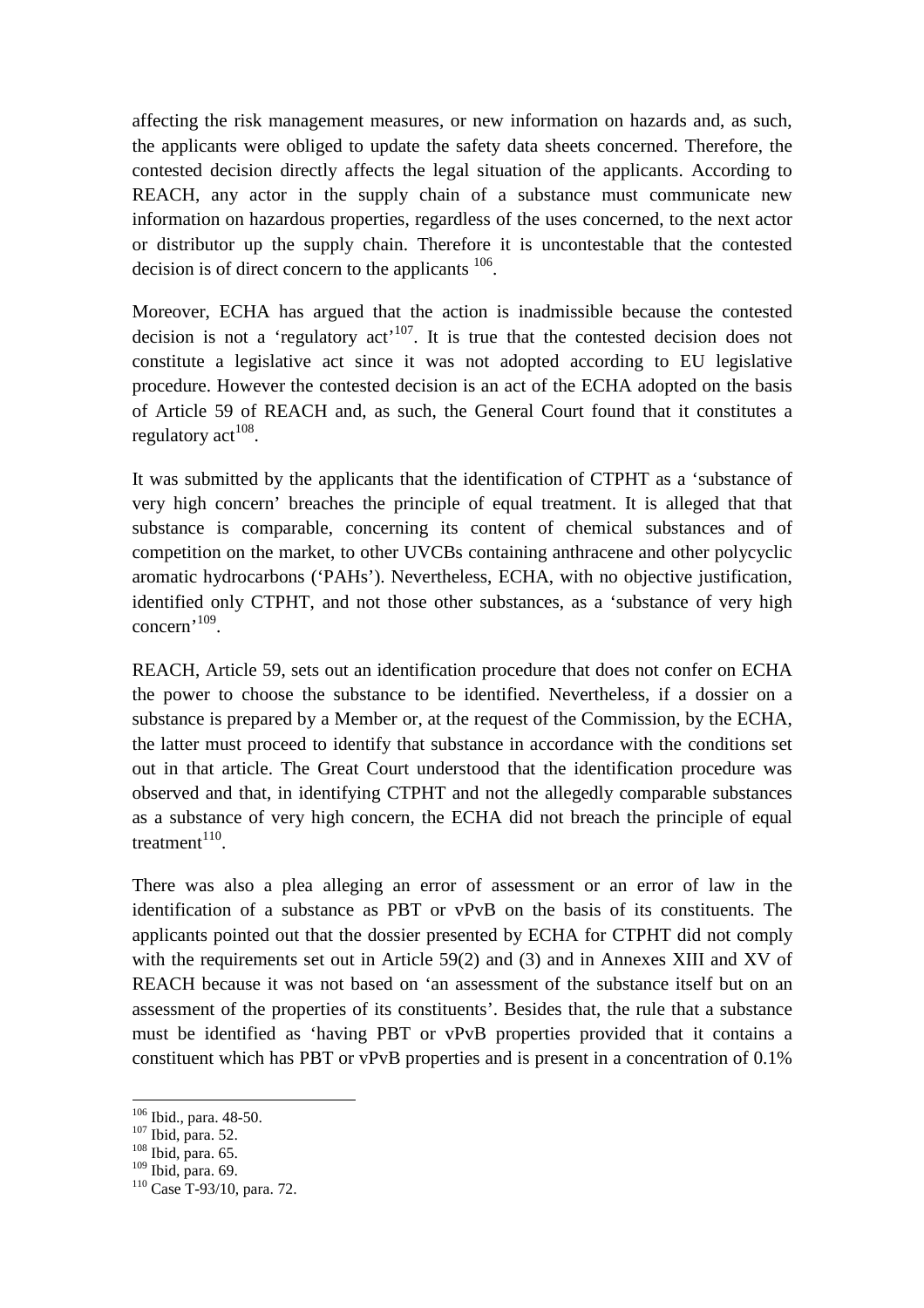or more' is not provided for in Annex XIII to REACH and therefore has no legal  $basis<sup>111</sup>$ . The Great Court considered that ECHA did not therefore infringe those provisions<sup>112</sup> and that it based its approach on scientific reasons<sup>113</sup> because 'that CTPHT was not identified as having PBT and vPvB properties solely because a constituent of that substance has a certain number of PBT and vPvB properties, but that the proportion in which such a constituent is present and the chemical effects of the presence of such a constituent were also taken into account. The applicants' argument concerning the identification of CTPHT as having PBT and vPvB properties on the basis of its constituents present in a concentration of at least 0.1% does not demonstrate that the contested decision is vitiated by a manifest error<sup>, 114</sup>.

It is also observed by the applicants that the assessment of the constituents of the substance at issue is not a 'sufficient basis' for its identification as having PBT or vPvB properties since those constituents have not been individually identified as having PBT or vPvB properties in a separate ECHA decision based on a thorough assessment for that purpose<sup>115</sup>, but the General Court also rejected such a submission.

A third plea was brought up, alleging that the contested decision does not respect the principle of proportionality. REACH's objective is to ensure a high level of protection of human health and the environment. All the substances that could replace CTPHT also have PBT or vPvB properties. The applicants claim that ECHA could have taken other 'appropriate and less onerous measures', which could be 'the application of risk management measures on the basis of the chemical safety assessment in the registration dossier prepared by the applicants' or 'the presentation of a dossier concerning the substance at issue under Title VIII of  $REACH<sup>116</sup>$ .

The principle of proportionality, which is a general principle under EU case  $\text{law}^{117}$  and a principle invoked under WTO case  $law<sup>118</sup>$ , requires that measures adopted by Members do not exceed the limits of what is supposed to be appropriate and necessary in order to reach the objectives pursued and whenever there is a choice between several appropriate measures, it should be chosen the least onerous one. Besides that, the measure at issue must not be disproportionate to the aims pursued.

Regarding the principle of proportionality, the General Court remarked that the 'ECHA is to recommend priority substances to be included' in the annex 'taking into account the opinion of the Member State Committee and specifying for each substance inter alia the uses or categories of uses exempted from the authorization requirement'. Therefore

 $111$  Ibid, para. 78.

<sup>112</sup> Ibid, para. 81.

<sup>113</sup> Ibid, para. 89.

<sup>114</sup> Ibid, para. 100.

<sup>115</sup> Ibid, para. 102.

<sup>116</sup> Case T-93/10, para. 113.

<sup>&</sup>lt;sup>117</sup> See Case C<sup>-</sup>15/10 Etimine [2011] ECR I<sup>-0000</sup>.

<sup>&</sup>lt;sup>118</sup> See US – Standards for Reformulated and Convention Gasoline (US-Gasoline), WT/DS2/9, adopted on 20 May 1996, Section III.B.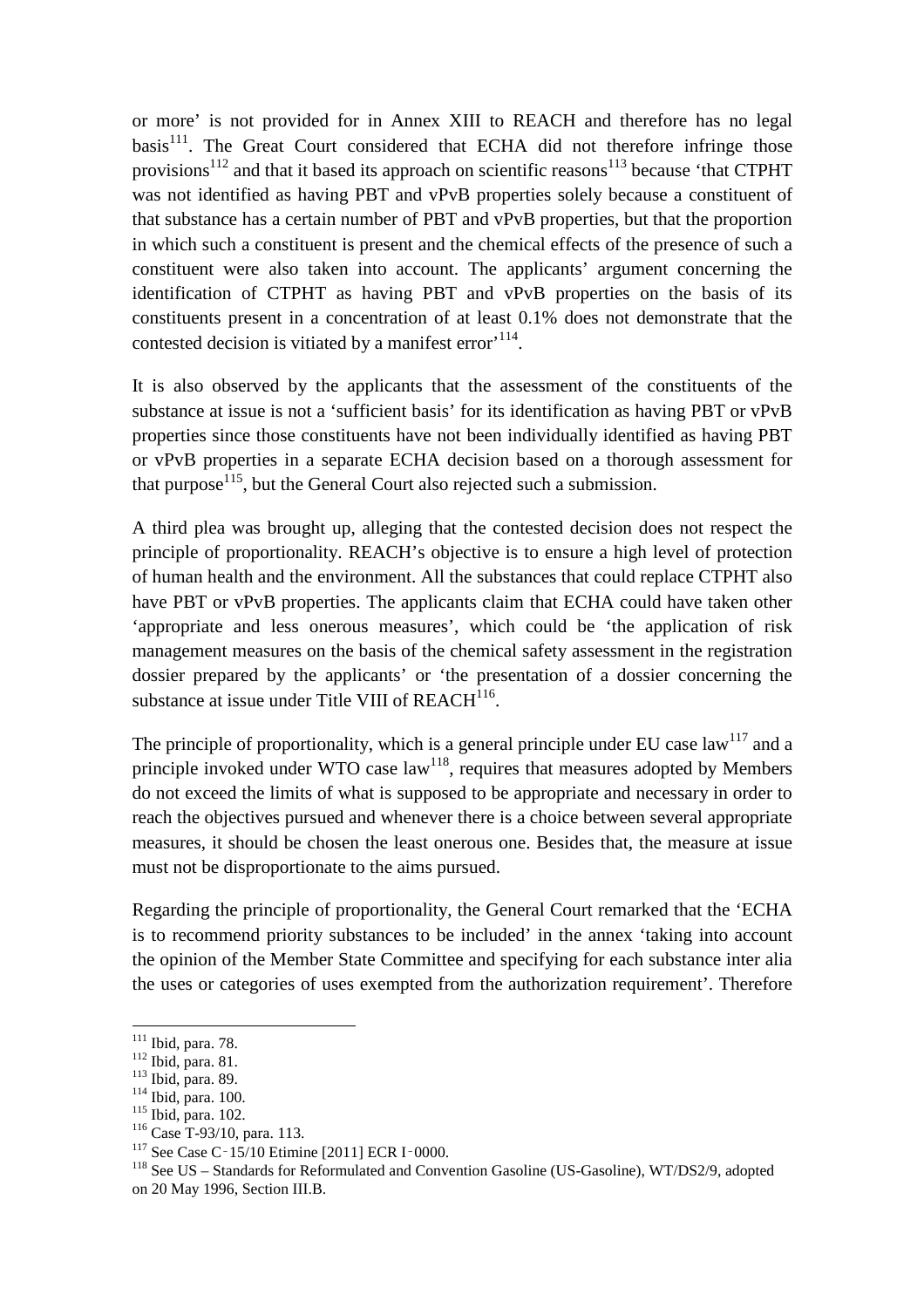a substance may be subject to authorization only as a result of a decision by the Commission to include that substance in REACH, Annex XIV. For the purpose of identification of substances of very high concern, REACH lays down an authorization procedure<sup>119</sup>. On such reasoning, the applicant's argument was rejected.

Within the claim of proportionality, the applicants argued that the contested ECHA's decision exceeds the limits of what is necessary to achieve the objectives pursued, since other provisions could be less onerous and at the same time serve to provide a high level of protection of human health and the environment. It was argued that the ECHA could have waited for the presentation of the assessment in order to check the chemical safety report and the proposed risk management measures, instead of identifying the substance at issue as being of very high concern<sup>120</sup>. The General Court understood that 'the objective of the authorization procedure', under REACH, is part, inter alia, 'progressively to replace substances of very high concern with other appropriate substances or technologies, where they are economically or technically viable' and therefore 'the risk management measures' proposed under REACH 'do not constitute appropriate measures for the achievement of the objectives pursued<sup> $121$ </sup>.

# **10.2 - Case T-94/10: Rütgers Germany GmbH and Others v ECHA, Judgement of the General Court of 7 March 2013**

The case consisted of an action brought by Rütgers Germany GmbHfor, based in Germany, and others, for the partial annulment of the decision of ECHA to identify anthracene oil<sup>122</sup> as a substance of very high concern, under  $REACH^{123}$ .

Germany submitted to the European Chemicals Agency ('ECHA'), on 28 August 2009, a dossier that it had prepared on the identification of anthracene oil, on behalf of its persistent, bioaccumulative and toxic properties ('PBT properties') and its very persistent and very bioaccumulative properties ('vPvB properties'). Following the procedure, ECHA stated that anthracene oil is classified as a 'carcinogenic substance' and met the criteria set out in Article 57(a) of REACH. Such an agreement was reached unanimously by the Committee.

<sup>119</sup> Case T-93/10, para. 119-120.

<sup>120</sup> Ibid, para. 119-123.

<sup>121</sup> Ibid, para. 124.

<sup>&</sup>lt;sup>122</sup> Anthracene oil is a combination of polycyclic aromatic hydrocarbons ('PAHs') obtained from coal tar, with an approximate distillation range of  $300^{\circ}$  C to  $400^{\circ}$  C and a composition primarily of phenanthrene, anthracene and carbazole. Such a substance is among the 'substances of unknown or variable composition, complex reaction products or biological materials ('UVCB substances'), because it cannot be fully identified by its chemical composition' and is used mainly as an intermediate for the production of carbon black, a pigment and a reinforcing filler in rubber products, especially tyres as well as an intermediate for the production of pure anthracene.

<sup>123</sup> Case T-94/10, para. 2.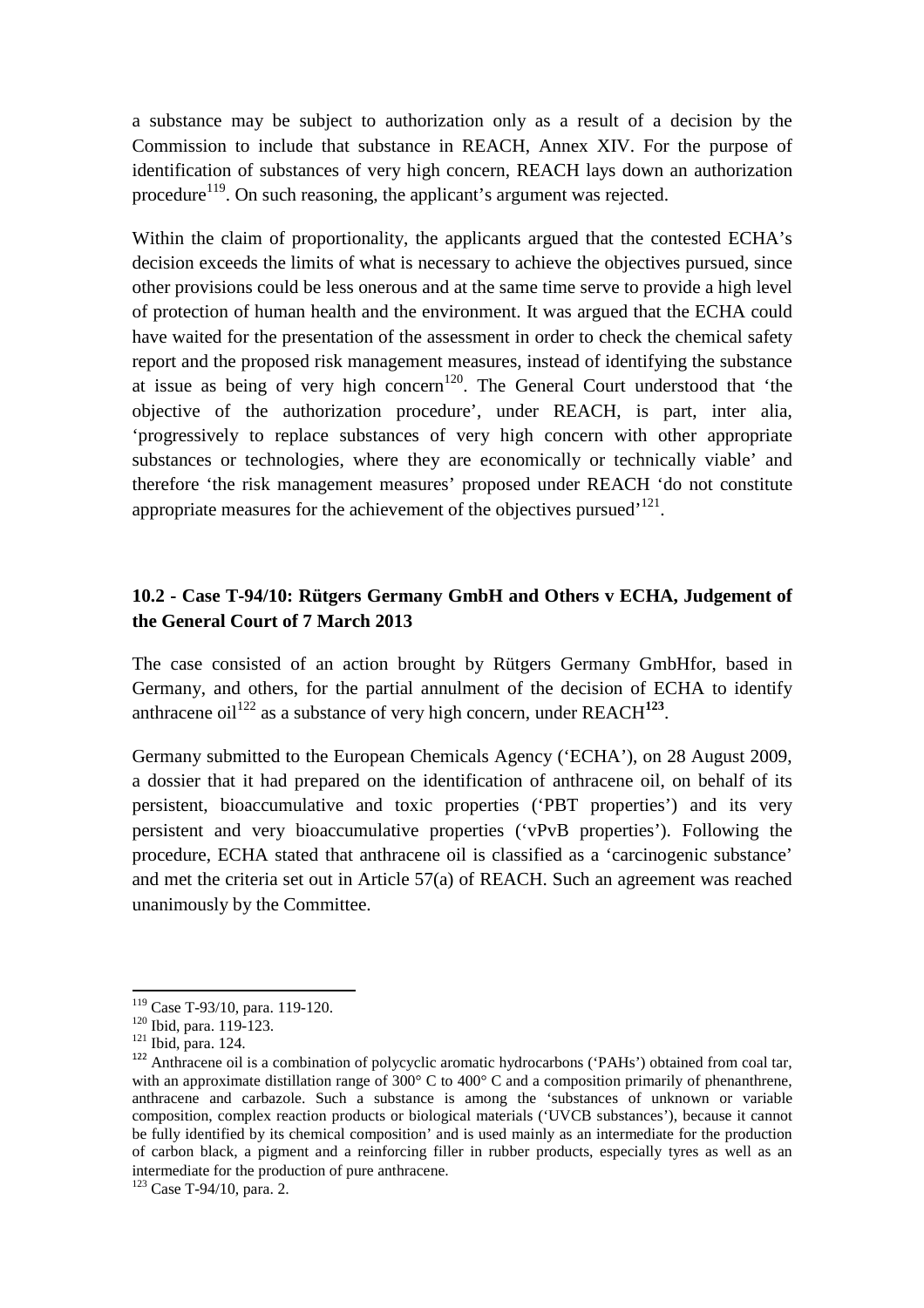One of the first applicants' argument was that it is disputed that the identification of anthracene oil as a substance of very high concern as a result of the procedure provided for by Article 59 of REACH, on the ground that that substance has PBT or vPvB properties, constitutes new information within the meaning of Article 31(9)(a) of REACH capable of triggering the obligation referred to in that provision, that is, the updating of the safety data sheet, with the result that the contested decision directly affects the legal situation of the applicant<sup>124</sup>. The discussion was similar to the one analyzed in the previous case, related to CTPHT.

There were five pleas in law raised in support of the present case: the first two pleas concerned alleged breaches of procedural requirements, related to Article 59(3), (5) and (7) of and Annex XV to REACH. The other three pleas alleged breach of the principle of equal treatment, an error of assessment or an error of law regarding the identification of a substance as having PBT or vPvB properties on the basis of its constituent ingredients and breach of the principle of proportionality<sup>125</sup>. All the pleas were rejected by the General Court and the action in its entirety was dismissed. The arguments were quite similar to the previous case discussed. Therein will be highlighted only the issues that distinguish the cases.

The applicants argued that Germany did not give information on alternative substances even though it had been informed by the applicants of the existence of such substances, namely petroleum-based preparations and ECHA accepted that dossier without alternative substances having been pointed out. According to the applicants, it can be taken into consideration that without that irregularity and if the fact that the alternative substances also contained PBT constituents had been known, the contested decision might not have been adopted and a different procedure might have been triggered<sup>126</sup>.

The letter to the competent German authorities of 17 July 2009 from the Coal Chemicals Sector Group did not refer to any alternative substances, but they simply asked the German authorities to adopt 'a more balanced approach not penalizing a single industry sector', since the group pointed out that 'it is well known that many streams of petroleum conversion contain anthracene as well'. The Court understood that that letter makes reference to substances which, according to the group, present a 'comparable level of danger to that of anthracene oil' and not to substances which can be used as 'alternatives' because they are capable of being used instead of anthracene oil to perform the same function and therefore they found that the procedural requirements set out in REACH were respected. Therefore it does not seem the information on alternative substances is relevant as regards the outcome of that procedure $^{127}$ .

<sup>124</sup> Ibid., para. 41.

 $125$  Ibid., para. 68.

<sup>126</sup> Ibid., para. 69.

 $127$  Ibid, para. 73-74 and 77.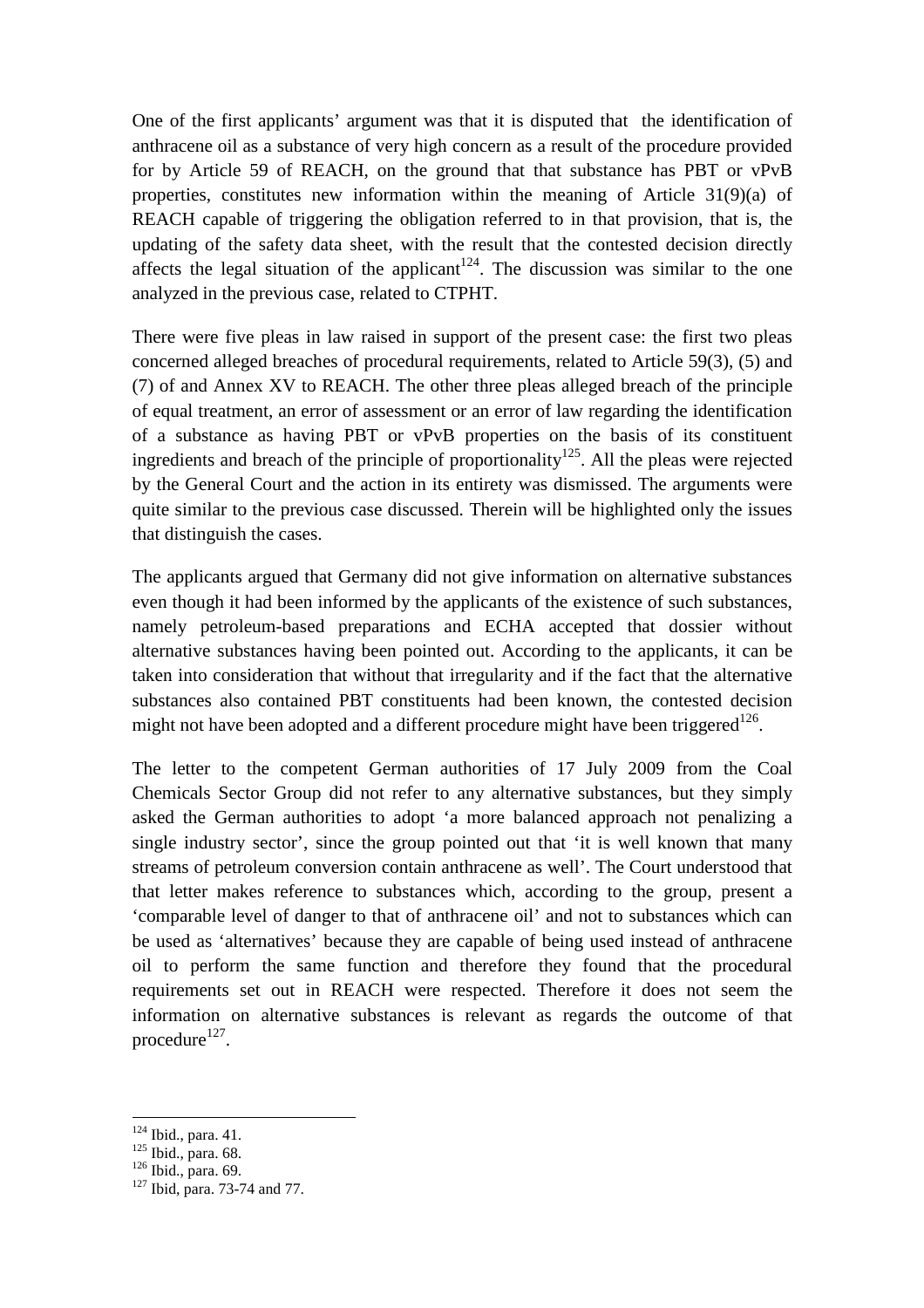In a second plea, the applicants observed that ECHA had no authority to make an amendment on the proposal made by the Germany concerning the inclusion of anthracene oil in the candidate list of substances, which was based solely on the fact that that substance had PBT and vPvB properties. According to that amendment, anthracene oil was identified as a 'substance of very high concern' on the basis not only of its PBT and vPvB properties as alleged, but also of its carcinogenic properties. Since that substance could not have been identified as being of very high concern on the basis of its PBT and vPvB properties, the reference to its carcinogenic properties remains the only reason for its inclusion in the candidate list of substances. The dossier prepared by Germany contained only the proposal to identify anthracene oil as a substance with PBT and vPvB properties – and as such of very high concern. It said nothing about its carcinogenic substance, which was an amendment of ECHA. It was argued that ECHA had no authority to amend the proposal. Such a plea was also rejected on the grounds that ECHA is in a position to put forward its point of view effectively and therefore it must be possible to incorporate the comments made by the ECHA in the contested  $decision<sup>128</sup>$ .

The third plea, alleging breach of the principle of equal treatment<sup>129</sup> was similar to the previous case analyzed and the General Court upheld the position that such a plea should be rejected $130$ .

Moreover, very similar arguments to the previous case were: the fourth plea, alleging an error of assessment or an error of law in the identification of a substance as PBT or vPvB on the basis of its constituent. The Court upheld, as in the previous case, that ECHA bases its approach on scientific reasons. The applicants' argument concerning the identification of anthracene oil as having PBT and vPvB properties on the basis of its constituents present in a concentration of at least 0.1% does not demonstrate that the contested decision is vitiated by a manifest error $^{131}$ .

The fifth plea of this case brought about the same discussion of the principle of proportionality discussed on the previous case and was also rejected by the General Court.

#### **Conclusions**

l

The European chemicals regulation policy, REACH, is a main concern for international companies entering into the European market. One of the main creations of REACH

<sup>128</sup> Ibid, para. 80-88.

<sup>&</sup>lt;sup>129</sup> The identification of anthracene oil as a substance of very high concern breaches the principle of equal treatment. That substance is comparable, from the point of view of its content in chemical substances and of market competition to other UVCB substances containing anthracene. However, the ECHA, without any objective justification, identified only anthracene oil, and not those other substances, as a substance of very high concern (para. 90).

<sup>&</sup>lt;sup>130</sup> Case T-94/10, para. 95.

<sup>131</sup> Ibid., para. 121.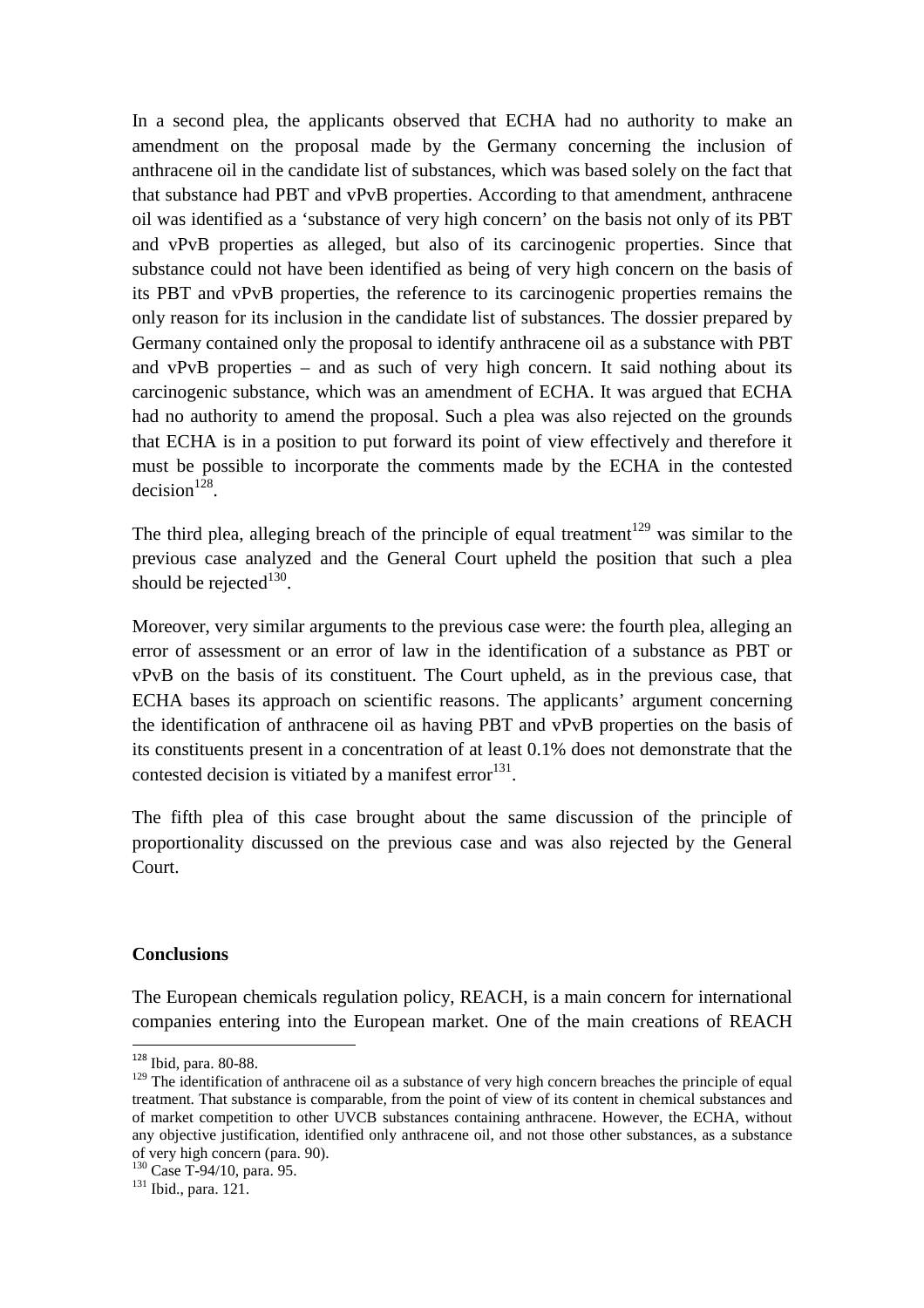was the European Chemicals Agency, which has been in charge of applying such regulation.

REACH's primary and most controversial element is its data gathering and registration requirement and, for non-Community manufacturers, the obligation to hire an O. R.to fulfil it. This has become an economic disadvantage for them since their only option is to choose between an importer and an O.R. registration to protect their intellectual property and to carry on with all the burdensome bureaucracy.

Many WTO Specific Trade Concerns have been raised and most of them comprise of REACH's registration/data gathering and notification obligations, mainly related to its costly and hazard-based approach, threatens to intellectual property rights and mandatory data sharing. Nevertheless, REACH has not been challenged at the WTO Dispute Settlement System. There are some identified reasons for that, which may consist of: the EC's submission to the TBT Committee of an "early notification", under TBT Agreement, acquainting Members with the proposed REACH regulation; the long period of discussions of that regulation and the EU's granting of a 60-day extension to the REACH comment period, although a 60 days period might count exactly in the opposite direction, which is too short a period for the complexity of REACH; considerable WTO Member government and non-EU industry lobbying; and a considerable group of academic, civil society and industry advocates/lobbyists who have labored to defuse accusations of REACH WTO non-compliance.

Nevertheless, an analysis of REACH in light of TBT shows that EU Member State implementation of REACH's registration/data gathering and notification requirements imposes a higher cost structure, and thus impairs the competitiveness of "like" chemical substance-based product imports in EU markets. It subjects groups of imported non-REACH registered SVHC-containing articles to treatment less favorable than that accorded to like groups of REACH-registered domestic articles and substances. Moreover, REACH's registration/data gathering and notification requirements , which includes O.R.'s costs and bureaucracy, are more trade restrictive than necessary to achieve REACH's legitimate objectives, considering the real benefits that REACH, has provided. It has been observed that the REACH registration process may be seen much more as a method of 'data collection and warehousing' than a procedure for protecting the public and the environment from exposures to hazardous substances. It is very true that most of the information submitted under the REACH registration procedure may never be evaluated, given the amount of data submitted.

Therefore, as far as the TBT Agreement is concerned, a violation might be found in the following situations:

1) Whenever it is possible to ascertain that the compared products - EU domestic and imported - are "like products", under TBT, Art. 2.1, imported products should receive 'no less favorable treatment'. The argument that two compared products are not 'like products', based only on a hazard-approach of product-related process and production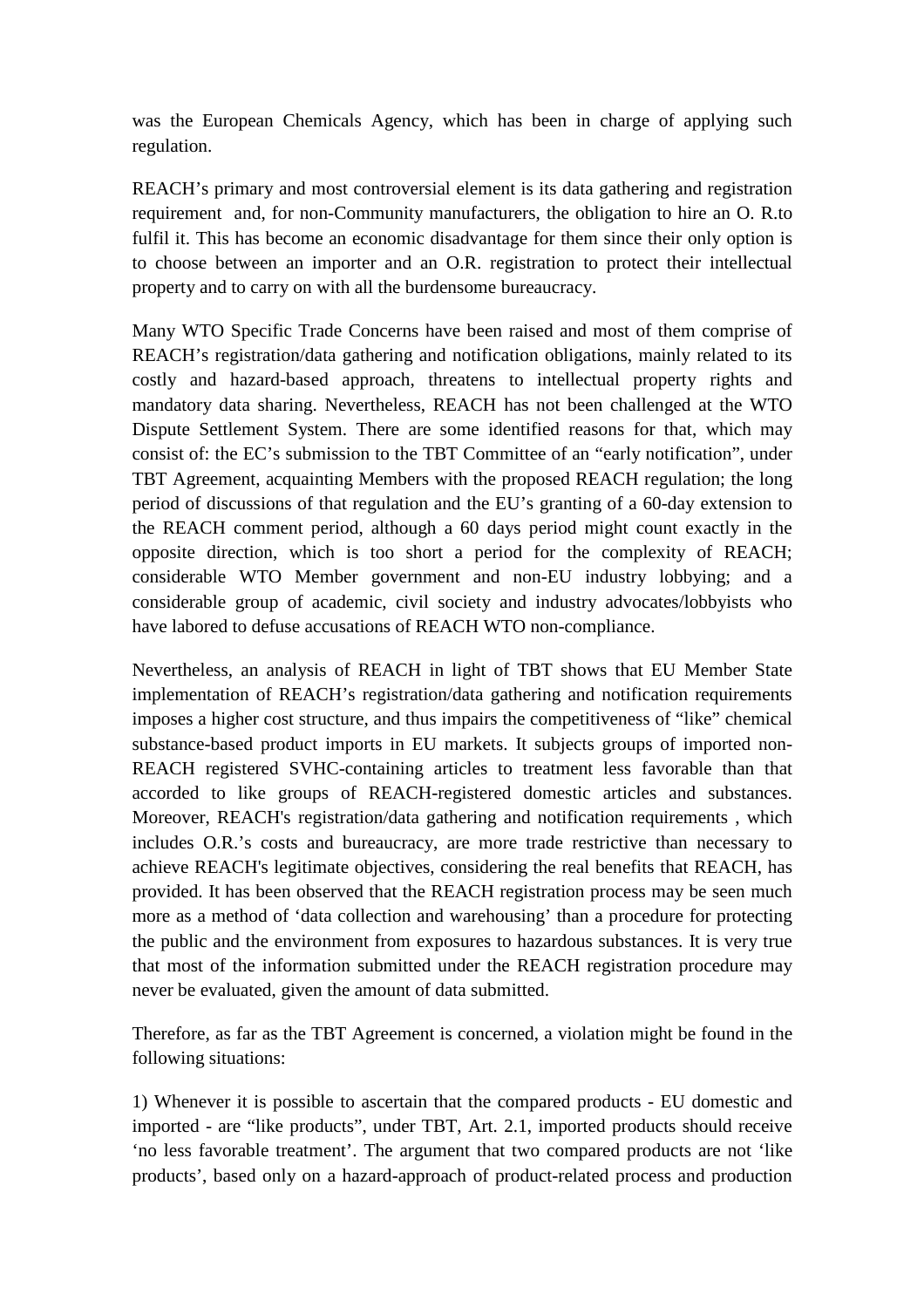methods (PPMs) should not convince on the basis of the TBT preamble, since Art. 2.1 should also obey the rule not to create 'unnecessary obstacles to international trade' and the rule that measures should not be 'applied in a manner which would constitute a means of arbitrary or unjustifiable discrimination between countries where the same conditions prevail or a disguised restriction on international trade'.

2) Whenever it is possible to ascertain that compared products are not 'like products' on a basis of product-related process and production methods (such as SVHC products), TBT preamble and Art. 2.2 should be applied and the rule that 'technical regulations shall not be more trade-restrictive than necessary to fulfill a legitimate objective' should be complied with. A country should not be prevented from taking 'measures necessary to ensure the quality of its exports, or for the protection of human, animal or plant life or health, of the environment, or for the prevention of deceptive practices, at the levels it considers appropriate' (from the preamble wording). Nevertheless, such measures are 'subject to the requirement that they are not applied in a manner which would constitute a means of arbitrary or unjustifiable discrimination between countries where the same conditions prevail or a disguised restriction on international trade' (from the preamble wording). It might be said that, under REACH, the volume of production was the chosen level for protection in the EU. However it is doubtful whether 'volume' is the right proxy for measuring up protection for human health and the environment.

3) In general, technical regulations should not be prepared, adopted or applied whenever they create unnecessary obstacles to international trade. From TBT, Article 2.2, technical regulations create unnecessary obstacles ever since they are more traderestrictive than necessary to fulfill a legitimate objective. Moreover such rule also is under TBT preamble. From REACH, it is very clear that its high bureaucracy and registration costs are more than necessary to fulfil the legitimate objectives established in its preamble. The EU Commission has indicated that the registration-related costs were more than twice the amount previously estimated, generating a negative impact on international trade flows of chemicals.

Whenever REACH is compared to other regulation that also intends to protect human health and the environment from chemical substances (e.g. US's TSCA, Canadian CMP and Japanese Kashinho), it is clear that REACH's hazardous approach and the shift of burden of proof to manufacturers is too burdensome compared to what would be deemed necessary to reach its legitimate goals.

'Moves to require mandatory substitution or across the board uniform time limits would cause unnecessary market disruptions without clear environmental benefits. Registration and notification of substances embedded in articles when no potential risks have yet been identified could cause many entities including numerous SMEs from developing countries to forego the EU market without corresponding environmental benefit<sup> $132$ </sup>.

<sup>&</sup>lt;sup>132</sup> EU Economic Observer, in: http://<u>euobserver.com/economic/21813</u> (access on 24th July 2014).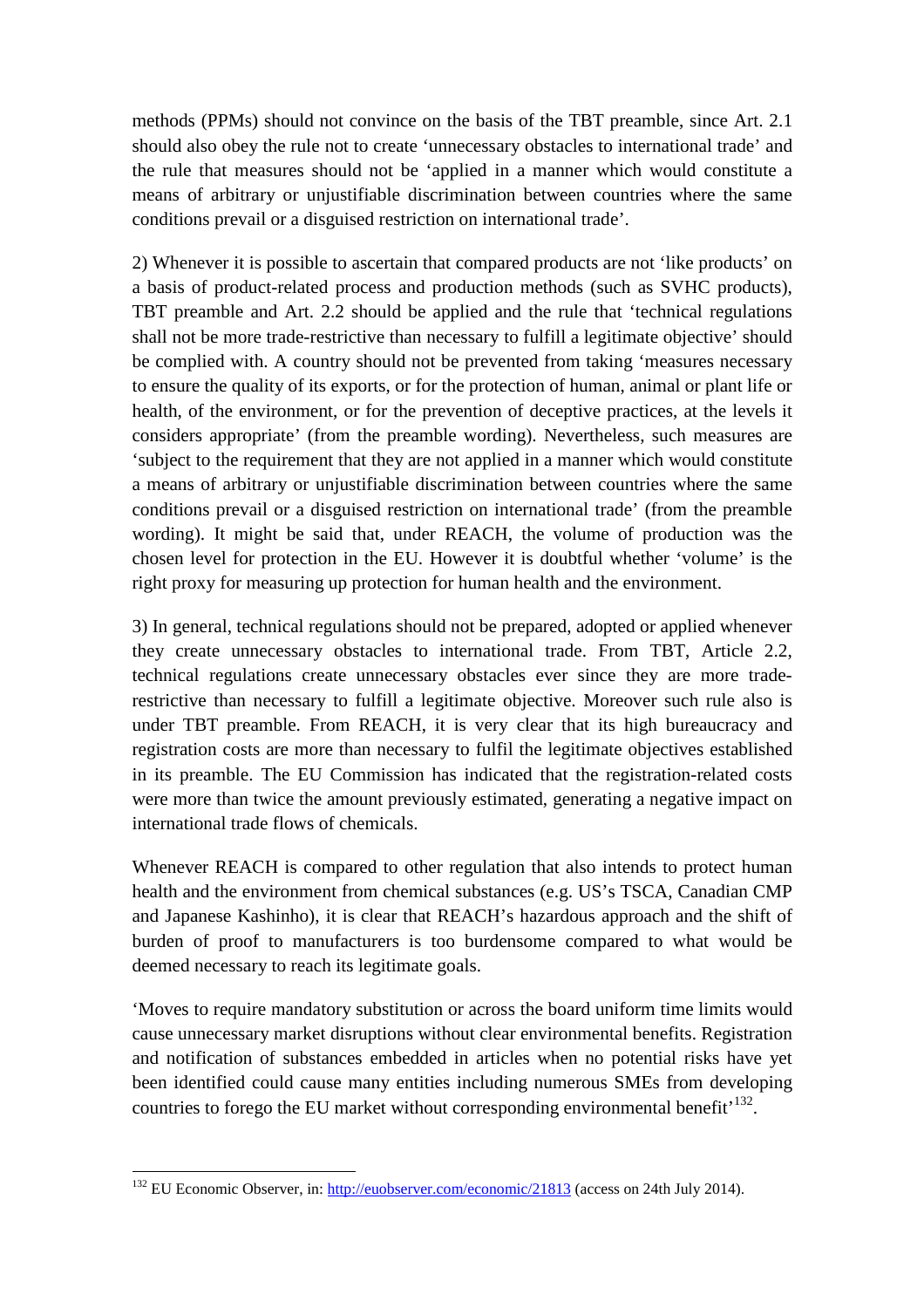Although some may say that it might be too late to challenge REACH under the multilateral system or even under other international fora, an analysis of case law that have been brought before the ECJ's system provides evidence to the contrary. Many cases have been discussed either at the ECJ or at the General Court instances and they show that the highest tribunals in Europe are willing to verify the legality of REACH and its complexity under EU law, remarking that some outcomes have been in favor of the complainants.

The ECHA's most recent concerns around the mega-regional trade negotiations, fearing that agreements such as TTIP might lower the level of protection for human health and the environment, on the basis of regulatory cooperation and mutual standards recognition, is evidence that REACH can and might be challenged, either on tribunals or under international negotiations and that its "warehouse approach" may be dully considered an unnecessary barrier to international trade.

Last, but not the least, globalization of REACH – the multiplication of REACH-likes – has raised new concerns. New procedures of STCs can be raised, under the WTO TBT Committee, in the actual stage of implementation of REACH, under the following basis: i) many SMEs, in Europe and in the rest of the world, have sold out their business to large companies, which has led the chemicals market worldwide to concentration, less competition and changes in chemicals overall prices; ii) as REACH has been 'exported', the importation of foreign regulatory norms and procedures might put pressure on local regulatory priorities, cultures and practices; iii) increasing regulatory uniformity leads to the development of 'regulatory monocultures' and consequently the amplification of both strengths and weaknesses of a dominant regulatory approach; iv) leading scientists in Europe have had a discouragingly view in relation to the quality of data that has been generated in compliance with REACH's prescriptions for better health and protection of the environmental .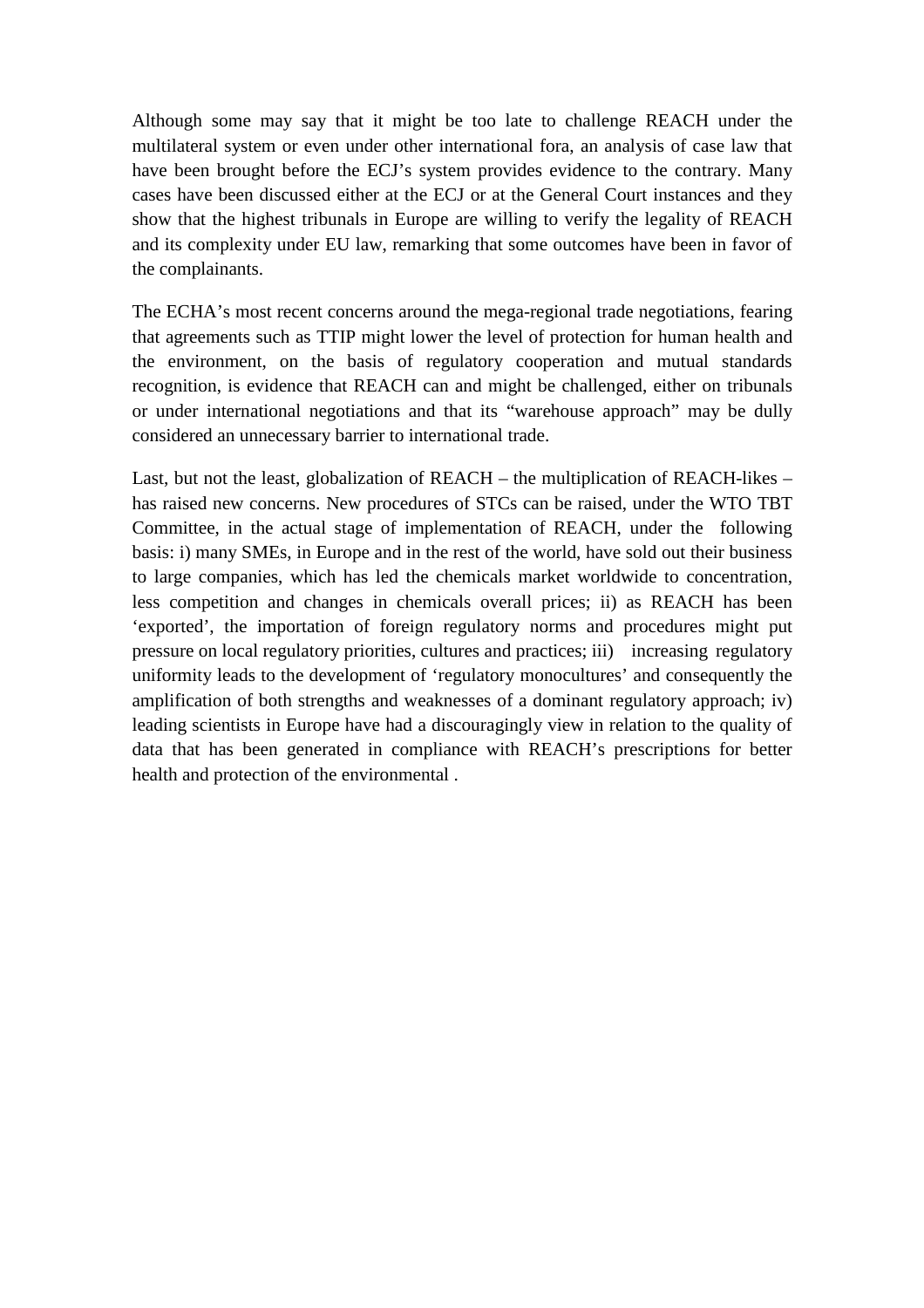## **ANNEX**

# **TABLE: CASE LAW ON REACH IN THE EUROPEAN SYSTEM<sup>133</sup>**

| Cases                                                                                                                                          | Court | Outcome                                                                                                                                                                                                                                                                                                                                                                                                                                                                                                                                                                                                                                                                                                                                                                                                                                                                                                                                                                                                                                                                                                                                                                                                                                                                                                                                                                                                                          |
|------------------------------------------------------------------------------------------------------------------------------------------------|-------|----------------------------------------------------------------------------------------------------------------------------------------------------------------------------------------------------------------------------------------------------------------------------------------------------------------------------------------------------------------------------------------------------------------------------------------------------------------------------------------------------------------------------------------------------------------------------------------------------------------------------------------------------------------------------------------------------------------------------------------------------------------------------------------------------------------------------------------------------------------------------------------------------------------------------------------------------------------------------------------------------------------------------------------------------------------------------------------------------------------------------------------------------------------------------------------------------------------------------------------------------------------------------------------------------------------------------------------------------------------------------------------------------------------------------------|
| Case C-558/07: S.P.C.M. SA and Others v Secretary of<br>State for the Environment, Food and Rural Affairs                                      | ECJ   | This reference for a preliminary ruling concerns the<br>interpretation and validity of Article 6(3) of REACH.<br>The concept of 'monomer substances' in Article 6(3)<br>of Regulation (EC) No 1907/2006 of the European<br>Parliament and of the Council of 18 December 2006<br>concerning<br>the<br>Registration,<br>Evaluation,<br>Authorisation<br>and<br>Restriction of Chemicals<br>(REACH), establishing a European Chemicals<br>Agency, amending Directive 1999/45/EC and<br>repealing Council Regulation (EEC) No 793/93 and<br>Commission Regulation (EC) No 1488/94 as well as<br>Council Directive 76/769/EEC and Commission<br>Directives 91/155/EEC, 93/67/EEC, 93/105/EC and<br>2000/21/EC relates only to reacted monomers which<br>are integrated in polymers.                                                                                                                                                                                                                                                                                                                                                                                                                                                                                                                                                                                                                                                   |
| Case C-358/11: Lapin elinkeino-, liikenne- ja<br>ympäristökeskuksen liikenne ja infrastruktuuri -<br>vastuualue v Lapin luonnonsuojelupiiri ry | ECJ   | This request for a preliminary ruling concerns the<br>interpretation of Directive 2008/98/EC of the<br>European Parliament and of the Council of 19<br>November 2008 on waste and repealing certain<br>Directives, such as REACH. European Union law<br>does not, as a matter of principle, exclude the<br>possibility that waste regarded as hazardous may<br>cease to be waste within the meaning of Directive<br>2008/98/EC of the European Parliament and of the<br>Council of 19 November 2008 on waste and repealing<br>certain Directives if a recovery operation enables it to<br>be made usable without endangering human health<br>and without harming the environment and, also, if it<br>is not found that the holder of the object at issue<br>discards it or intends or is required to discard it within<br>the meaning of Article 3(1) of that directive, this<br>being a matter for the referring court to ascertain. The<br>REACH Regulation, in particular Annex XVII<br>thereto, in so far as it authorizes the use, subject to<br>certain conditions, of wood treated with CCA<br>solutions, is, in circumstances such as those in the<br>main proceedings, relevant for the purpose of<br>determining whether such wood may cease to be<br>waste because, if those conditions were fulfilled, its<br>holder would not be required to discard it within the<br>meaning of Article 3(1) of Directive 2008/98. |
| Case C-625/11P : Polyelectrolyte Producers Group and<br><b>SNF v ECHA</b>                                                                      | ECJ   | By their appeal, Polyelectrolyte Producers Group<br>GEIE (PPG) ('PPG') and SNF SAS ('SNF') seek to<br>have set aside the order of the General Court of the<br>European Union of 21 September 2011 in Case T-<br>268/10 PPG and SNF v ECHA [2011] ECR II-6595<br>('the order under appeal'), by which that Court<br>dismissed as inadmissible their action for annulment<br>of the decision of the European Chemicals Agency<br>(ECHA), identifying acrylamide (EC No 201-173-7)<br>as a substance meeting the criteria laid down in<br>Article 57 of REACH. The ECJ Sets aside the order<br>of the General Court of the European Union of 21<br>September 2011 in Case T-268/10 PPG and SNF v                                                                                                                                                                                                                                                                                                                                                                                                                                                                                                                                                                                                                                                                                                                                    |

<sup>&</sup>lt;sup>133</sup> See http://echa.europa.eu/web/guest/regulations/reach/legislation (access on 24th July 2014).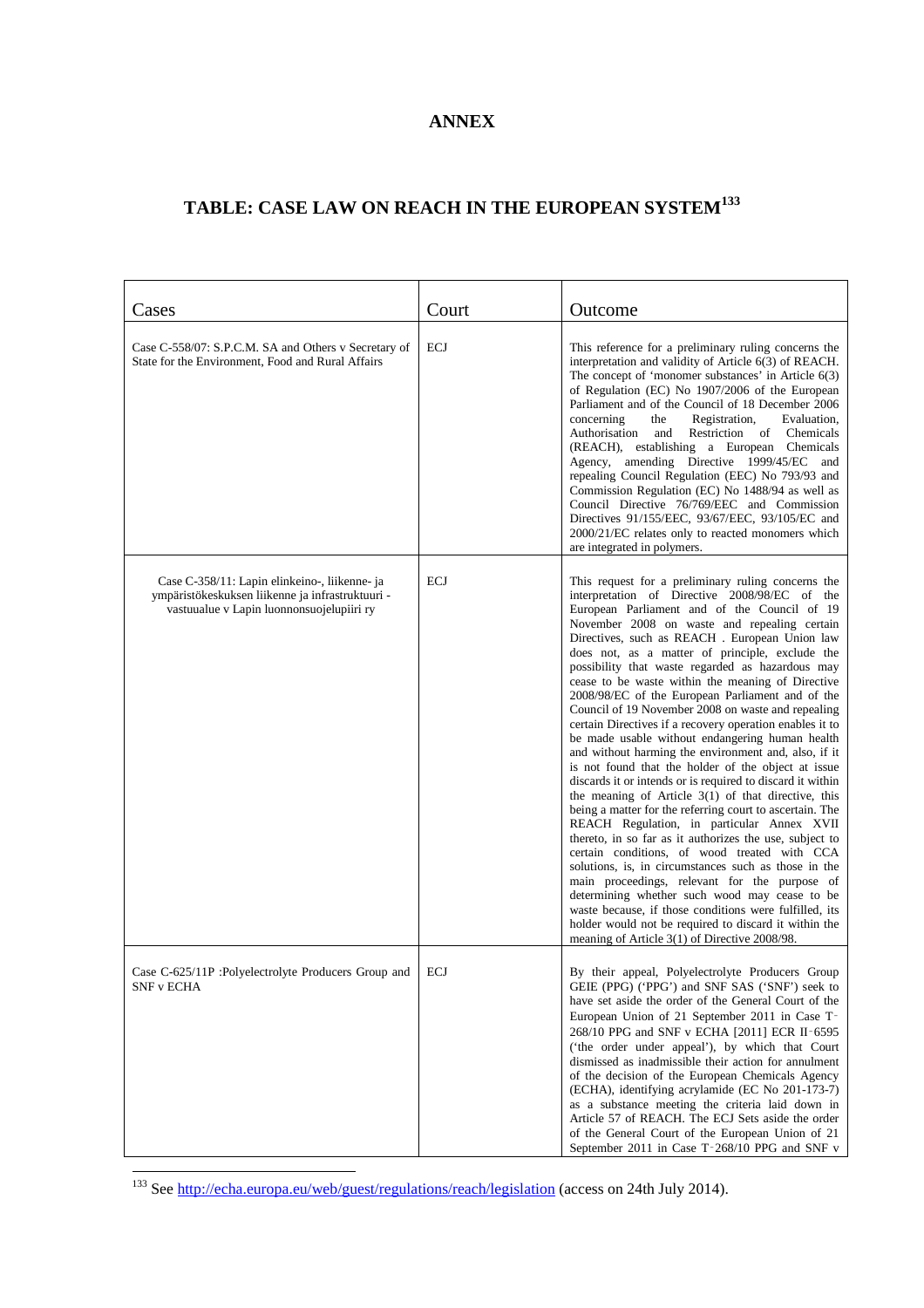|                                                                          |                      | ECHA, understanding that the General Court erred in<br>law in finding that Article $102(1)$ applies only to<br>measures published in the Official Journal of the<br>European Union and thus declaring the action<br>brought by PPG and SNF inadmissible.                                                                                                                                                                                                                                                                                                                                                                                                                                                                                                                                                                                                                                                                             |
|--------------------------------------------------------------------------|----------------------|--------------------------------------------------------------------------------------------------------------------------------------------------------------------------------------------------------------------------------------------------------------------------------------------------------------------------------------------------------------------------------------------------------------------------------------------------------------------------------------------------------------------------------------------------------------------------------------------------------------------------------------------------------------------------------------------------------------------------------------------------------------------------------------------------------------------------------------------------------------------------------------------------------------------------------------|
| Case C-626/11P: Polyelectrolyte Producers Group and<br><b>SNF v ECHA</b> | <b>ECJ</b>           | The ECJ understood that the General Court was<br>wrong to conclude that that application was<br>inadmissible on the ground that it had been brought<br>before the date of publication of the contested<br>decision by means of the inclusion of acrylamide on<br>the candidate list of substances on the ECHA website,<br>initially scheduled for 13 January 2010, but which<br>finally took place on 30 March 2010.                                                                                                                                                                                                                                                                                                                                                                                                                                                                                                                 |
| Case T-1/10: PPG and SNF v ECHA                                          | General Court        | Application for annulment of the decision of ECHA<br>identifying acrylamide (EC No 201-173-7) as a<br>substance fulfilling the criteria referred to in Article<br>57 of REACH. As the candidate list of substances<br>exists only on the ECHA website, the inclusion of a<br>substance in that list takes place when the updated list<br>is published. It is, therefore, only upon inclusion in<br>the candidate list of substances published on the<br>ECHA website that the act identifying a substance as<br>being of very high concern, resulting from the<br>procedure set out in Article 59 of that regulation, is<br>intended to produce legal effects.                                                                                                                                                                                                                                                                       |
| Case T-93/10: Bilbaína de Alquitranes, SA and Others<br>v ECHA           | <b>General Court</b> | Action for the partial annulment of the decision of the<br>ECHA, published on 13 January 2010, to identify<br>pitch, coal tar, high temperature (EC No 266-028-2)<br>as a substance meeting the criteria set out in Article<br>57 of REACH. In so far as the applicants argue that<br>the information contained in the dossier concerning a<br>proposal for a restriction measure pursuant to Annex<br>XV to REACH demonstrates that the identification of<br>the substance at issue was not necessary, it is<br>sufficient to point out that such identification was<br>carried out in accordance with the procedure set out<br>in Article 59 of REACH, which constitutes a different<br>procedure from that set out in Title VIII of the same<br>regulation. In the light of the foregoing<br>considerations, it cannot be concluded that the<br>contested decision breached the principle of<br>proportionality.                  |
| Case T-94/10: Rütgers Germany GmbH and Others v<br><b>ECHA</b>           | General Court        | Action for the partial annulment of the decision of the<br>ECHA, published on 13 January 2010, to identify<br>anthracene oil (EC No 292-602-7) as a substance<br>meeting the criteria set out in Article 57 of REACH.<br>in so far as the applicants argue that the information<br>contained in the dossier concerning a proposal for a<br>restriction measure pursuant to Annex XV to<br>Regulation No 1907/2006 demonstrates that the<br>identification of the substance at issue was not<br>necessary, it is sufficient to point out that such<br>identification was carried out in accordance with the<br>procedure set out in Article 59 of Regulation No<br>1907/2006, which constitutes a different procedure<br>from that set out in Title VIII of the same regulation.<br>In the light of the foregoing considerations, it cannot<br>be concluded that the contested decision breached the<br>principle of proportionality. |
| Case T-95/10: Cindu Chemicals BV and Others v<br><b>ECHA</b>             | General Court        | Action for the partial annulment of the decision of the<br>ECHA, published on 13 January 2010, to identify<br>anthracene oil, anthracene low (EC No 292-604-8) as<br>a substance meeting the criteria set out in Article 57<br>of REACH. in so far as the applicants argue that the<br>information contained in the dossier concerning a<br>proposal for a restriction measure pursuant to Annex<br>XV to REACH demonstrates that the identification of<br>the substance at issue was not necessary, it is<br>sufficient to point out that such identification was                                                                                                                                                                                                                                                                                                                                                                   |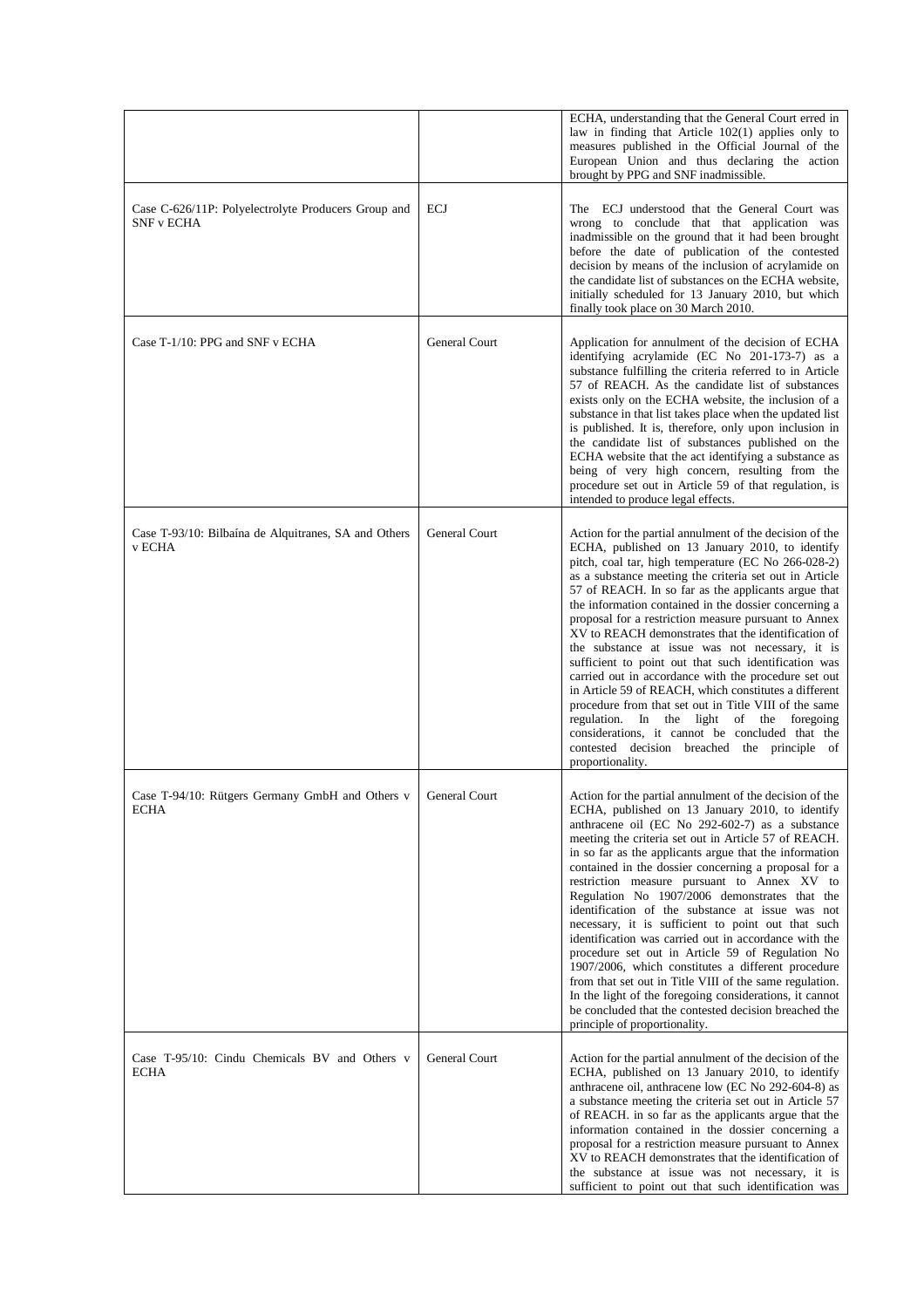|                                                                           |                      | carried out in accordance with the procedure set out<br>in Article 59 of Regulation No 1907/2006, which<br>constitutes a different procedure from that set out in<br>Title VIII of the same regulation. In the light of the<br>foregoing considerations, it cannot be concluded that<br>the contested decision breached the principle of<br>proportionality.                                                                                                                                                                                                                                                                                                                                                                                                                                                                                                                                                        |
|---------------------------------------------------------------------------|----------------------|---------------------------------------------------------------------------------------------------------------------------------------------------------------------------------------------------------------------------------------------------------------------------------------------------------------------------------------------------------------------------------------------------------------------------------------------------------------------------------------------------------------------------------------------------------------------------------------------------------------------------------------------------------------------------------------------------------------------------------------------------------------------------------------------------------------------------------------------------------------------------------------------------------------------|
| Case T-96/10: Rütgers Germany GmbH and Others v<br>ECHA                   | General Court        | ACTION for the partial annulment of the decision of<br>the ECHA, published on 13 January 2010, to identify<br>anthracene oil (anthracene paste) (EC No 292-603-2)<br>as a substance meeting the criteria set out in Article<br>57 of REACH. In so far as the applicants argue that<br>the information contained in the dossier concerning a<br>proposal for a restriction measure pursuant to Annex<br>XV to REACH demonstrates that the identification of<br>the substance at issue was not necessary, it is<br>sufficient to point out that such identification was<br>carried out in accordance with the procedure set out<br>in Article 59 of REACH, which constitutes a different<br>procedure from that set out in Title VIII of the same<br>regulation. In the light of the foregoing<br>considerations, it cannot be concluded that the<br>contested decision breached the principle of<br>proportionality. |
| Case T-268/10: PPG and SNF v ECHA                                         | General Court        | Application for annulment of the decision of ECHA<br>identifying acrylamide (EC No 201-173-7) as a<br>substance fulfilling the criteria referred to in Article<br>57 of REACH. It follows from the foregoing that the<br>action must be dismissed as inadmissible and that it is<br>unnecessary to consider the other pleas of<br>inadmissibility raised by ECHA and the Commission.                                                                                                                                                                                                                                                                                                                                                                                                                                                                                                                                |
| Case T-89/13: Calestep v ECHA                                             | <b>General Court</b> | Available only in French and Spanish: 'une demande<br>de sursis à l'exécution des rappels de paiement des 23<br>janvier et 8 février 2013 adressés par l'ECHA à la<br>requérante au motif que celle-ci ne remplissait pas les<br>conditions pour bénéficier de la réduction des<br>redevances prévue pour les petites entreprises. La<br>demande en référé doit être rejetée comme<br>irrecevable'.                                                                                                                                                                                                                                                                                                                                                                                                                                                                                                                 |
| Case T-346/10: Borax Europe v ECHA                                        | <b>General Court</b> | Application for annulment of the decision of the<br>ECHA, published on 18 June 2010, identifying boric<br>acid (EC No 233-139-2) and disodium tetraborate,<br>anhydrous (EC No 215-540-4) as substances meeting<br>the criteria referred to in Article 57 of REACH. It is<br>apparent from all of the foregoing that the Court is in<br>a position to rule on the action without ordering<br>measures of inquiry. Furthermore, since the contested<br>decision has been published on the ECHA's website<br>and produced by the applicant in an annex to the<br>application, this request is irrelevant. The applicant's<br>request for a measure of inquiry must therefore be<br>refused, and the action dismissed in its entirety.                                                                                                                                                                                 |
| Case T-368/11: Polyelectrolyte Producers Group and<br>Others v Commission | General Court        | Available only in French and Spanish: 'une demande<br>d'annulation du règlement (UE) n° 366/2011 de la<br>Commission, du 14 avril 2011, modifiant le<br>règlement (CE) n° 1907/2006 du Parlement européen<br>Conseil<br>et<br>du<br>concernant<br>l'enregistrement,<br>l'évaluation<br>et l'autorisation<br>substances<br>des<br>chimiques, ainsi que les restrictions applicables à ces<br>substances (REACH), en ce qui concerne l'annexe<br>XVII (acrylamide). Le recours dans son intégralité<br>doivent être rejetés                                                                                                                                                                                                                                                                                                                                                                                           |
| Case T-456/11: ICdA and Others v Commission                               | General Court        | Application for partial annulment of Commission<br>Regulation (EU) No 494/2011 of 20 May 2011<br>amending REACH of the European Parliament and of<br>the Council<br>on the Registration,<br>Evaluation,<br>Authorisation<br>and<br>Restriction<br>of<br>Chemicals                                                                                                                                                                                                                                                                                                                                                                                                                                                                                                                                                                                                                                                   |